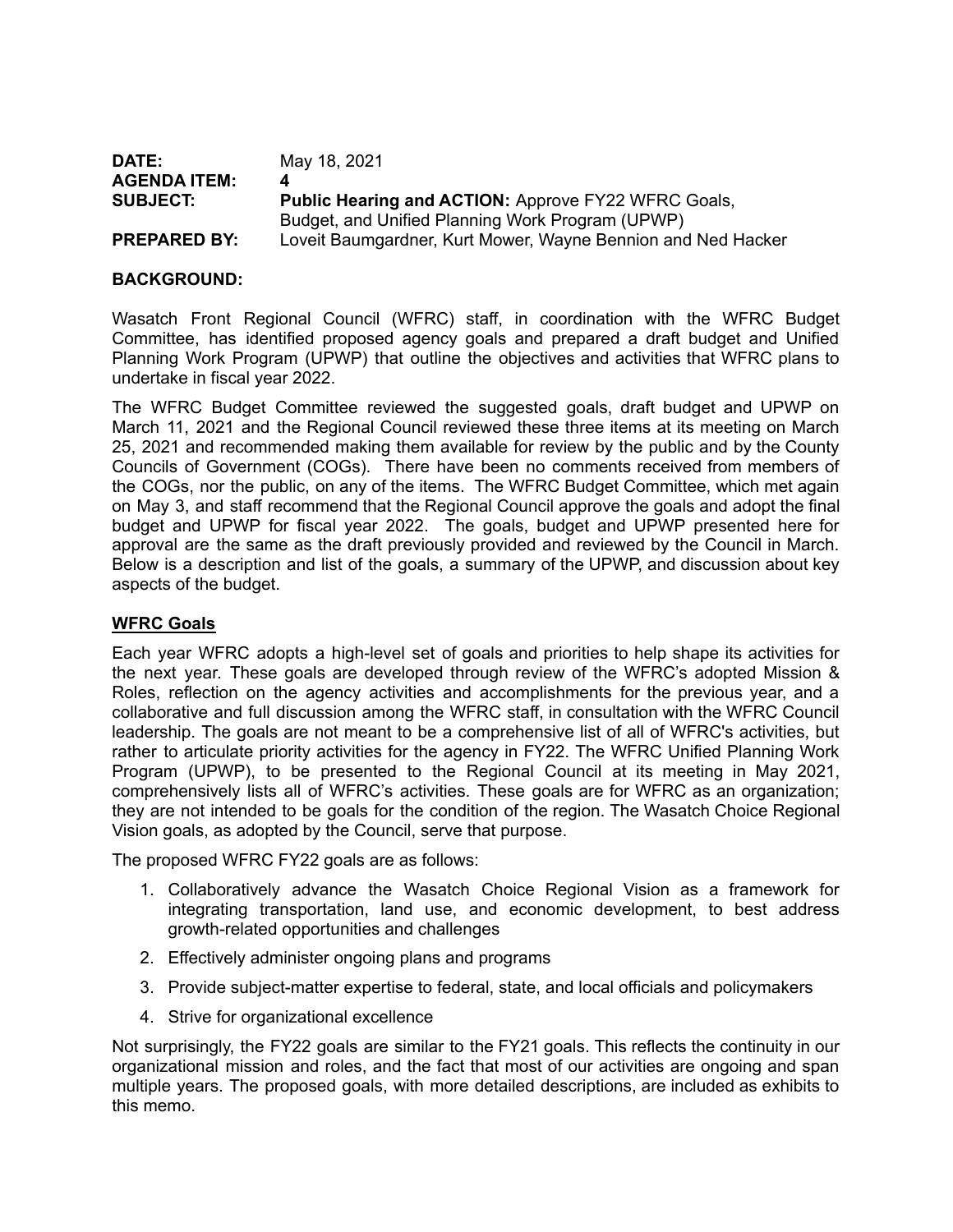#### **Unified Planning Work Program**

The UPWP outlines the work tasks that WFRC will pursue during FY22 in collaboration with cities, counties, UDOT, UTA, and other partners. Among the primary tasks are assisting local communities with growth, transportation, and planning issues; ongoing development of the Regional Transportation Plan, Utah Unified Transportation Plan, and Wasatch Choice Regional Vision; continuing efforts to update and implement the Transportation Improvement Program; assisting in the development of air quality plans; continuing to utilize and improve analytical capabilities; and engaging with the public and local, state, and federal officials.

#### **Budget Overview**

#### **Expenditures:**

The budget for FY22 shows an increase of 19% over estimated FY21 expenditures, as several categories of expenditures from FY21 were less than anticipated due to the COVID-19 pandemic. Uncertainty surrounding the fiscal impact of the pandemic led WFRC to institute several cost-saving measures, including delaying or deferring: 1) wage adjustments for staff, 2) hiring of the replacement for the outgoing CFO and a new TLC program planner, 3) filling vacancies that occurred during the year, and 4) entering into new consulting contracts. Other expenses such as travel and training were delayed or eliminated, making those significantly less than what had been planned before the pandemic. The FY22 budget also includes expenses for the Household Travel Survey and the Transportation and Land Use Connection (TLC) Program that were budgeted in FY21 but were delayed due to the pandemic or were initiated in FY21 but are anticipated to carry into FY22 as multi-year efforts.

The FY22 budget generally assumes that expenditures will return to a pre-pandemic norm. The budget functions as a legal limit on expenditures, and of course we do not have to spend everything that is budgeted; in fact we routinely come in under budget. As we move towards and into FY22, we will continue to assess the economy and market and have the ability to make budget adjustments as may be warranted.

The major expenditure in the budget is for staff salary and benefits. The budget includes funding to maintain the current full-time staff of 30, and for four months for the outgoing CFO who will be retiring at the end of October 2021, and the addition of the new TLC planner whose hiring was delayed from FY21. Consistent with past practice, the budget also includes an overall personnel line item increase of five percent that functions as a cap for salary and employee benefit cost adjustments, including group health insurance.

Consultant contracts represent the second largest expenditure in the FY22 budget. The footnotes to the budget provide the detail of anticipated consulting contracts. The following are descriptions of two significant areas of consultant expense: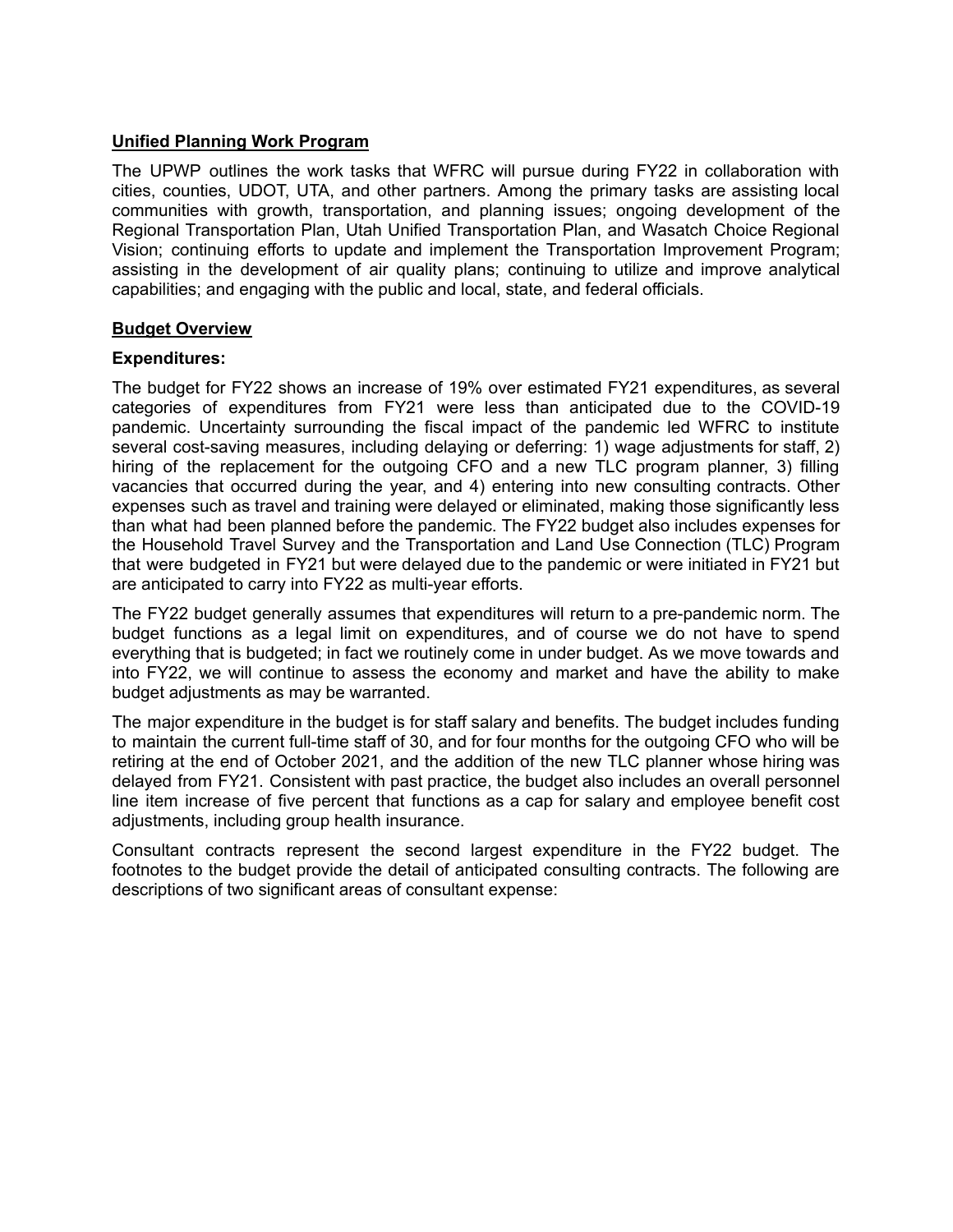- The largest element of contractual expenditures (approximately \$1.5M in FY22) are for planning and technical assistance on Transportation and Land Use Connection (TLC) program projects funded with WFRC's federal STP funds and contributions from UDOT, UTA, and Salt Lake County, as well as local matching funds. Some of the TLC projects will not be completed before the end of FY21 and will be carried forward to FY22, with a budget amendment to be made in October 2021 when final accounting for FY21 is completed, reflecting the multi-year nature of the program. Much of the variation in the contractual line item reflects those TLC program consultant expenses, which are fully budgeted in one year and then often roll into the next, as well as the growth in the program. The expansion of TLC over time was planned, budgeted, and paid for with specific new funding.
- The other large item (approx. \$1.4M in FY22) is the Household Travel Survey, a significant data collection effort that is conducted roughly every ten years and is managed by WFRC and jointly funded by WFRC and its transportation agency partners. The WFRC costs of the travel survey will be covered through federal Surface Transportation Program (STP) funding. The Household Travel Survey was anticipated to start in FY21, but was largely deferred to FY22 given the disruptive effects of the pandemic on travel.

All other expenditures in other line items were estimated based on past experience and anticipated changes. The footnotes to the budget provide additional detail on these costs.

#### **Funding Sources:**

Federal transportation funds continue to be WFRC's main source of revenue. Most of WFRC's federal funding comes through the U.S. Department of Transportation. The current multi-year federal transportation funding and policy authorization legislation, the FAST Act, expires on September 30, 2021. The reauthorization process is an uncertain one, and often results in temporary program and funding extensions as Congress and the President deliberate. While unlikely, there is a risk of the program expiring without extension, or funding being rescinded. This situation is not unprecedented, but the degree of risk warrants close monitoring of the situation.

The mix of federal funding in the WFRC FY20 and FY21 budgets requires some explanation. WFRC uses two principal federal funding sources: formula planning (PL) funds, and Surface Transportation Program (STP) funds. In FY20, facing the possibility of a rescission of certain federal funds due to uncertainty and delay in the adoption of the federal budget, the Council elected to accelerate the utilization of PL funds and delay the utilization of STP funds; with the plan to reverse and rebalance that utilization in FY21. This rebalancing action is reflected in the PL and STP funding line items as seen in the "Source of Funds" table. In FY22 the normal balance between the two funding sources is restored.

#### **EXHIBITS:**

Draft FY22 WFRC Goals Draft budget for FY22 and footnotes Draft FY22 UPWP Summary

#### **RECOMMENDATION AND MOTION:**

The WFRC Budget Committee recommends and moves that the Council approve the FY22 goals and adopt the FY22 budget and UPWP.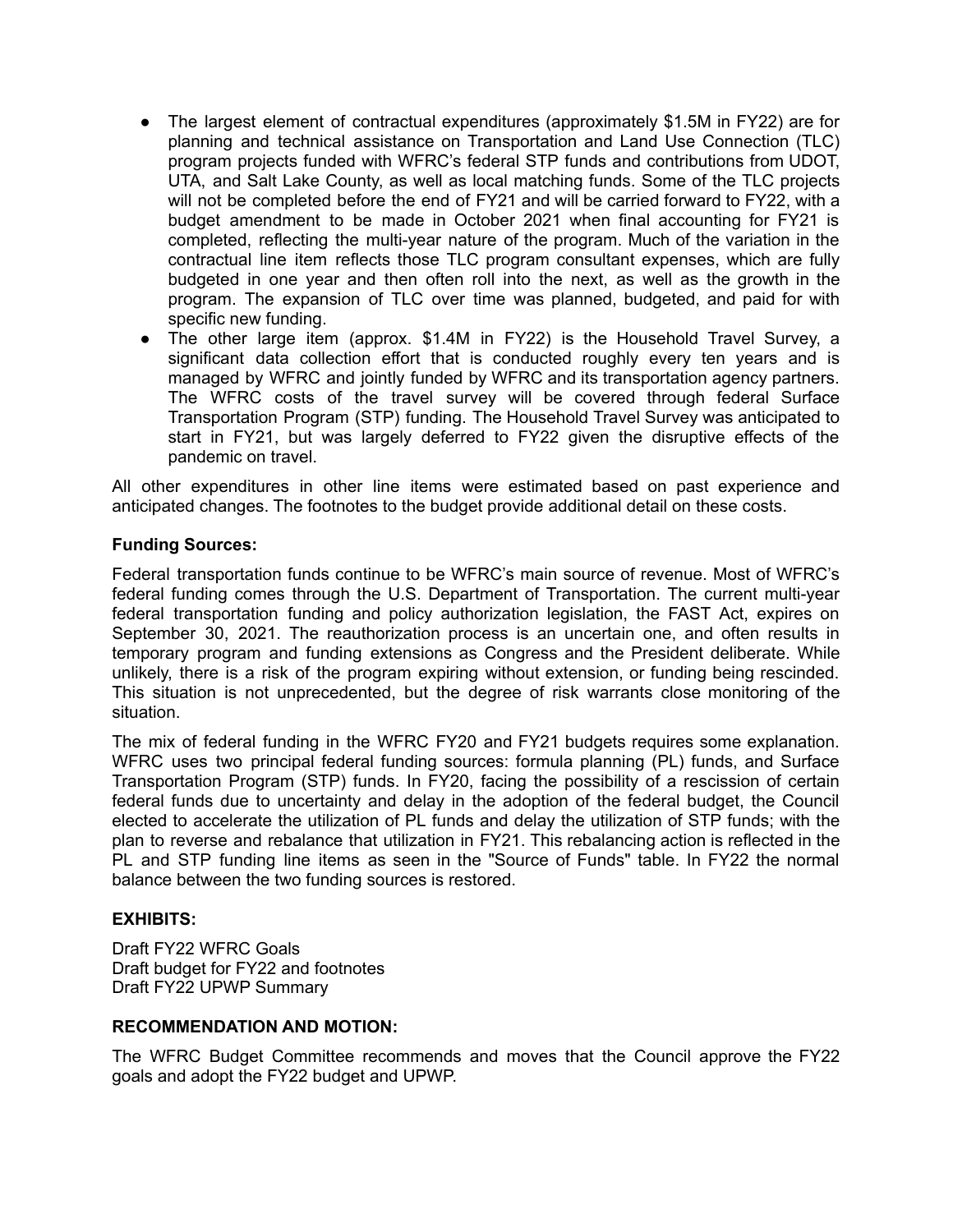#### **CONTACT INFORMATION:**

Loveit Baumgardner, (801) 913-1838 Kurt Mower, (801) 455-0647 Wayne Bennion, (801) 363-4250 x 1112 Ned Hacker, (801) 363-4250 x 1120 Andrew Gruber, (801) 824-0055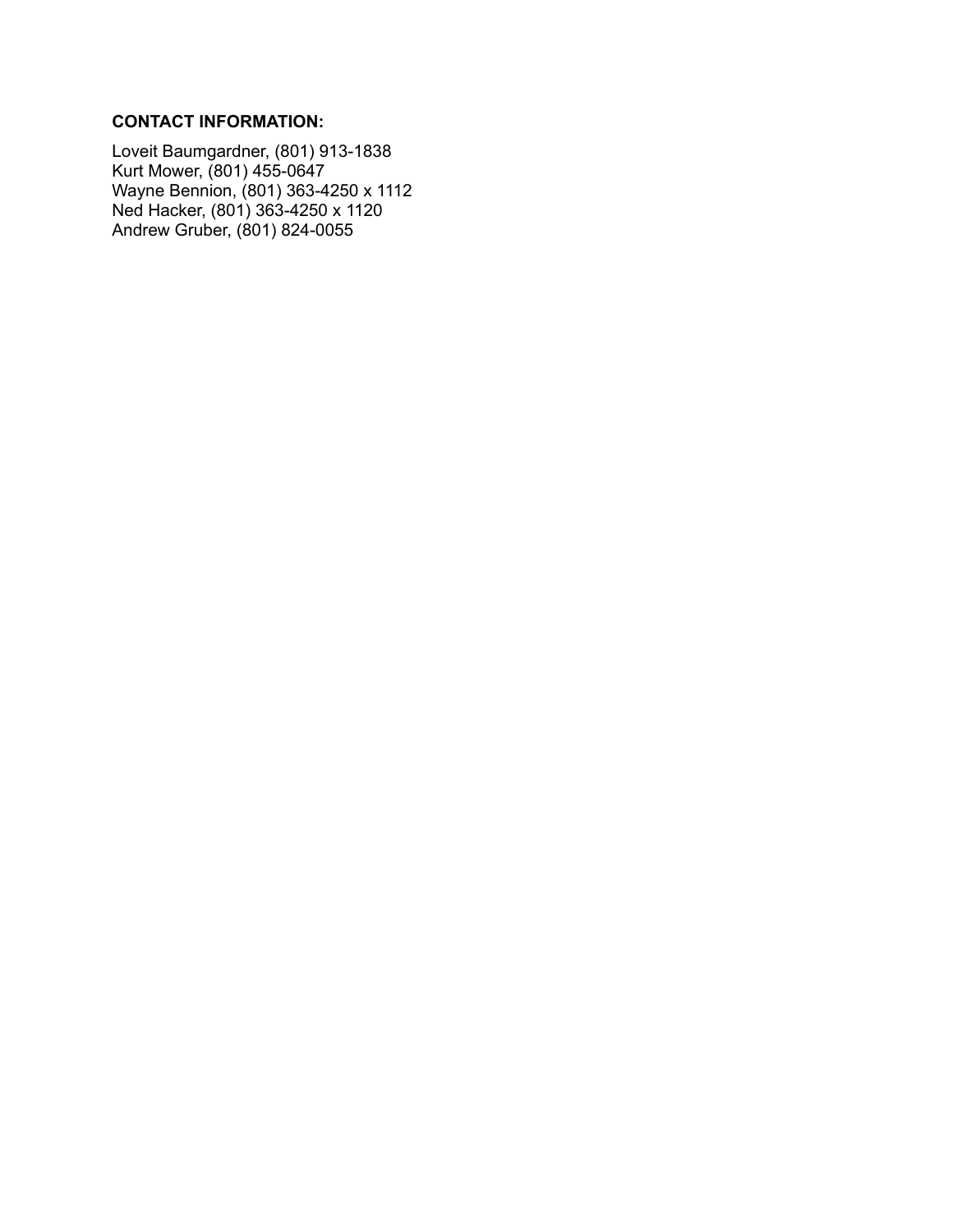# DRAFT

# Fiscal Year 2022 Goals

- 1. Collaboratively advance the Wasatch Choice Regional Vision as a framework for integrating transportation, land use, and economic development, to best address growth-related opportunities and challenges
	- a. Support local communities to update their plans for growth and development.
		- Help communities to: (i) integrate their local transportation, land use, housing, and economic development plans; (ii) align with the Wasatch Choice Regional Vision; (iii) satisfy statutory requirements; and (iv) manage funding challenges, all while addressing community concerns, and recovering and transitioning from the pandemic.
		- Provide high-quality data and analysis, advice, and technical and financial resources.
		- Update the Wasatch Choice Regional Vision to reflect significant local planning and development decisions.
		- Engage, inform, and facilitate collaboration among local governments, transportation agencies, and other public and private sector stakeholders.
	- b. Communicate the needs and benefits of investment in Utah's multimodal transportation system as reflected in Utah's Unified Transportation Plan 2019-2050.

# 2. Effectively administer ongoing plans and programs

- Refine the performance-based approach for WFRC plans and programs, to (i) monitor and share progress towards the adopted Wasatch Choice goals; (ii) streamline and further the utilization of performance measurement; (iii) use "access to opportunities" as a measure for planning and programming; and (iv) promote inclusive engagement in transportation planning processes and equitable access to affordable and reliable transportation options.
- b. Continue refinement of the Wasatch Choice Regional Vision and development of the 2023-2050 Regional Transportation Plan (RTP), including enhanced consideration of (i) planning/ environmental linkages; (ii) multi-modal project prioritization; (iii) policy approaches to complement planned investments; (iv) innovative funding and financing strategies; and (v) external forces and policies based on pandemic recovery, automation, shared mobility, and telework/e-commerce.
- c. Develop the 2023-2028 Transportation Improvement Program (TIP), compiling prioritized road, transit, and active transportation projects (adopt summer 2022).
- Provide funding and technical support to communities through WFRC programs including: Surface Transportation Program (STP), Congestion Mitigation and Air Quality Program (CMAQ), Transportation Alternatives Program (TAP), Community Development Block Grant (CDBG), and Transportation and Land Use Connection Program (TLC) (project recommendations spring 2022).
- e. Implement the regional 2018-2023 Comprehensive Economic Development Strategy (CEDS), linking economic development with transportation and land use planning, working through the Wasatch Front Economic Development District (WFEDD).

#### **MISSION STATEMENT**

The Wasatch Front Regional Council builds consensus and enhances quality of life by developing and implementing visions and plans for a wellfunctioning multi-modal transportation system, livable communities, a strong economy, and a healthy environment.

#### **ROLES**

To accomplish our mission, the Wasatch Front Regional Council serves the following roles.

# **Kan** Convener

We facilitate collaboration with our communities and partners.

# **Technical Expert**

We are trusted subject-matter experts.

# **Planner**

We proactively plan for the future of our region.

# **D**<sub>o</sub><sup>H</sup><sub>o</sub> Implementer

We put visions and plans into action.

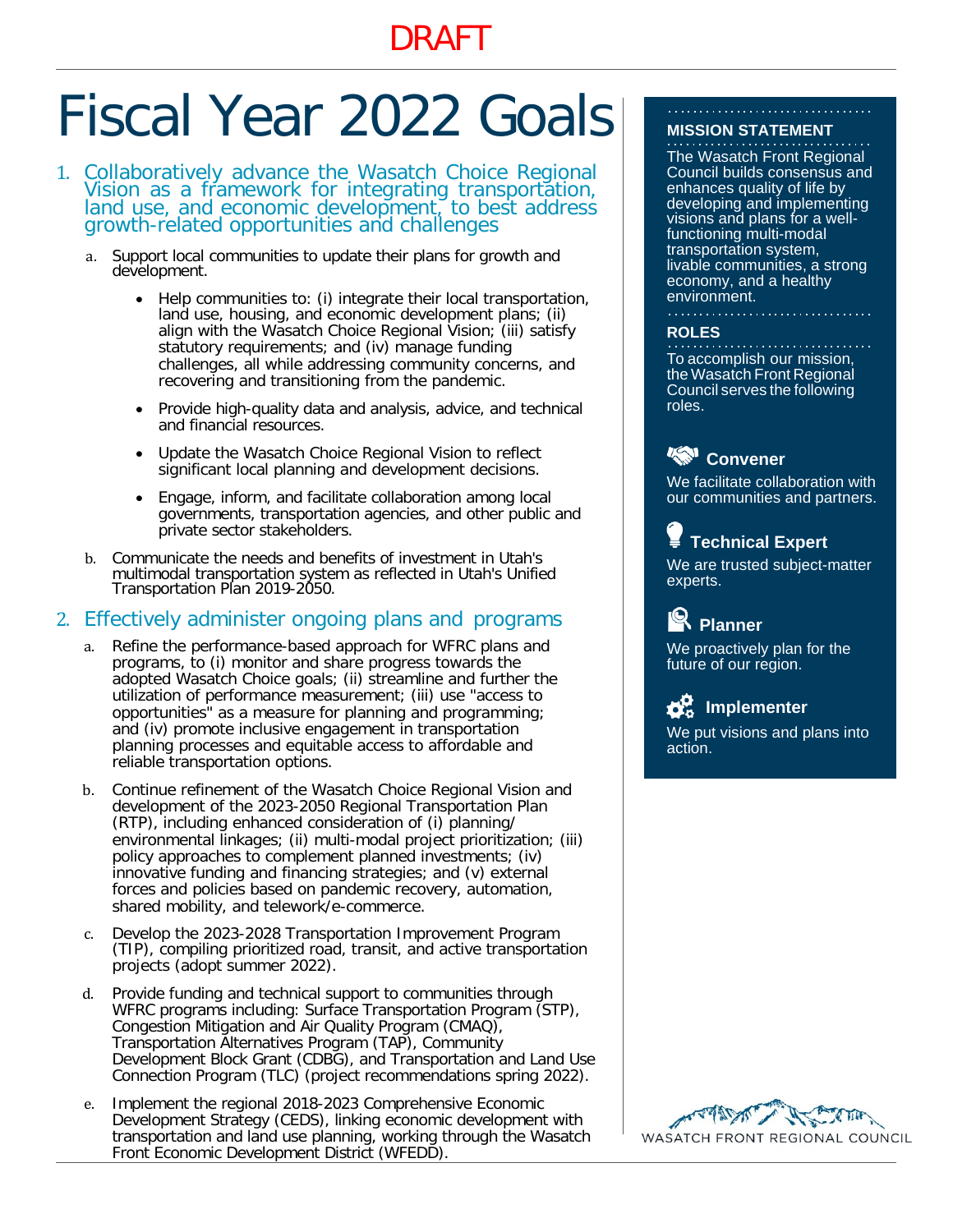# DRAFT

#### 3. Provide subject-matter expertise to federal, state, and local officials and policymakers

- a. Work with national associations and Utah partners to advance reauthorization of federal transportation funding and policies, focusing on multi-modal funding stability with continued strong local and regional voice.
- b. Evaluate infrastructure funding and financing strategies at the state, regional, and local level.
- c. Enhance forecasting and modeling of travel behavior and land use markets, including: (i) preparing for 2022 Household Travel Survey; and (ii) improving modeling of transportation mode choices and impact of urban form on travel behavior.
- d. Collaborate with UDOT and other stakeholders to refine transportation project prioritization processes.
- e. Participate in regionally significant transportation and growth-related projects and activities including but not limited to: major development plans (Point of the Mountain, Northwest Quadrant/ Inland Port, and Falcon Hill); regionally significant transit/ land use analyses (FrontRunner Forward, Future of LRT, Davis-Salt Lake Connector, Point of the Mountain Transit, Midvalley Connector, Local Link, and Mobility Hubs); multi-city active transportation plans; a variety of corridor studies linking roadways and land use, housing development and affordability; Central Wasatch Commission mountain transportation; I-15 statewide analysis; and Census 2020.
- f. Improve air quality by assisting communities and partners in their efforts to reduce emissions through technological changes, transportation choices, and development patterns.

# 4. Strive for organizational excellence

- a. Ensure accountability and transparency to WFRC members in policy making and prudent, efficient use of resources. Maintain budget stability.
- b. Create and maintain a work environment that maximizes the health, happiness, and productivity of an excellent staff. Provide meaningful, constructive feedback to employees through performance evaluations. Encourage priority professional development opportunities.
- c. Ensure compliance with applicable laws, regulations, and best practices.
- d. Adapt to a post-pandemic "new normal" in a way that strikes an appropriate balance between telecommuting for convenience in office work and gatherings, while maintaining the human connection from physical proximity.

# **Wasatch Choice Regional Goals** Access to economic and educational opportunities Manageable and reliable traffic conditions Quality transportation choices Livable and healthy communities Safe, user friendly streets Clean air Housing choices and affordable living expenses Fiscally responsible communities and infrastructure Ample parks, open spaces, and recreational opportunities Sustainable environment, including water, agricultural, and other natural resources**CTIFF** WASATCH FRONT REGIONAL COUNCIL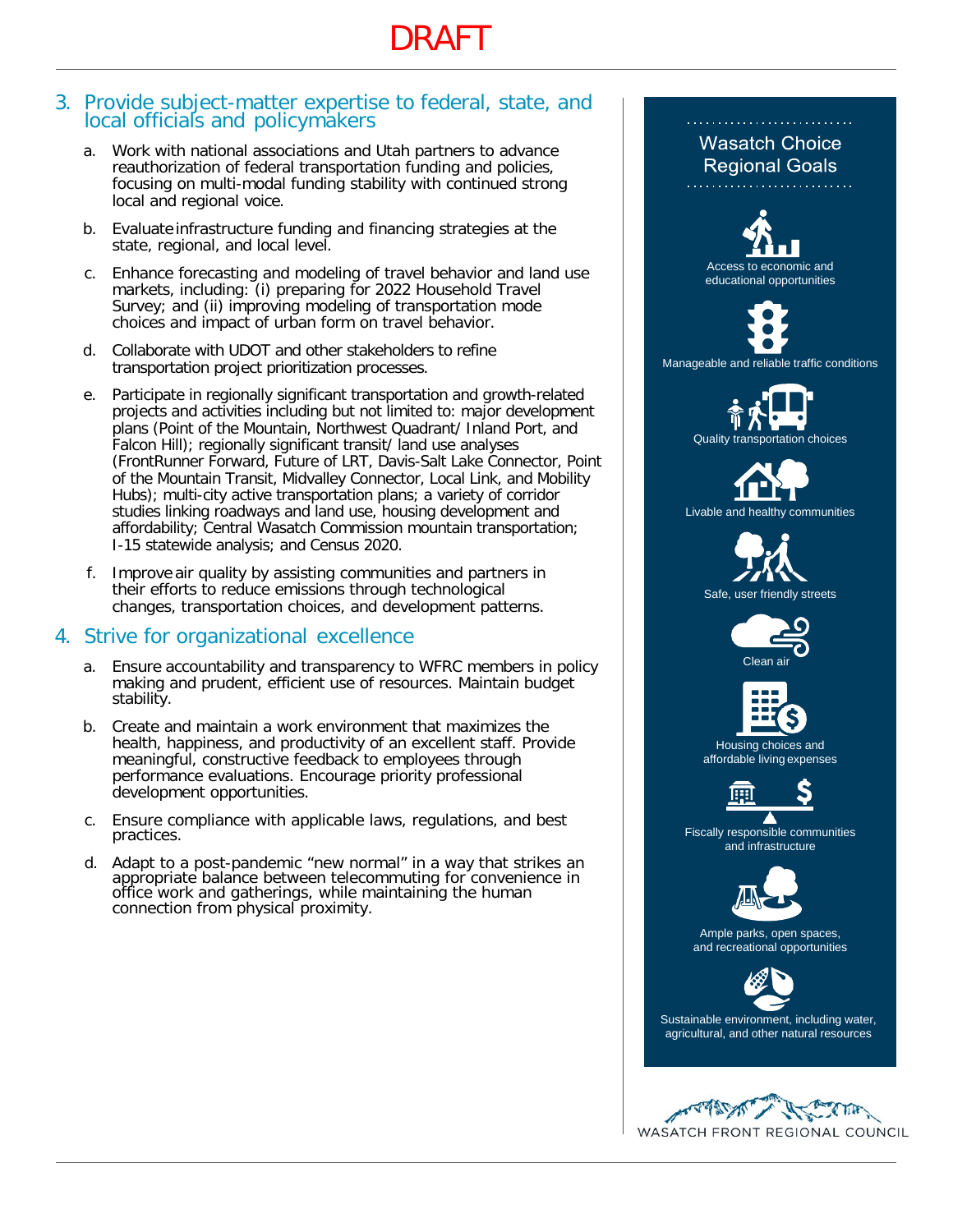#### **Source of Funds**

|                                        | FY 2020   | <b>FY2021</b> | FY 2021   | FY 2022                   |
|----------------------------------------|-----------|---------------|-----------|---------------------------|
|                                        | Actual    | <b>Budget</b> | Estimated | Proposed                  |
| <b>Federal Sources:</b>                |           |               |           |                           |
| Federal Highway Administration - PL    | 2,952,229 | 1,712,330     | 953,931   | 3,128,556 228% 1          |
| Federal Highway Administration - STP   | 681,965   | 4,913,209     | 2,999,570 | 2,807,443<br>$-6\%$ 2     |
| <b>Federal Transit Administration</b>  | 671,104   | 725,896       | 725,896   | 740,214<br>$2\% - 3$      |
| Dept. of Housing and Urban Development | 57,782    | 79,990        | 77,600    | 52,300<br>$-33%$ 4        |
| Economic Development Administration    | 70,000    | 470,000       | 134,668   | 405,431<br>201% 5         |
| <b>Total Federal Sources</b>           | 4,433,082 | 7,901,425     | 4,891,665 | 7,133,944<br>46%          |
| <b>State Sources:</b>                  |           |               |           |                           |
| Utah GOMB (CPG match)                  | 140.000   | 140,000       | 140.000   | 140,000<br>0%             |
| <b>Community Impact Board</b>          | 2,000     | 2,000         | 2,000     | 2,000<br>0%               |
| <b>UDOT - TLC</b>                      | 305,042   | 495,461       | 488,162   | 307,200<br>$-37%$ 6       |
| <b>UDOT - Joint Projects</b>           | 76,699    | 61,832        | 61,832    | 0<br>$-100\%$ 7           |
| <b>UDOT - Tooele RPO</b>               | 821       | 0             | 0         | $\Omega$<br>$\mathbf{g}$  |
| <b>UDOT - Morgan RPO</b>               | 7,274     | 12,726        | 12,726    | 0<br>$-100\%$ 8           |
| <b>UDOT - Model Development</b>        | 85,504    | 89,372        | 89,372    | 92,597<br>4% 9            |
| <b>Total State Sources</b>             | 617,341   | 801,391       | 794,092   | 541,797 -32%              |
| <b>Local Sources:</b>                  |           |               |           |                           |
| <b>Dedicated Project Funds</b>         | 767,739   | 1,555,206     | 1,555,206 | 1,378,145<br>$-11\%$ 10   |
| MAG - Joint Projects                   | 26,609    | 57,960        | 57,960    | 0<br>$-100\%$ 7           |
| UTA - TLC                              | 98,886    | 319,239       | 319,239   | 187,500<br>$-41\%$ 6      |
| <b>UTA Joint Projects</b>              | 26,609    | 46,965        | 46,965    | $\mathbf 0$<br>$-100\%$ 7 |
| UTA - Transit Sales Tax                | 160,684   | 178,974       | 178,974   | 182,554<br>2% 11          |
| <b>Local Contribution</b>              | 314,174   | 320,772       | 320,772   | 326,225 1.7% 12           |
| <b>Total Local Sources</b>             | 1,394,702 | 2,479,116     | 2,479,116 | 2,074,424 -16%            |
| <b>TOTAL SOURCES</b>                   | 6,445,124 | 11,181,931    | 8,164,871 | 9,750,164<br>19%          |
|                                        |           |               |           |                           |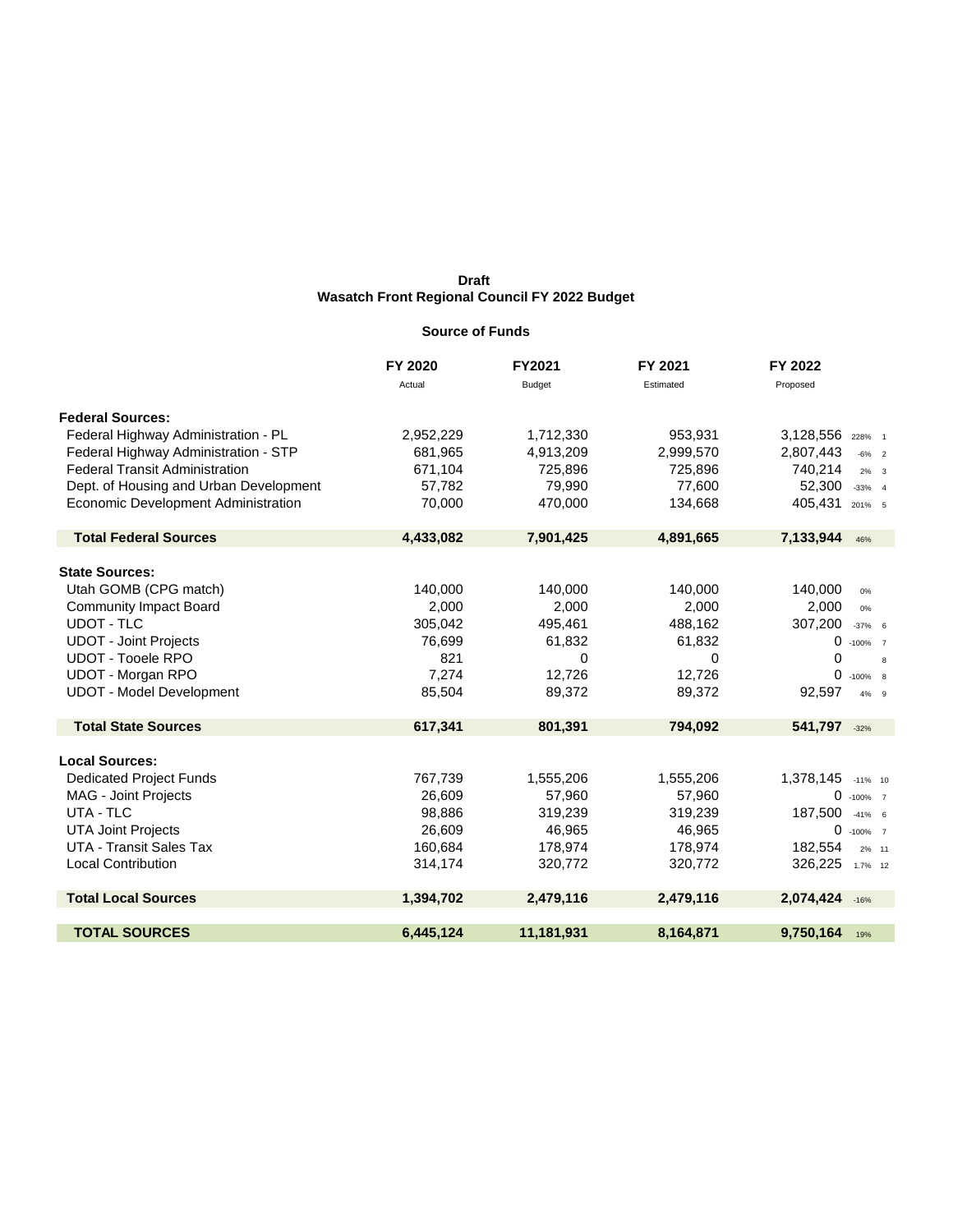## **Expenditure by Function**

| <b>Expenditure</b>                     | FY 2020   | FY2021        | FY 2021   | FY 2022              |
|----------------------------------------|-----------|---------------|-----------|----------------------|
|                                        | Actual    | <b>Budget</b> | Estimated | Proposed             |
| Salaries/Employee Benefits             | 3,640,247 | 4,337,739     | 3,900,000 | 4,623,250<br>19% 13  |
| Contractual                            | 1,995,914 | 5,666,626     | 3,440,702 | 4,009,623<br>17% 14  |
| Audit and Accounting                   | 17,792    | 20,000        | 20,000    | 26,250<br>31%        |
| Dues & Subscriptions                   | 19,861    | 37,725        | 37,725    | 26,475<br>$-30\%$ 15 |
| <b>Equipment Depreciation</b>          | 102,640   | 111,884       | 108,300   | 114,000<br>5%        |
| <b>Equipment Maintenance</b>           | 9,394     | 20,000        | 40,000    | 55,000<br>38% 16     |
| Insurance                              | 10,242    | 12,000        | 13,000    | 13,000<br>0%         |
| Legal                                  | 2,110     | 10,000        | 500       | 10,000<br>1900% 17   |
| Printing and Publication               | 0         | 10,950        | 1,000     | 10,950<br>995%       |
| Rent                                   | 416,231   | 432,190       | 432,190   | 435,000<br>1%        |
| Supplies/Software & Licenses           | 101,614   | 125,770       | 125,638   | 132,250<br>5%        |
| Telephone/Data                         | 29,651    | 35,000        | 34,446    | 35,000<br>2%         |
| Training                               | 45,392    | 66,000        | 10,151    | 66,000<br>550% 18    |
| Travel                                 | 54,037    | 79,760        | 1,219     | 79,760 6445% 18      |
| Total Expenditures                     | 6,445,124 | 10,965,644    | 8,164,870 | 9,636,558<br>18%     |
| Amounts expected to carry into next FY | 0         | 216,287       |           | 113,607<br>19        |
| <b>TOTAL</b>                           | 6,445,124 | 11,181,931    | 8,164,871 | 9,750,164<br>19%     |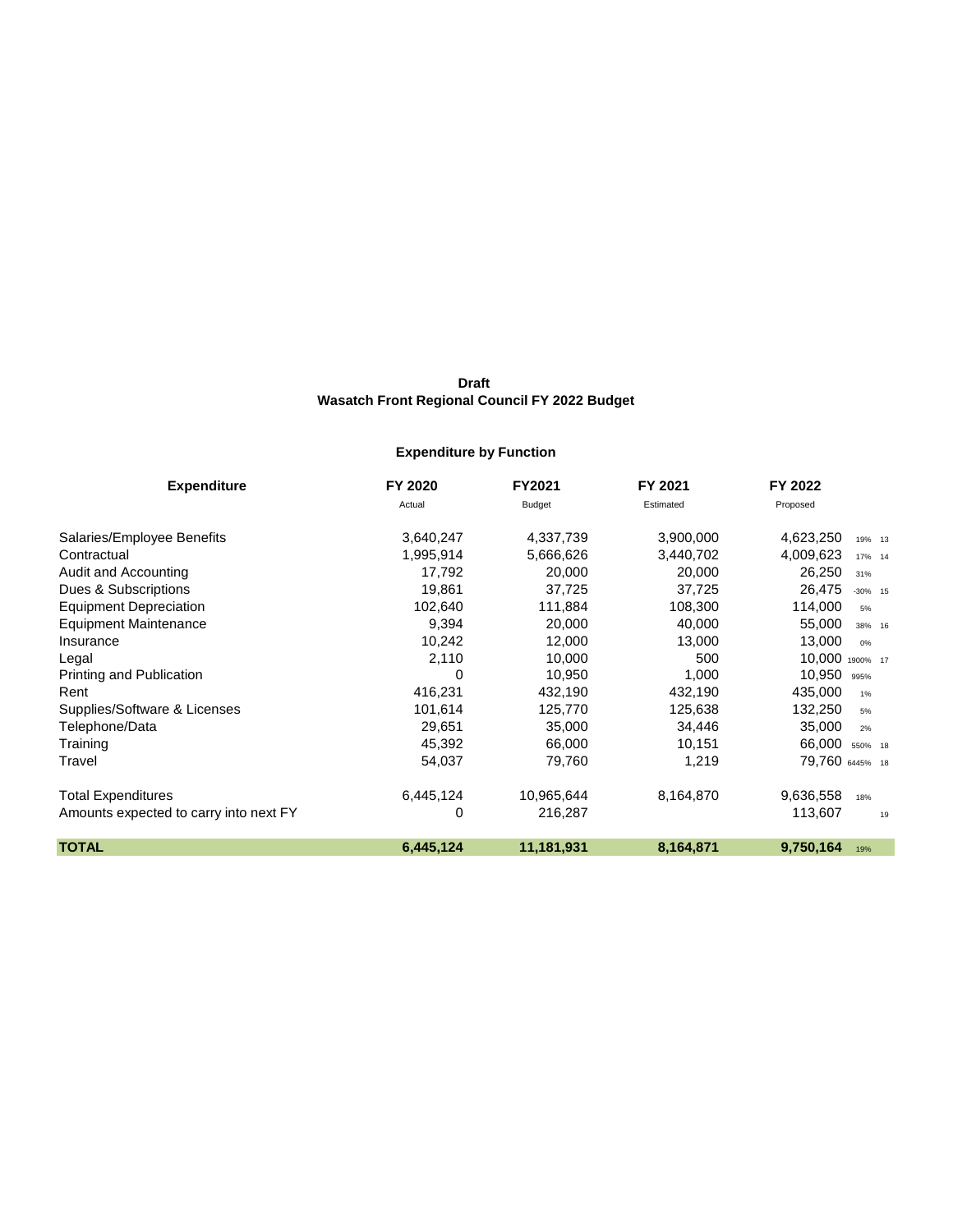## **Expenditure by Program**

| Program                                           | FY 2020   | FY2021        | FY 2021   | FY 2022                 |
|---------------------------------------------------|-----------|---------------|-----------|-------------------------|
|                                                   | Actual    | <b>Budget</b> | Estimated | Proposed                |
| <b>Consolidated Transportation Planning Grant</b> | 3,964,147 | 5,058,185     | 4,466,127 | 5,270,868<br>18% 20     |
| Transportation & Land Use Connection              | 1,921,037 | 4,036,108     | 2,680,613 | 2,155,600<br>$-20\%$ 21 |
| <b>Household Travel Survey</b>                    | 0         | 811,250       | 260,000   | 1,362,896<br>424% 22    |
| Economic Development                              | 140,000   | 140,000       | 140,000   | 140,000<br>0%           |
| Local Government - Other                          | 19,473    | 184,442       | 8,200     | 110,225<br>1244% 23     |
| Model Development                                 | 122,878   | 132,177       | 132,177   | 134,845<br>2% 24        |
| Joint Projects                                    | 135,554   | 166,756       | 180,602   | 0<br>$-100\%$ 7         |
| Legislative Consulting                            | 66,000    | 122,000       | 122,000   | 146,000<br>20% 25       |
| CDBG - Tooele                                     | 50,000    | 50,000        | 50,000    | 50,000<br>0%            |
| <b>Mobility Management</b>                        | 3,233     | 10,000        | 9,405     | 10,000<br>6%            |
| <b>Tooele Valley RPO</b>                          | 5,745     | 10,000        | 9,679     | 10,000<br>3%            |
| Morgan RPO                                        | 7,274     | 19,022        | 9,452     | 10,000<br>6%            |
| <b>Community Impact Board</b>                     | 2,000     | 2,000         | 2,000     | 2,000<br>0%             |
| Davis County Prop 1 Assistance                    | 0         | 10,000        | 10,000    | 10,000<br>0%            |
| <b>EDA CARES Act Assistance</b>                   | 0         | 400,000       | 64,698    | 335,431<br>418% 5       |
| <b>CDBG CARES Act Assistance</b>                  | 7,782     | 29,990        | 19,918    | 2,300<br>$-88%$ 4       |
| <b>TOTAL EXPENDITURES</b>                         | 6,445,124 | 11,181,931    | 8,164,871 | 9,750,164<br>19%        |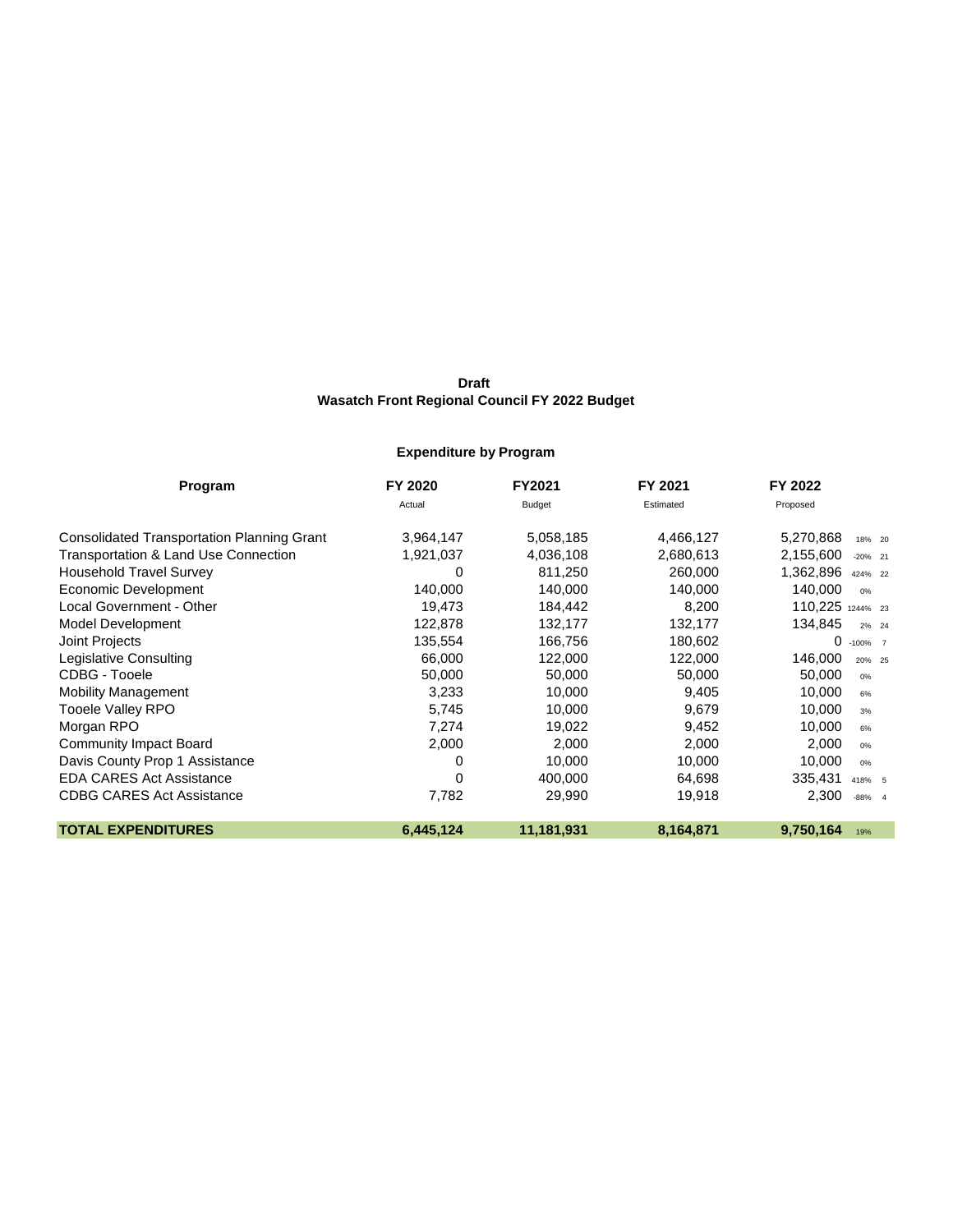#### **Local Contributions**

| County                      | FY 2020<br>Actual | FY2021<br>Budget | FY 2021<br>Estimated | FY 2022<br>Proposed |
|-----------------------------|-------------------|------------------|----------------------|---------------------|
| Box Elder, 1 voting member  | 12,911            | 13,182           | 13,182               | 13,406 1.7% 12      |
| Davis, 4 voting members     | 68,861            | 70,307           | 70,307               | 71,502 1.7% 12      |
| Morgan, 1 voting member     | 12,911            | 13,182           | 13,182               | 13,406 1.7% 12      |
| Salt Lake, 8 voting members | 137,719           | 140,611          | 140,611              | 143,001<br>1.7% 12  |
| Tooele, 1 voting member     | 12,911            | 13,182           | 13,182               | 13,406 1.7% 12      |
| Weber, 4 voting members     | 68,861            | 70,307           | 70,307               | 71,502 1.7% 12      |
| <b>TOTAL</b>                | 314,174           | 320,772          | 320,772              | 326,225<br>1.7% 12  |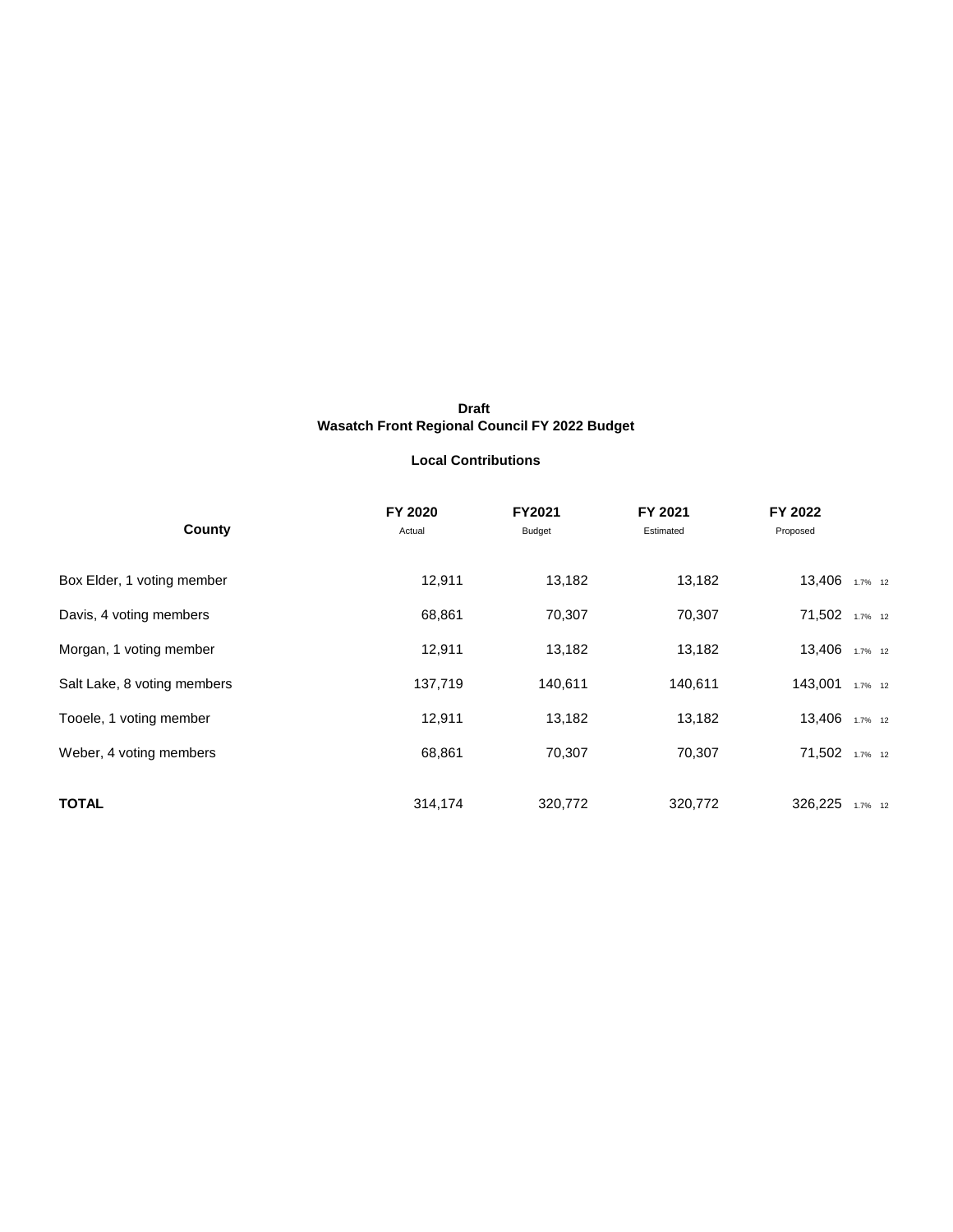#### **General Fund**

|                                                                | FY 2020    | FY2021        | FY 2021   | FY 2022  |       |
|----------------------------------------------------------------|------------|---------------|-----------|----------|-------|
|                                                                | Actual     | <b>Budget</b> | Estimated | Proposed |       |
| Revenue                                                        |            |               |           |          |       |
| <b>Local Sources</b>                                           | 20,889     | O             | 0         | 0        | 0% 26 |
| Other                                                          | 3,768      | 1,600         | 1,550     | 1,600    | 3%    |
| Interest                                                       | 0          |               |           | 0        | $0\%$ |
| Total revenue                                                  | 24,657     | 1,600         | 1,550     | 1,600    |       |
| Expenditures                                                   |            |               |           |          |       |
| Administration                                                 | 1,483      | 1,600         | 1,545     | 1,600    | 4%    |
| Capital outlay                                                 | 290,000    | 0             | 0         | 0        | 0%    |
| Total expenditures                                             | 291,483    | 1,600         | 1,545     | 1,600    |       |
| Excess of revenue over expenditures<br>(usage of fund balance) | $-266,826$ | 0             | 5         | 0        |       |
| Other sources                                                  |            |               |           |          |       |
| Transfers in                                                   | 0          | 0             | 0         | 0        |       |
| Transfers out                                                  | 71,415     |               |           | 0        |       |
| Net change in fund balance                                     | $-338,241$ | 0             | 5         | 0        |       |

#### **Special Projects Fund**

|                                                                | FY 2020   | FY2021        | FY 2021   | FY 2022   |        |
|----------------------------------------------------------------|-----------|---------------|-----------|-----------|--------|
|                                                                | Actual    | <b>Budget</b> | Estimated | Proposed  |        |
| Revenue                                                        |           |               |           |           |        |
| <b>Federal Sources</b>                                         | 4,433,082 | 7,901,425     | 4,891,665 | 7,133,944 | 46% 26 |
| <b>State Sources</b>                                           | 617,341   | 801,391       | 794,092   | 541,797   | $-32%$ |
| <b>Local Sources</b>                                           | 1,373,813 | 2,479,116     | 2,479,116 | 2,074,424 | $-16%$ |
| Other                                                          |           | 0             | 0         | 0         | 0%     |
| Interest                                                       |           | 12,500        | 6,531     | 6,500     | 0%     |
| Total revenue                                                  | 6,424,235 | 11,194,432    | 8,171,404 | 9,756,664 |        |
| Expenditures                                                   |           |               |           |           |        |
| Capital outlay                                                 | 29,832    | 45,000        | 45,000    | 45,000    | 0%     |
| Planning                                                       | 6,342,483 | 11,181,930    | 8,056,571 | 9,636,164 | 20%    |
| Total expenditures                                             | 6,342,483 | 11,181,930    | 8,056,571 | 9,636,164 |        |
| Excess of revenue over expenditures<br>(usage of fund balance) | 81,752    | 12,502        | 114,833   | 120,500   | 0%     |
| Other sources                                                  |           |               |           |           |        |
| Transfers in                                                   | 0         | 0             | 0         | 0         | 0%     |
| Transfers out                                                  | 0         | 0             | 0         | 0         | 0%     |
| Net change in fund balance                                     | 81,752    | 12,502        | 114,833   | 120,500   |        |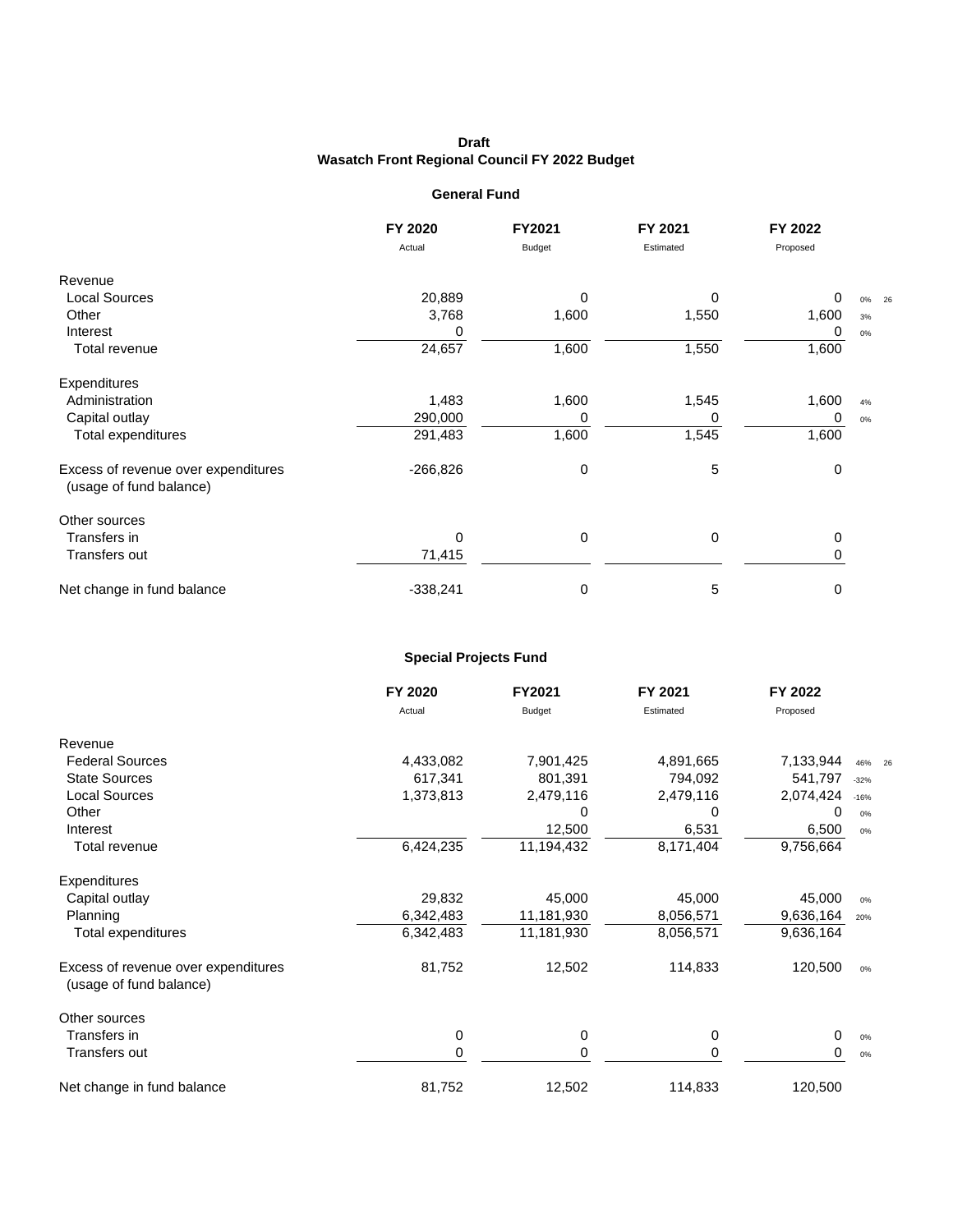## **Office Building Fund**

|                                                                | FY 2020 | FY2021        | FY 2021   | FY 2022  |          |
|----------------------------------------------------------------|---------|---------------|-----------|----------|----------|
|                                                                | Actual  | <b>Budget</b> | Estimated | Proposed |          |
| Revenue                                                        |         |               |           |          |          |
| Interest                                                       |         | 12,000        | 6,395     | 6,400    | $0\%$ 26 |
| Total revenue                                                  | 0       | 12,000        | 6,395     | 6,400    |          |
| Expenditures                                                   |         |               |           |          |          |
| Administration                                                 | 0       | 0             | 0         | 0        | 0%       |
| Total expenditures                                             | 0       | $\Omega$      | 0         | $\Omega$ |          |
| Excess of revenue over expenditures<br>(usage of fund balance) | 0       | 12,000        | 6,395     | 6,400    | 0%       |
| Other sources                                                  |         |               |           |          |          |
| Transfers in                                                   | 0       | 0             | 0         | 0        | 0%       |
| Transfers out                                                  | 0       | 0             | 0         | 0        | 0%       |
| Net change in fund balance                                     | 0       | 12,000        | 6,395     | 6,400    | 0%       |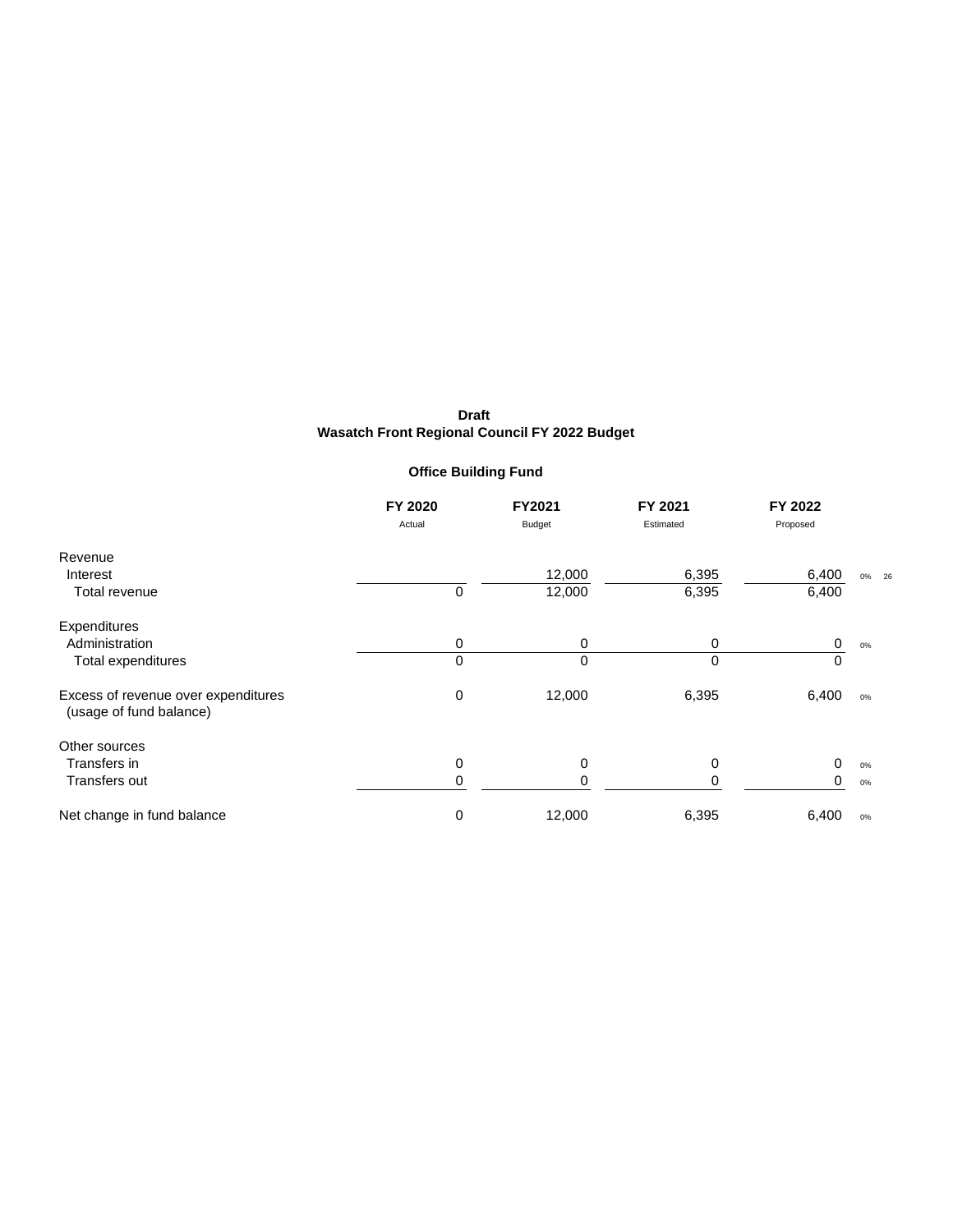#### Draft FY22 Budget Footnotes

- 1. Federal planning or "PL" funds are the largest single source of funding for WFRC's budget. In FY20 a possible national rescission of unobligated federal PL funds was announced. The Council took action to mitigate this possible loss of PL by obligating the entire balance of available PL funds in its FY20 budget with an offsetting reduction to federal Surface Transportation Program (STP) funds that are typically used for planning. The Council reversed/rebalanced this action in its FY21 budget. The result of that reversal is shown in the decrease of PL funds from FY20 to FY21. The increase from FY21 to FY22 shows a return to the normal balance of funding between PL and STP funds used for planning. The FY21 use of PL funds is also lower due to cost-reduction measures instituted by WFRC during the pandemic.
- 2. The movement in Federal Highway Administration Surface Transportation Program (STP) funds from FY20 to FY21 to FY22 reflects the balancing actions described in footnote 1. The growth from FY20 to FY21 also reflects Transportation and Land Use Connection (TLC) program projects that were in process but not completed by the end of FY20 and were carried forward to FY21. The FY22 budget incorporates a 3% increase in STP funds used for transportation planning. The FY22 budget also includes \$657,500 in STP funds for the ongoing household travel survey that began in FY21 and will continue over the next two fiscal years. It is anticipated that an adjustment to STP funds will be made in October 2021 to reflect remaining FY21 projects not completed by the end of FY21 to be carried forward to FY22.
- 3. Federal Transit Administration funding includes \$730,214 in funds for the Consolidated Planning Grant (CPG) program and \$10,000 for Mobility Management through UTA.
- 4. The changes in funding from the Department of Housing and Urban Development between the three fiscal years shown here are due to a CARES Act grant WFRC received. This grant provided funding for local governments for pandemic relief efforts. WFRC received \$29,990 to administer the program. WFRC also receives \$50,000 each year to assist small cities to apply for CDBG funds.
- 5. The Economic Development Administration (EDA) provided WFRC with CARES Act assistance funding for economic recovery related projects. These projects, submitted by local governments in our region, are evaluated and the funds are awarded in conjunction with the TLC program process. WFRC also receives \$70,000 from EDA for a Planning Partnership grant to support the Wasatch Front Regional Economic Development District.
- 6. Utah Department of Transportation (UDOT) and Utah Transit Authority (UTA) provide funding for the TLC program. This budget shows a decrease of UDOT and UTA funding from estimated FY21 to FY22. This reflects the timing of expenditure of funds on TLC projects, but the actual annual contributions from UDOT and UTA remain consistent.
- 7. Joint projects are those projects WFRC engages in that include support from UDOT, UTA and Mountainland Association of Governments (MAG). The budget will be amended for any projects that arise in FY22.
- 8. The State of Utah provided funds for the initial organization of the two regional planning organizations (RPOs) in Tooele and Morgan Counties, which are outside of the WFRC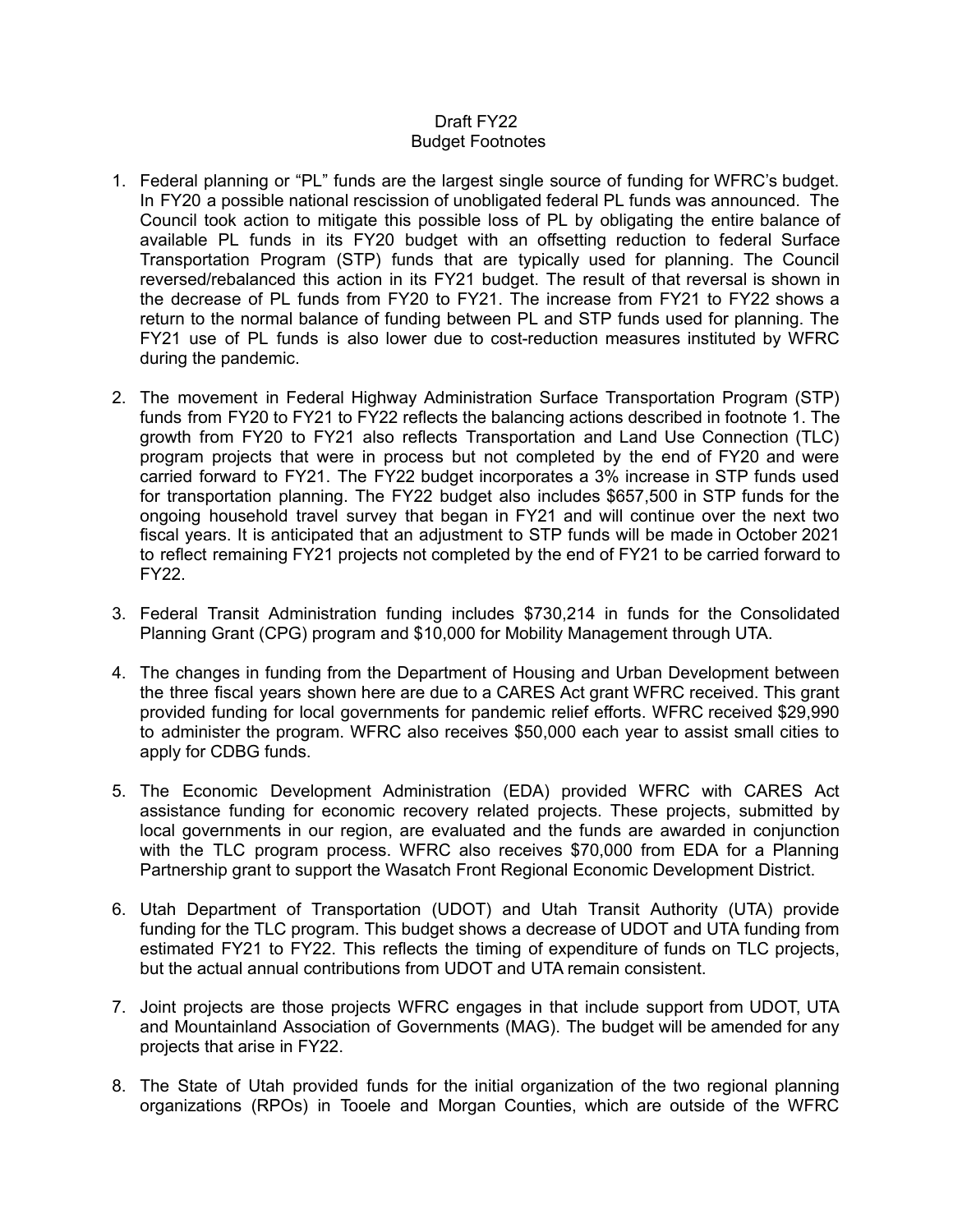metropolitan planning organization (MPO) boundaries. The initial RPO organization is complete and WFRC does not receive any further state funding for the RPOs. The RPOs are supported with funds from the cities and counties.

- 9. WFRC partners with UDOT and Mountainland Association of Governments for costs associated with Model Development including staff and consultant expenses.
- 10. FY22 Dedicated Project Funds include:
	- a. \$10,000 Tooele Valley RPO
	- b. \$42,248 Model Development (MAG)
	- c. \$10,000 Local funds for Morgan RPO
	- d. \$300,000 Salt Lake County for TLC program
	- e. \$300,000 Local match for TLC awarded projects<br>f. \$10,000 Davis County local option sales tax ass
	- Davis County local option sales tax assistance
	- g. \$705,897 Household Travel Survey

The increase from FY20 to FY21 reflects projects that were in process but not completed by the end of FY20 and were carried forward to FY21. A similar adjustment may be made in October 2021 for FY21 projects to be carried forward to FY22.

- 11. WFRC receives Transit Sales Tax funds that are used to match the federal Consolidated Planning Grant. This line item amount reflects 20% of the FTA 5303 portion of the CPG by agreement with Utah Transit Authority.
- 12. Consistent with the approach established by the Council during the FY18 budget process, the FY22 budget includes a 1.7% increase in local contributions. This increase represents a three-year average of the change in Consumer Price Index as measured from July 2017 through June 2020.
- 13. In FY20 actual salary and benefits expenditures were lower than budgeted due to several staff vacancies that were filled toward the end of the fiscal year. In FY21 the estimated salary and benefits will be lower than originally budgeted due to cost-saving measures instituted due to pandemic uncertainties, and staff turnover that created vacancies that are expected to be filled late in the fiscal year. The FY22 budget assumes: 1) full staffing for the existing 30 positions; 2) four months of overlap from the retiring CFO to work with the new Comptroller ensuring a smooth transition; 3) the addition of a new Accounting Specialist to assist the CFO with basic accounting and provide a level of redundancy in the case of turnover or other staffing changes within the accounting department; 4) the addition of a new TLC planner (initially intended to be hired at the beginning of FY21 but delayed) due to the planned expansion of the program; and 5) a 5% overall increase that functions as a cap for salary and employee benefit cost adjustments, including group health insurance.
- 14. FY22 Contractual includes the following anticipated activities:
	- a. \$1,362,896 Household Travel Survey
	- b. \$75,000 Communications and public outreach
	- c. \$143,325 Planning studies undesignated
	- d. \$146,000 State and federal legislative consulting
	- e. \$30,000 Unified Financial Plan update
	- f. \$300,000 EDA CARES Act recovery assistance
	- g. \$1,506,119 Transportation and Land Use Connection program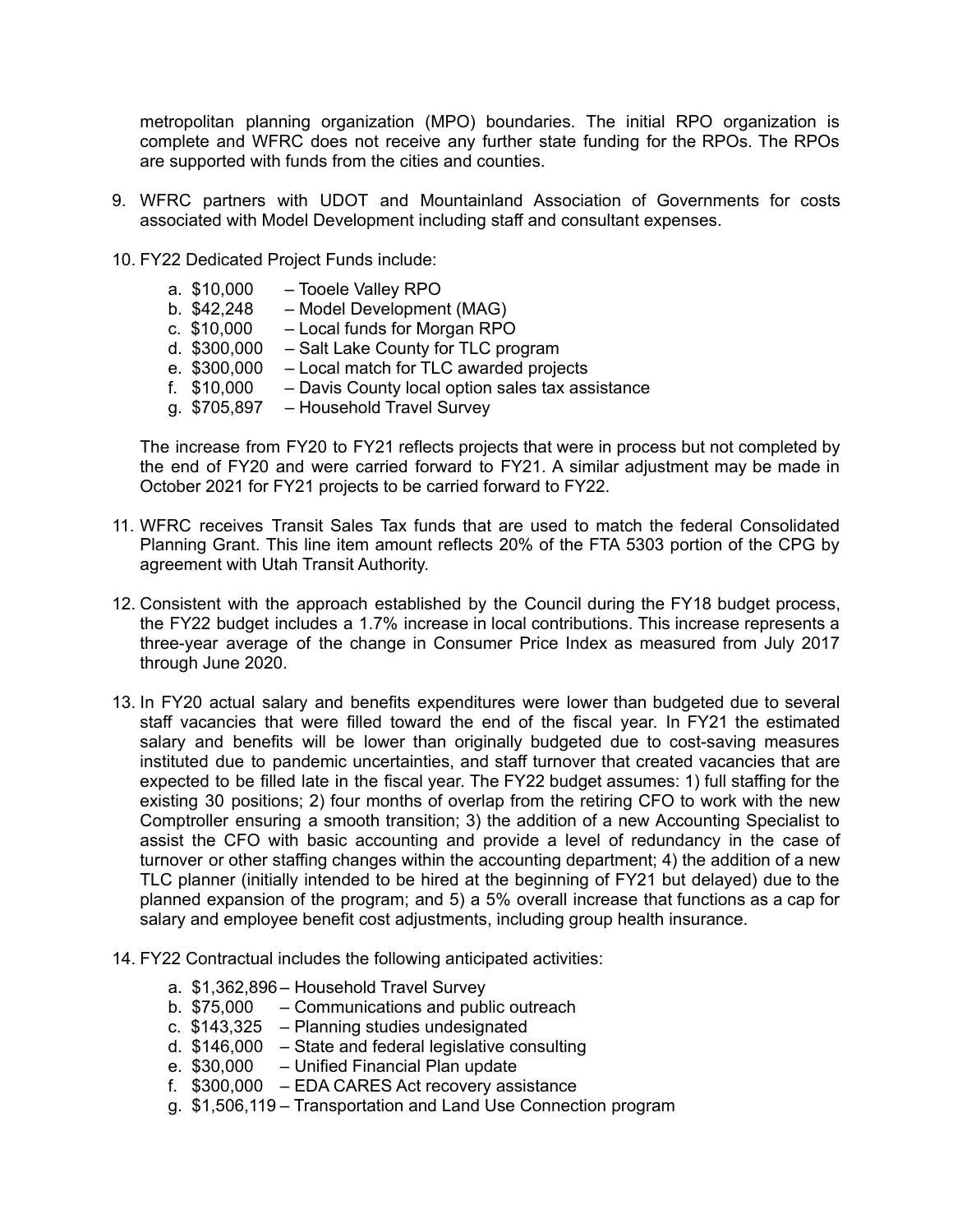|    | h. \$100,000  | - Regional freight study                                            |
|----|---------------|---------------------------------------------------------------------|
|    | i. $$25,000$  | - Human resource program assistance / development                   |
| j. | \$50,000      | - Multimodal grid análysis                                          |
|    | k. \$50,000   | - Regional street connectivity                                      |
|    | $1.$ \$25,000 | - Bike counter procurement, construction, maintenance program study |
|    | m. \$49,283   | - Street light data                                                 |
|    | n. \$50,000   | - Wasatch Bikeways initiative                                       |
|    | $0.$ \$25,000 | - Post-COVID Communities initiative                                 |
|    | p. \$32,000   | - Joint modeling assistance                                         |
|    | q. \$25,000   | - Bike facility estimating tool                                     |
|    | r. $$15,000$  | - Internal auditor                                                  |

The increase in contractual expense from FY20 to FY21 is due to projects in process that were not completed before the end of FY20 and were carried forward into FY21, most notably through the TLC program.

The largest element of contractual expenditures (approximately \$1.5M in FY22) are for planning and technical assistance on Transportation and Land Use Connection (TLC) program projects funded with WFRC's federal STP funds and contributions from UDOT, UTA, and Salt Lake County, as well as local matching funds. Some of the TLC projects will not be completed before the end of FY21 and will be carried forward to FY22, with a budget amendment to be made in October 2021 when final accounting for FY21 is completed, reflecting the multi-year nature of the program. Much of the variation in the contractual line item reflects those TLC program consultant expenses, which are fully budgeted in one year and then often roll into the next, as well as the growth in the program. The expansion of TLC over time was planned, budgeted, and paid for with specific new funding.

The other large item (approx. \$1.4M in FY22) is the Household Travel Survey, a significant data collection effort that is conducted roughly every ten years and is managed by WFRC and jointly funded by WFRC and its transportation agency partners. The WFRC costs of the travel survey will be covered through federal Surface Transportation Program (STP) funding. The Household Travel Survey was anticipated to start in FY21, but was largely deferred to FY22 given the disruptive effects of the pandemic on travel.

It is anticipated that some projects will not be completed by the end of FY21 and will carry forward to FY22. The adjustment to the budget for these projects to be carried forward will be made in October 2021 when the actual final amount becomes known, after final accounting is completed for FY21.

- 15. The increase in Dues and Subscriptions from FY20 to FY21 is because WFRC needed to catch up on previously unpaid (prior to FY20) dues to the National Association of Regional Councils. The dues return to normal levels in FY22.
- 16. At the beginning of FY20 the company that provided WFRC with computer equipment and network support did not renew their contract with WFRC. Over the next several months WFRC attempted to fill the need with existing staff. In December of 2020 WFRC contracted with a company to provide equipment and network support as well as IT security assistance. The budget reflects this ongoing contract for service.
- 17. WFRC budgets an amount each year for contingent legal expenses.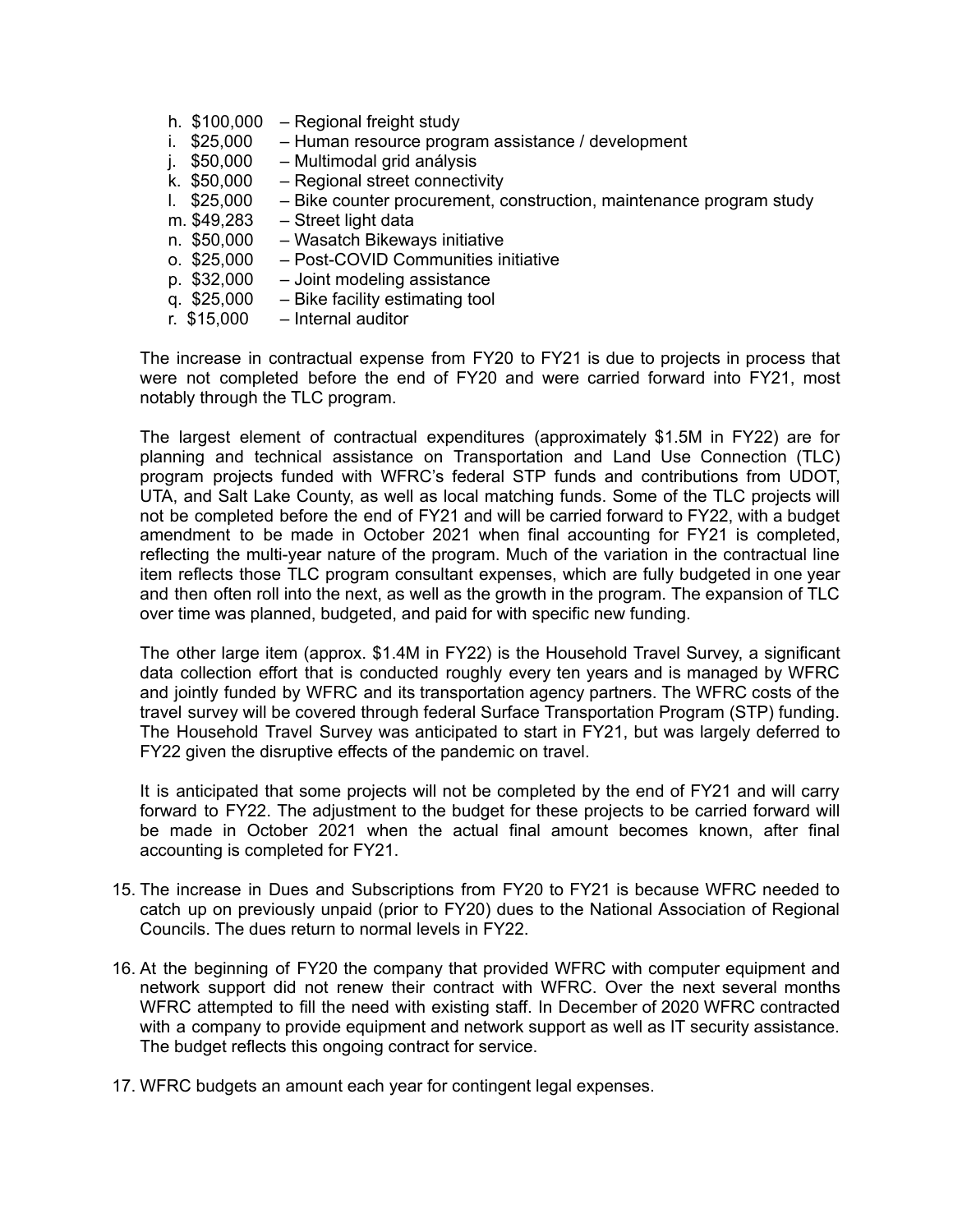- 18. During portions of FY20 and all of FY21, due to the COVID pandemic, WFRC staff did not expend much of its Travel and Training budget as most meetings and training were conducted virtually. The FY22 budget reflects the amount that was anticipated in FY21 but not expended due to the pandemic. Post-pandemic, it is uncertain whether meetings and training will continue to be held virtually or return to pre-pandemic levels or a level in between. The amount shown in the budget will function as a cap but will not be expended unless needed.
- 19. Amounts expected to carry forward into the next fiscal year reflect ongoing projects that are fully budgeted in the current fiscal year and are expected to be completed in the following fiscal year. These amounts will be adjusted in October when the final accounting for FY21 is completed and the on-going projects in process are carried forward into the next fiscal year.
- 20. The Consolidated Transportation Planning Grant (CPG) program incorporates the core of WFRC's planning work. The adjustments in the CPG program are due in part to staffing costs that were less than expected due to unfilled positions. It also reflects adjustments made in FY21 to cancel or delay certain expenditures due to the COVID 19 pandemic, such as employee compensation adjustments and hiring, and travel and training. It also reflects some on-going multi-year consulting contracts that carry forward from one year to the next. This budget is expected to be adjusted in October 2021 for projects that are in process at the end of FY21 and will be carried forward to FY22.
- 21. The pattern of budgeting for the Transportation and Land Use Connection (TLC) program reflects the multi-year nature of most of the TLC projects. FY21 included TLC program projects that were in process at the end of FY20 but not completed prior to fiscal year end and were carried forward and fully budgeted into FY21. Therefore, the FY21 budgeted figure includes both projects carried forward from FY20 and new program funds in FY21. The figures also reflect planned growth in the program. Many of these projects now budgeted in FY21 will not be completed prior to fiscal year FY21 and will carry forward to FY22. The current FY22 budgeted figure represents the annual contributions to the program plus anticipated local match. An amendment to the FY22 budget will be made in October 2021 after close out of FY21 to reflect these ongoing projects that are expected to be completed in FY22.
- 22. The FY22 budget includes \$1,362,896 for the second year of a three-year household travel survey project. The results of the household travel survey facilitate recalibration of travel demand models that are critical to ensuring corridor analyses and environmental work are defensible for highway and transit projects. In FY22 WFRC is contributing \$656,999 in STP funds with other planning partners (UDOT, MAG, UTA, Dixie MPO, and Cache MPO) contributing the remaining \$705,897 for the project. The project is expected to span three years with a total cost of \$2,000,000. WFRC is managing the project. The Household Travel Survey was anticipated to start in FY21, but was largely deferred to FY22 given the disruptive effects of the pandemic on travel.
- 23. Local Government Other uses funds from local contributions for expenditures that do not qualify for other funding. For example, planning projects in non-urbanized areas do not qualify for the federal planning dollars allocated to WFRC as an MPO and WFRC may use these funds for that work.
- 24. The Model Development program includes funds received from UDOT and MAG to support model development staff and consulting services.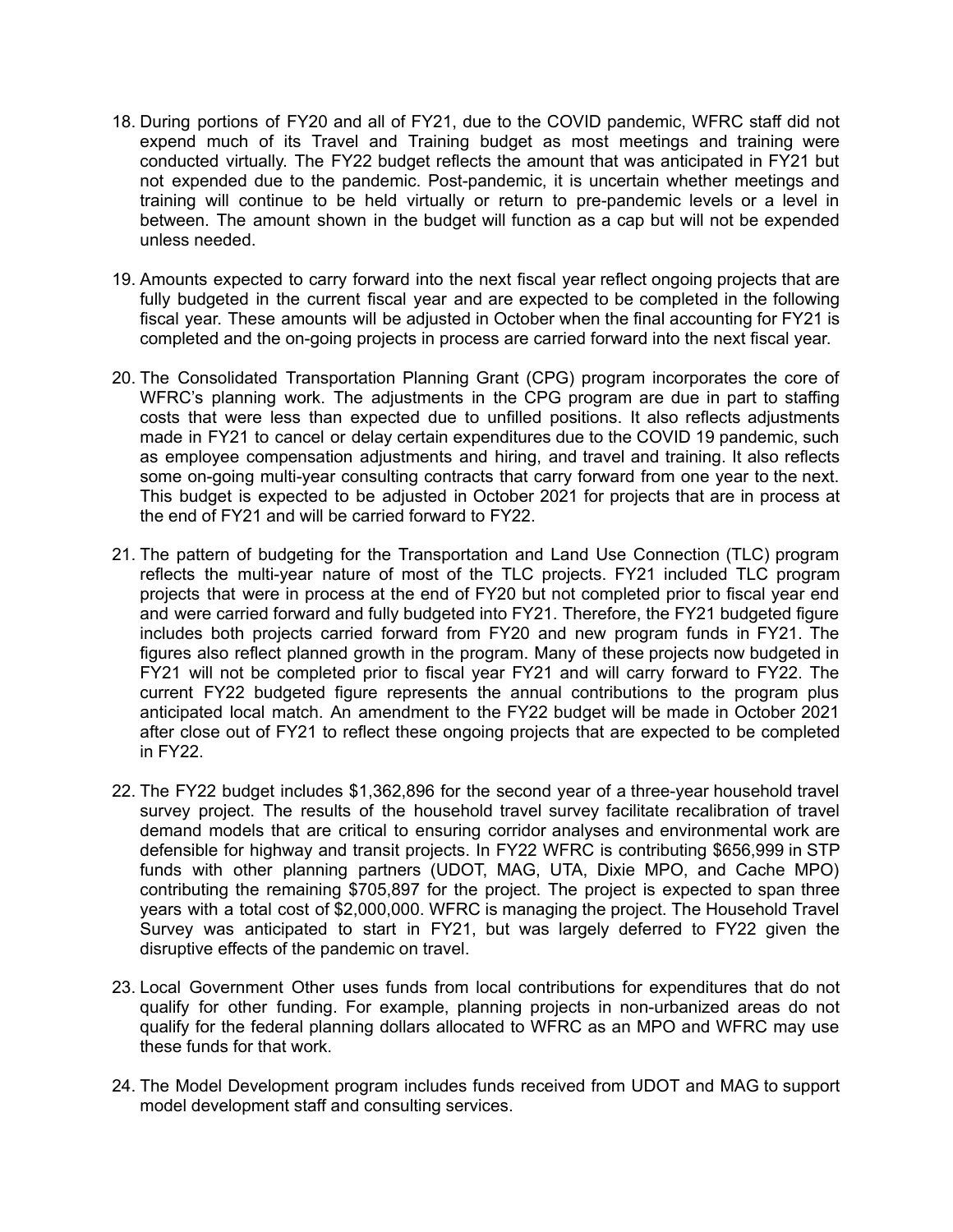- 25. The increase in Legislative Consulting from FY20 to FY21 included the additional funding for a consultant to assist with federal legislative matters to assist with the upcoming federal transportation legislation reauthorization. The FY22 budget includes an increase in the cost of the federal legislative consultant.
- 26. The budget is prepared on a program or grant level. The final pages of the budget table show changes at the Fund level. The General Fund includes administrative activities that are not associated with the planning programs. The Special Projects Fund includes all programs (grants) and other activities. The Building Fund holds the proceeds from the sale of the old office building and any interest that earned on the investment of those funds.

In FY22 the capital outlay shown in Special Projects Fund is for routine replacement of electronic and other equipment. The revenue and expenditures shown in the Special Projects Fund are a direct reflection of the budget as prepared on the program or grant level.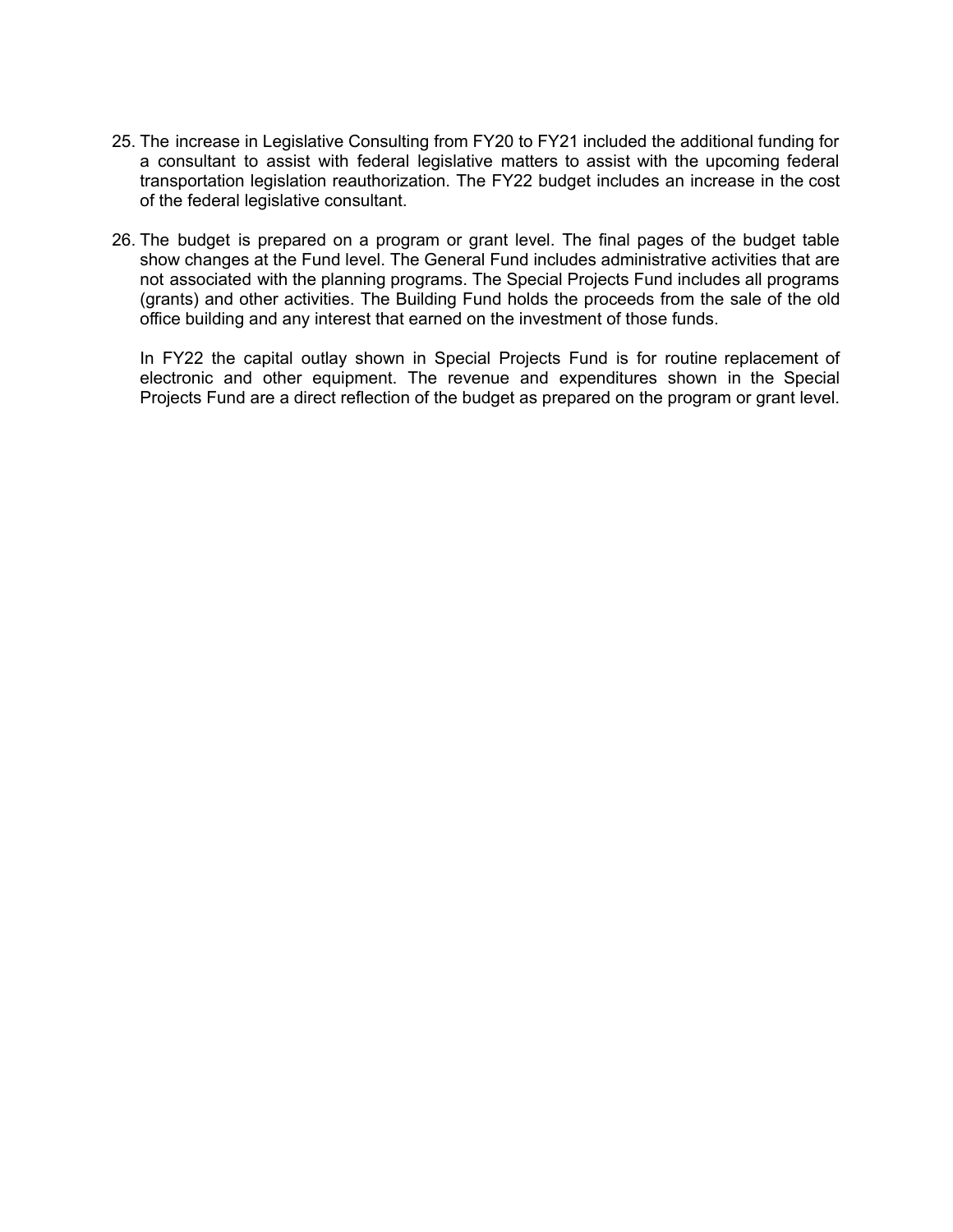# **SUMMARY OF DRAFT FY 2022 UNIFIED PLANNING WORK PROGRAM Ogden-Layton and Salt Lake-West Valley Urbanized Areas**

# **A. ADMINISTRATION AND COORDINATION**

# **A.1 WASATCH FRONT REGIONAL COUNCIL**

#### **OBJECTIVES:**

To provide work program and personnel management, interagency coordination, and financial management and control.

To provide administrative support.

#### **ANTICIPATED PRODUCTS:**

- Self-certification of the Transportation Planning Process
- Regular meetings of the Wasatch Front Regional Council (WFRC) and its advisory committees and documentation of those meetings
- Coordination with partner agencies, including Mountainland Association of Governments, Utah Transit Authority (UTA), Utah Department of Transportation (UDOT), State Division of Air Quality (DAQ), other MPOs, Utah League of Cities and Towns, Utah Association of Counties, Chambers of Commerce, Envision Utah, Governor's Office of Management and Budget, and others
- Monthly Financial Reports
- Annual Audit
- Annual Contract between WFRC and UDOT, WFRC and UTA
- End of year Unified Planning Work Program (UPWP) completion report, and Activities and Accomplishments report
- Fiscal Year (FY) 2022 UPWP and budget amendments
- FY 2023 Goals, Unified Planning Work Program and budget

# **A.2 UTAH DEPARTMENT OF TRANSPORTATION**

#### **OBJECTIVE:**

To coordinate with the Federal Highway Administration (FHWA), the Federal Transit Administration (FTA), DAQ, UTA, and WFRC in managing the Salt Lake-West Valley and Ogden-Layton Area transportation planning process.

#### **ANTICIPATED PRODUCTS:**

**●** Review of the Regional Transportation Plan (RTP) and the Transportation Improvement Program (TIP) developed by the WFRC to provide coordination with state-wide transportation plans and programs.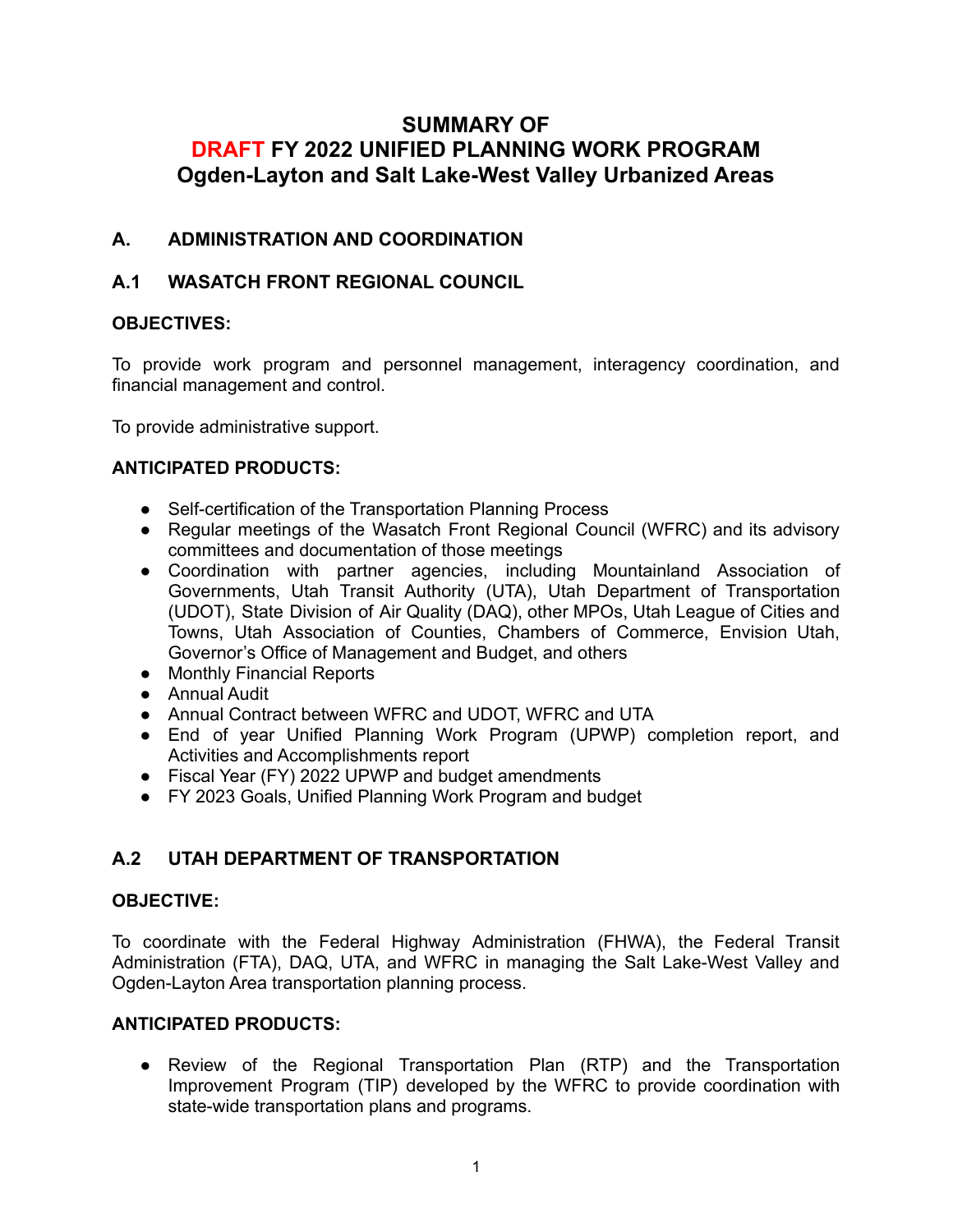- **●** Monitor WFRC's expenditures of Planning (PL), Surface Transportation Program (STP) and FTA Section 5303 funds, which are deposited into the Consolidated Planning Grant (CPG). Assist WFRC in completing the FY 2022 Federal Aid Agreement for the MPO Area.
- Participation in Technical Advisory Committees for both WFRC's Trans Com and Regional Growth Committees.
- Assistance to the WFRC in developing the FY 2023 UPWP. Assistance to WFRC in interpreting and complying with updated air quality rules and regulations. Coordination of the completion of the Congestion Mitigation Air Quality (CMAQ) annual reporting to FHWA.
- Coordinate the development and implementation of State and MPO CMAQ Performance Plans with WFRC to establish both 2-yr and 4-yr targets for the on-road source emissions measure.
- **●** UDOT will assign a single point of contact to help WFRC manage and administer the Transportation and Land Use Connection Program Partnership.
- **●** Assistance to WFRC in completing special studies within the planning area. These studies may include coordinating travel demand modeling, joint corridor planning, preparing air quality studies or reports, economic development planning, Geographic Information Systems (GIS) analysis, performance measures, and others.
- **●** Work with WFRC to implement corridor plans that include local communities' transportation solutions.
- **●** Coordinate the implementation of State legislative directives for transportation products between UDOT and UTA and Local entities.

# **A.3 UTAH TRANSIT AUTHORITY**

#### **OBJECTIVE:**

To coordinate transit planning with the Wasatch Front Regional Council, UDOT, cities, counties, FTA, FHWA, DAQ and other stakeholders throughout the Utah Transit Authority service area.

- Annual Grants Status Report
- Interlocal Cooperative Agreements
- Grant Applications
- Grants Management Committee Recommendations
- FTA 5310 Program Management Plan
- Documentation for Audits
- FTA Annual Certifications and Assurances
- Title VI Report
- Project Concept Reports for CMAQ, STP and TAP
- Dissemination of Grant Opportunities Information
- Collection and Distribution of Grants Financial Information
- Participation in Technical and Other Planning Meetings
- National Transit Database (NTD) Data Collection and Reports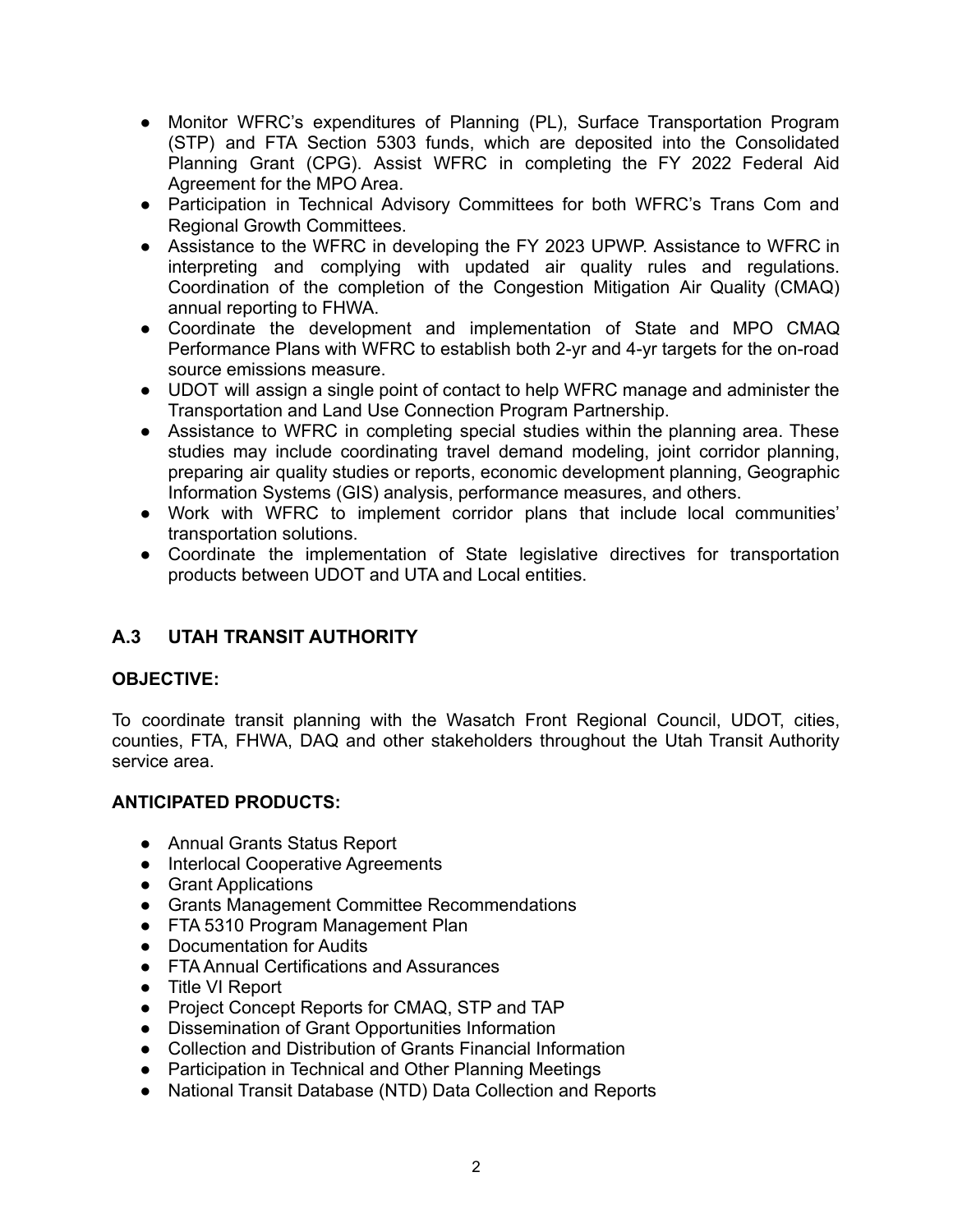## **B. TRANSIT PLANNING**

# **B.1 UTA TRANSIT PLANNING**

#### **OBJECTIVES:**

To provide effective transit services within available resources.

To actively participate in transportation studies, community developments and master plan efforts to incorporate transit elements.

To improve multi-modal transportation options for the region in cooperation with WFRC, UDOT, and other stakeholders.

To promote and implement technology that will enhance transit service.

To plan and implement safety and security measures to increase comfort levels of current and future customers.

To work with key agencies for more effective use of transportation resources that will serve persons with disabilities and other transportation disadvantaged persons in the service area.

To promote ridesharing, telecommuting, flextime, bicycling, walking and discount programs to encourage more efficient use of the transportation system.

To encourage and work with stakeholders on transit-oriented developments and more transit-supportive land use.

- Long Range Transit Plan (LRTP)
- Five-Year Service Plan
- Microtransit Pilot Program Evaluations
- Service Planning Standards, Design Guidelines, and System Analysis
- Transit Financial Plan (TFP)/Scenario Tool
- Wayfinding Signage and Bus Stop Improvement
- Real-time Digital Signage for Bus
- Mobile Trip Planning
- Transit Oriented Development (TOD)/Station Area Planning
- Emergency Preparedness Planning
- Rideshare Program Planning
- Special Services/American Disability Act (ADA) Planning
- Regional Air Quality Initiatives
- Transit Asset Management Plan
- Environmental Sustainability
- Travel Demand and TBEST Modeling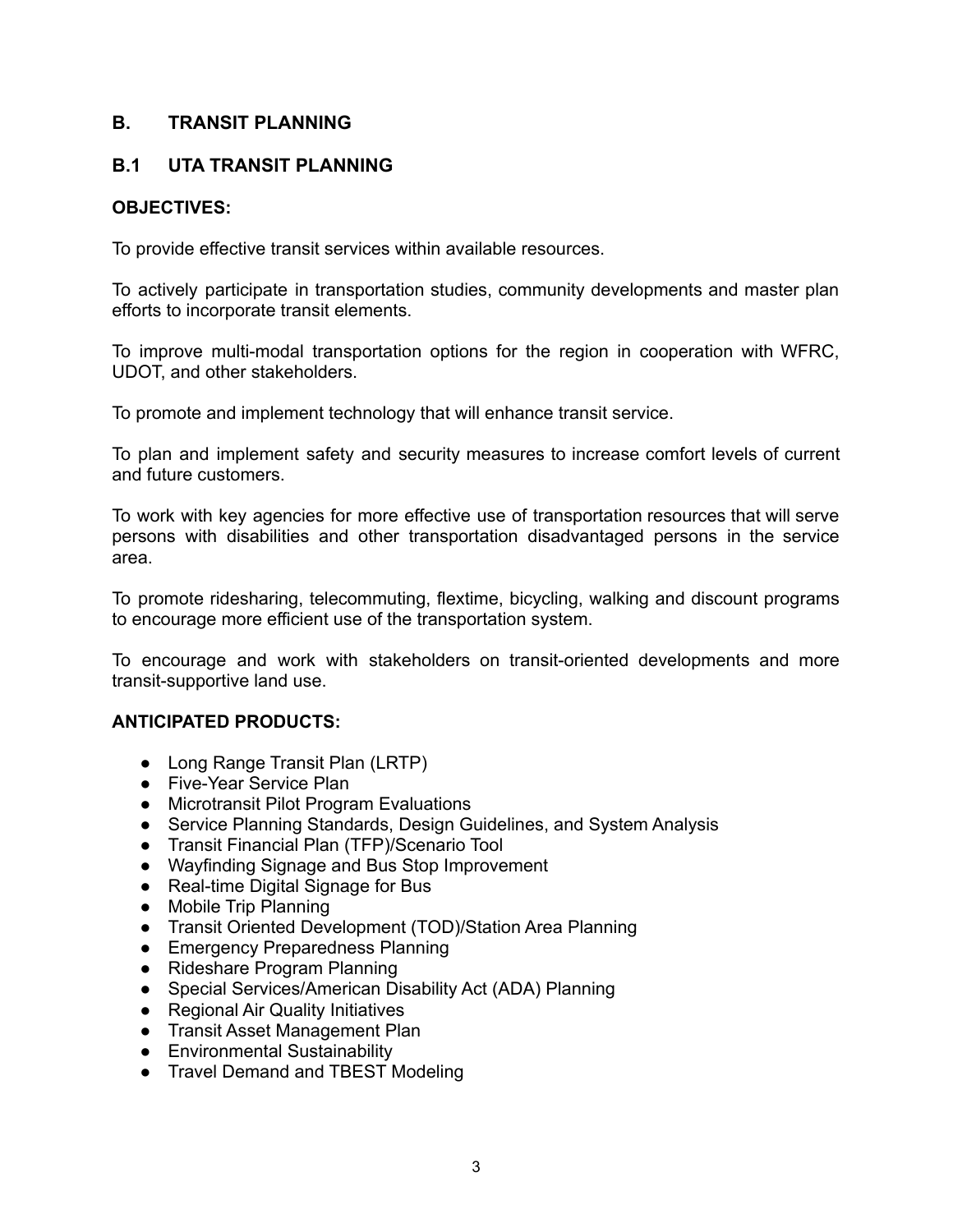## **B.2 MOBILITY MANAGEMENT**

#### **OBJECTIVES:**

To identify opportunities for and increase coordination of transportation services for transportation disadvantaged populations in order to increase efficiency and equity.

To actively engage in outreach to persons who are at a transportation disadvantage including seniors, persons with disabilities, persons with low income, and veterans, and to those agencies that perform work on their behalf.

To increase coordination between human service transportation providers through technology and policy initiatives in order to maximize the transportation options available to transportation disadvantaged populations.

#### **ANTICIPATED PRODUCTS:**

- **●** Final development of RidePilot lite for 5310 Grant sub-recipient reporting
- **●** Sustainable and Local Coordinated Councils (LCCs) in Davis, Salt Lake, Tooele, Utah, and Weber counties to improve outreach and provide guidance on implementing local projects and partnerships
- **●** Development of Local Coordinated Human Service Transportation Plans
- **●** Integration of the updated Local Coordinated Human Services Transportation Plans for Davis, Salt Lake, Tooele, Utah, and Weber counties into the Regional Transportation Plans
- **●** Coordination with Bear River Association of Governments mobility management in Box Elder County
- **●** Ongoing outreach to underrepresented populations
- **●** FTA 5310 Funding Administration
- **●** Completion of Travel Training curriculum/training materials
- **●** Electronic voucher (eVoucher) program development and testing
- **●** Legislative fiscal request during the Utah State Legislature Session for identified solutions from the completed Comprehensive Specialized Transportation Plan

#### **C. LONG RANGE PLANNING**

#### **C.1 REGIONAL TRANSPORTATION PLAN**

#### **OBJECTIVES:**

To continue to cooperate and coordinate with Utah's other three Metropolitan Planning Organizations (MPOs), Federal Highway Administration (FHWA), Federal Transit Administration (FTA), Utah Department of Transportation (UDOT), Utah Transit Authority (UTA), local governments, and other interested agencies and stakeholders for the update of the Wasatch Choice Regional Vision and the update and development of the WFRC Regional Transportation Plan: 2023-2050 (2023-2050 RTP), and Utah's Unified Transportation Plan 2023-2050.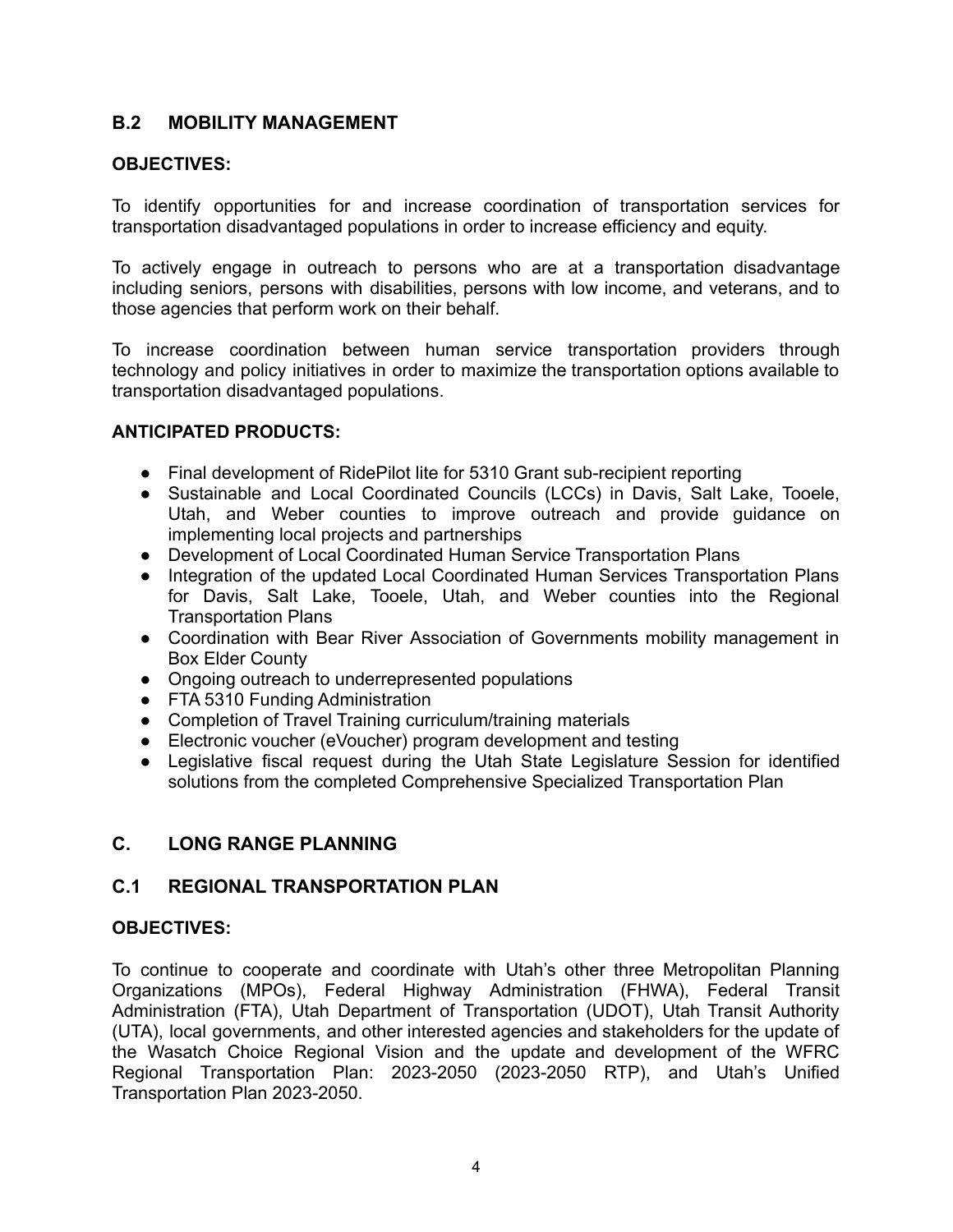To review, discuss, and incorporate all existing and new federal requirements found in national surface transportation authorization legislation, including the Fixing America's Surface Transportation Act (FAST Act).

To further communication and next steps to implement the Wasatch Choice Regional Vision.

To continue to develop and refine WFRC's regional transportation planning process to ensure that the Wasatch Choice Regional Vision is incorporated into the overall 2023-2050 RTP process with local communities, transportation partners, and stakeholders.

To increase active transportation emphasis in the 2023-2050 RTP through improved cost and revenue estimation, funding identification, and facility identification that increases the number of trips taken by biking or walking.

To continue to refine RTP performance measures, to evaluate individual and system-level improvements throughout the 2023-2050 RTP development process, to set appropriate performance measure targets, to monitor progress towards the Wasatch Choice Regional Vision, and to work internally and with partner agencies to ensure continued compliance with federal requirements.

To develop shared approaches to address local and regional disruptive technologies and external uncertainties.

To identify and test policies that affect the transportation system from a land use, economic development, travel demand, equity, environmental, and financial perspective.

To increase and coordinate efforts in planning related to safety with the most relevant and up to date data and tools.

To coordinate and increase emphasis with transportation partners and key stakeholders for statewide, regional, and local freight issues.

To plan for transportation while understanding the effects of and impacts upon land use, regional development patterns, economic development, and historically underserved and underrepresented communities.

To be responsive to local community and transportation partner requests for amendments to the 2019-2050 RTP.

To continue coordination and communications efforts for Utah's Unified Transportation Plan 2023-2050.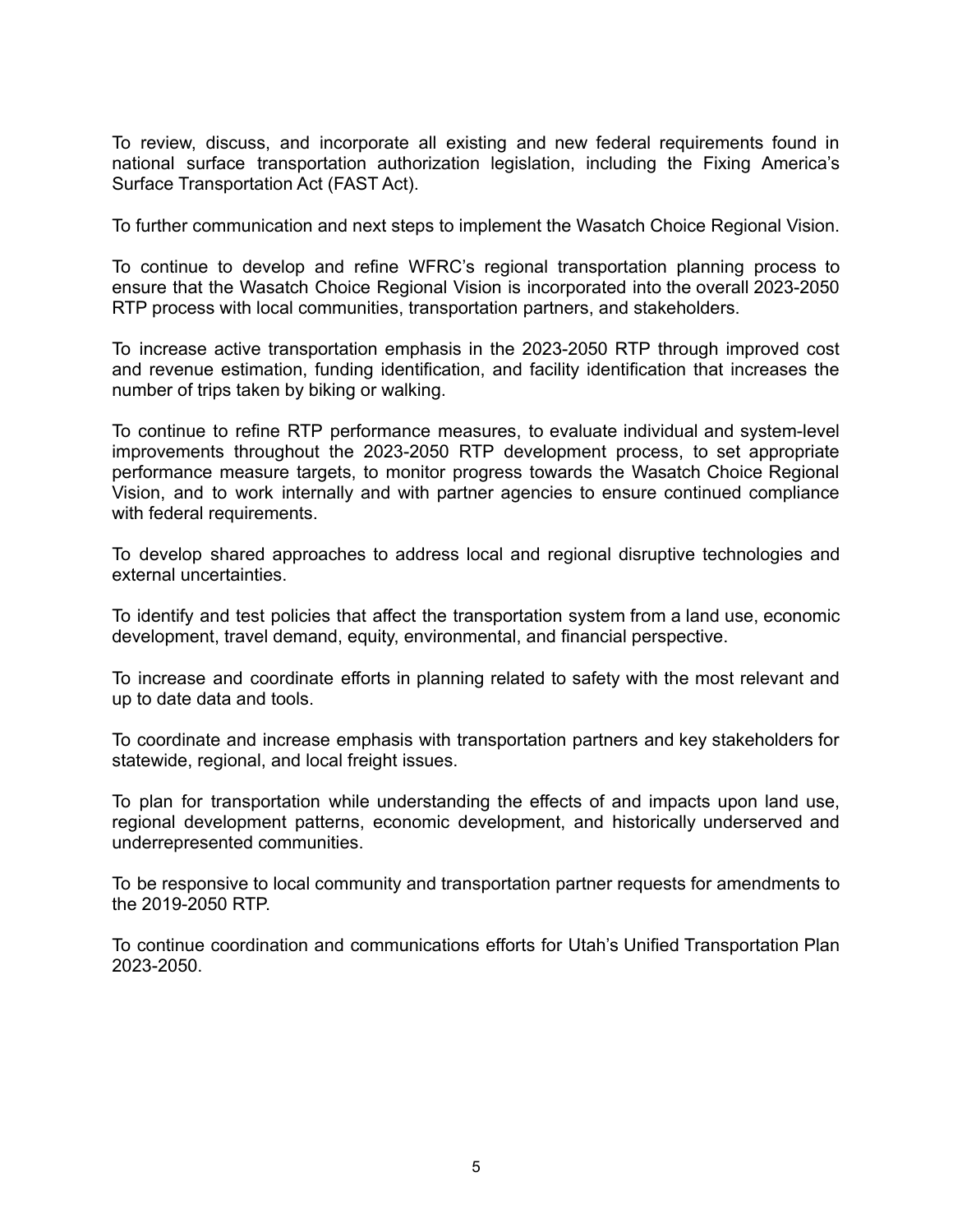## **ANTICIPATED PRODUCTS:**

- Continued development of the 2023-2050 RTP, including enhanced consideration of the following:
	- o Innovative funding and financing strategies
	- o Multi-modal project prioritization
	- o Development of scenarios reflecting the external forces and policies based on automation, shared mobility, and e-living
	- o Policy approaches to complement planned investments
	- $\circ$  Equity and impacts to underserved and underrepresented communities
	- o Planning and environmental linkages
	- o Safety data and tools
	- o Regional and local freight focus
- Assessment of performance and resiliency of scenarios
- Stakeholder evaluation of scenarios
- Amendments to the 2019-2050 RTP

# **C.2 GROWTH PLANNING**

#### **OBJECTIVES:**

To identify, evaluate, and address issues and concerns associated with growth throughout the Wasatch Front Region.

To encourage greater cooperation and coordination among municipalities, townships, and counties.

To improve integration between transportation, land use and economic development planning / implementation efforts in relation to the WFRC transportation planning / programming process.

To continue to promote awareness of regional and long-term issues and solutions related to the WFRC adopted Regional Goals and the Wasatch Choice 2050 Vision.

To identify actions in addition to transportation capacity improvements that improve regional quality of life and meet regional transportation needs.

To identify priority transportation corridors for which corridor preservation activities are needed, participate in UDOT's (Revolving Loan Fund) Corridor Preservation Advisory Council and Local Corridor Preservation Fund processes, and assist local governments with corridor preservation tools and implementation of corridor preservation measures.

#### **ANTICIPATED PRODUCTS:**

**●** Refinement of the Wasatch Choice integrated transportation, land use, and economic development regional blueprint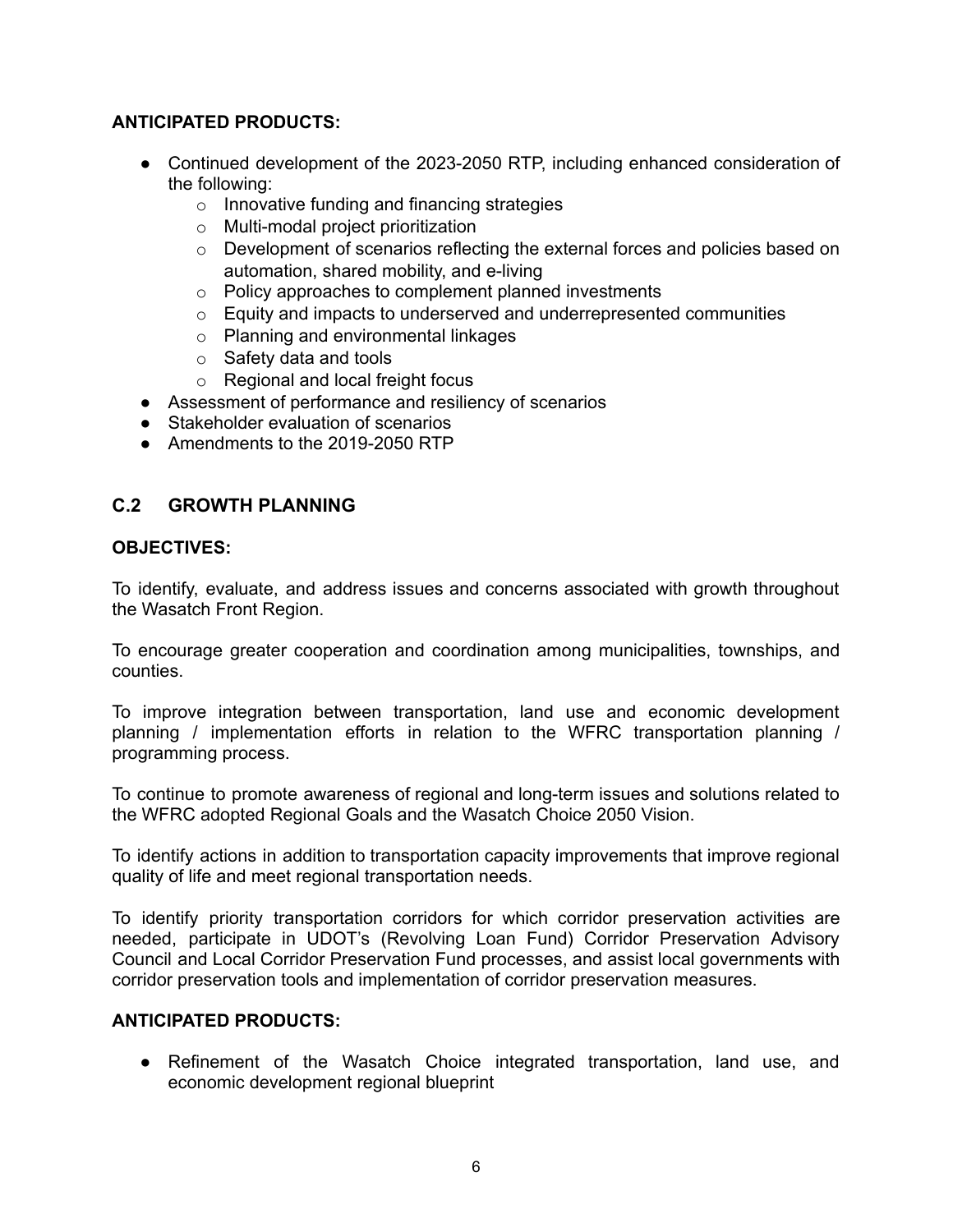- **●** Incorporation of community development considerations into the region's transportation planning and programming processes
- **●** Assistance to local governments in their coordinated planning efforts, including preservation of transportation corridors
- **●** Identification of local and regional strategies to improve resiliency of outcomes in the face of disruptive technologies, uncertain market dynamics, and environmental uncertainties.
- **●** Incorporation of green infrastructure and critical lands considerations into the Wasatch Choice for 2050 Vision and the 2023 – 2050 Regional Transportation Plan

# **C.3 LOCAL GOVERNMENT PLANNING SUPPORT**

#### **OBJECTIVES:**

To provide support to cities, counties, and other planning agencies as they consider incorporating the Regional Growth Principles and the Wasatch Choice Regional Vision into their plans.

To support local planning efforts that shape development encouraging alternative modes of transportation, producing less travel demand, and furthering the Wasatch Choice Regional Vision Growth Principles.

To support utilization of Wasatch Choice implementation planning tools for local governments, other planning agencies, and the development community by which they can improve growth planning.

To provide assistance to local governments in the areas of general planning and specialized planning studies.

#### **ANTICIPATED PRODUCTS:**

- The Transportation and Land Use Connection, a program developed to support local governments in creating desired and livable communities, and in coordinating their land use plans with existing or planned regional transportation
- Planning assistance and coordination

# **D. SHORT RANGE PLANNING AND PROGRAMMING**

#### **D.1 TRANSPORTATION MANAGEMENT SYSTEMS**

#### **OBJECTIVES:**

To develop, maintain and improve a congestion management process for the Salt Lake-West Valley and Ogden-Layton Urbanized Areas that is integrated with the urban transportation planning process.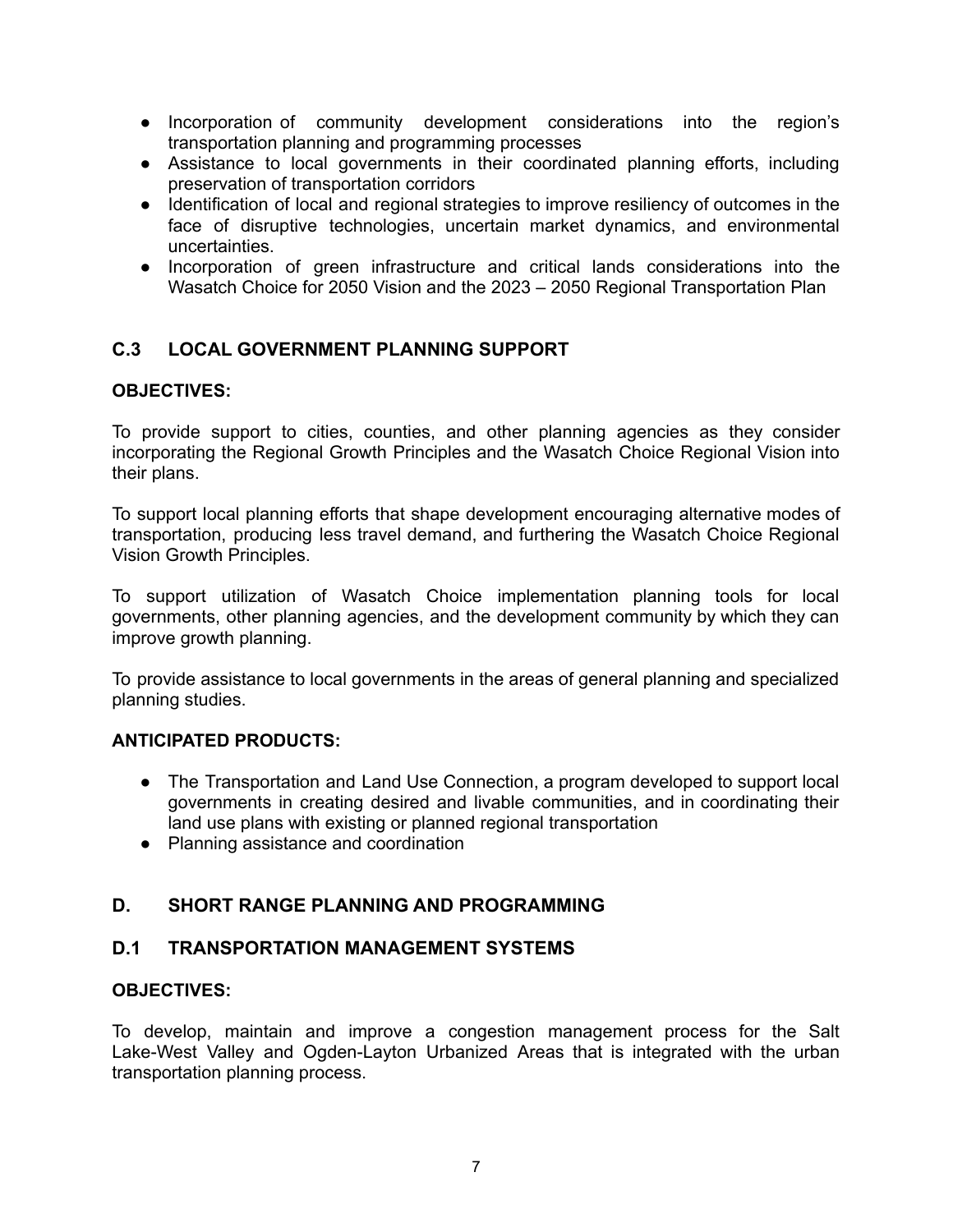To continue partnerships with UDOT, UTA, cities and counties regarding expansion of both transportation demand management and transportation system management programs including Intelligent Transportation Systems (ITS) technologies. Part of this effort will include working with the TravelWise and UTA Rideshare programs.

To incorporate safety into the urban transportation planning process through emphasis at all levels of planning and programming.

#### **ANTICIPATED PRODUCTS:**

- A Congestion Management Process (CMP)
- Annual Report on Highway and Transit Performance
- Promotion of Transportation Demand Management (TDM) and Transportation System Management (TSM) strategies
- Incorporation of UDOT's Pavement and Bridge Management System results in the Transportation Improvement Program (TIP)
- Incorporation of Safety Improvements in the TIP

## **D.2 PLAN REFINEMENT AND SPECIAL STUDIES**

#### **OBJECTIVES:**

To analyze and recommend long-term policies and short to medium range actions for implementation of the Regional Transportation Plan.

To conduct special studies of highway and transit systems as they relate to the Regional Transportation Plan and UTA, UDOT or local plans and projects.

To develop complete street standards and tools so that future road projects more fully consider non-auto modes and plans in their design.

- Active Transportation Master Plan
- FrontRunner Forward
- Future of Light Rail Study
- Station Access Policy
- Transit Oriented Development (TOD) Implementation
- Park & Ride Master Plan Update
- Joint Projects Studies
- Other Planning Studies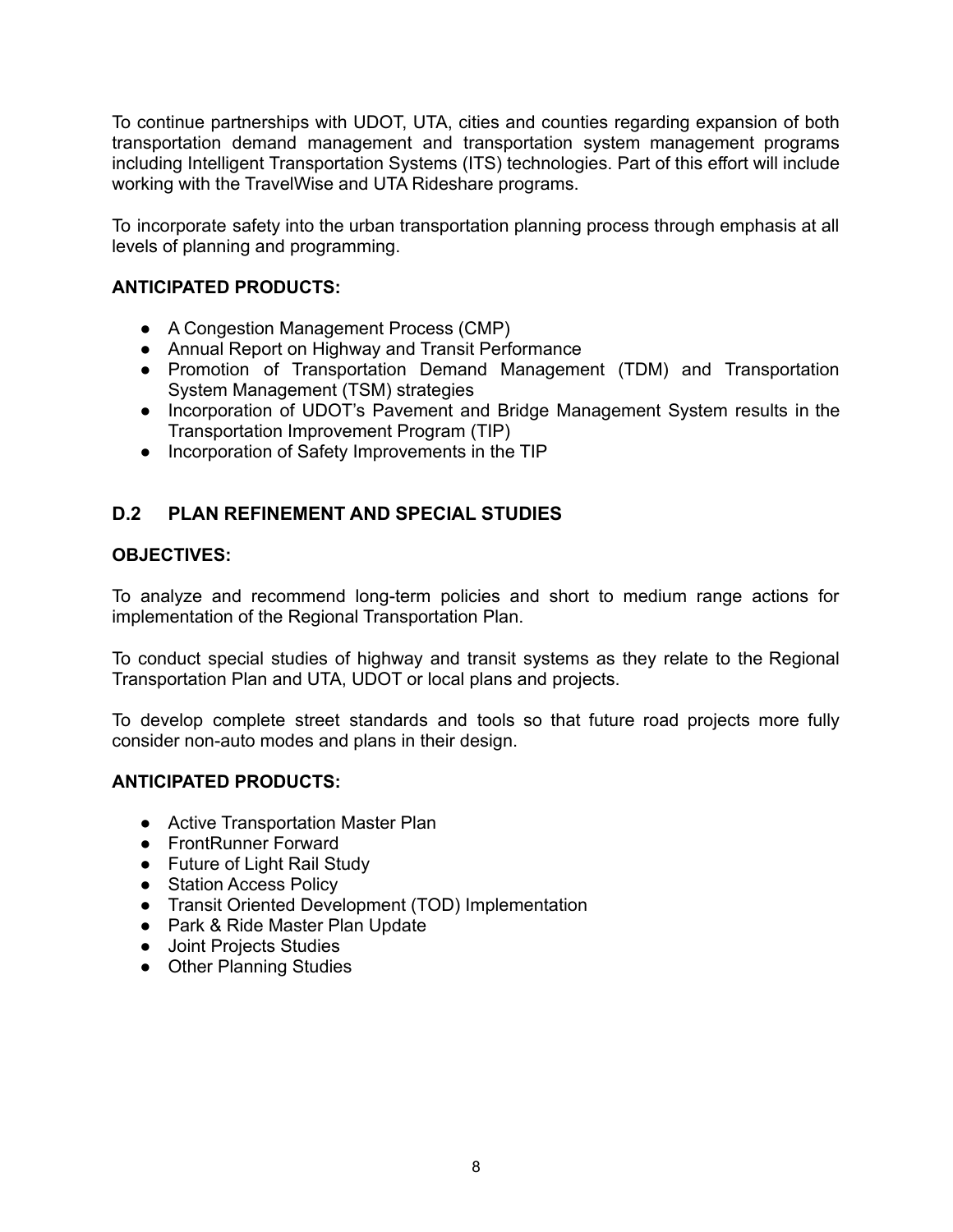# **D.3 TRANSPORTATION IMPROVEMENT PROGRAM**

#### **OBJECTIVES:**

To develop a financially constrained Transportation Improvement Program (TIP) that covers a broad range of transportation improvements and conforms with the State Implementation Plan for air quality (SIP).

To prepare and maintain the urban Surface Transportation Program, the Congestion Mitigation Air Quality Program, and the Transportation Alternatives Program for the Salt Lake/ West Valley and the Ogden/ Layton Urbanized Areas.

#### **ANTICIPATED PRODUCTS:**

- An evaluation process that will help coordinate the implementation of the Regional Transportation Plan (RTP) for highways, transit, and bicycles, meet the short range needs of the area, and provide for the maintenance of the existing transportation system
- Surface Transportation Program (STP), Congestion Mitigation/ Air Quality (CMAQ) program, and Transportation Alternatives Program (TAP)
- A six-year Transportation Improvement Program containing highway, transit, and other modal projects programmed for the region
- Status reports of STP, CMAQ, and TAP projects
- Support for project implementation and completion
- Listings of obligations of federal highway and transit funds for fiscal year 2021

# **E. PROJECT COORDINATION AND SUPPORT**

#### **E.1 UDOT ENVIRONMENTAL STUDIES**

#### **OBJECTIVES:**

To accomplish environmental analysis requirements for federal approval of regional high-way facilities.

To provide technical support to environmental studies and ensure that planning work is considered in them. WFRC will also provide general support to these projects through other elements of the UPWP.

- Little Cottonwood Canyon Environmental Impact Statement (EIS)
- I-15 (600 North Farmington) Environmental Study
- Bangerter Highway Corridor Environmental Study
- Other Environmental Studies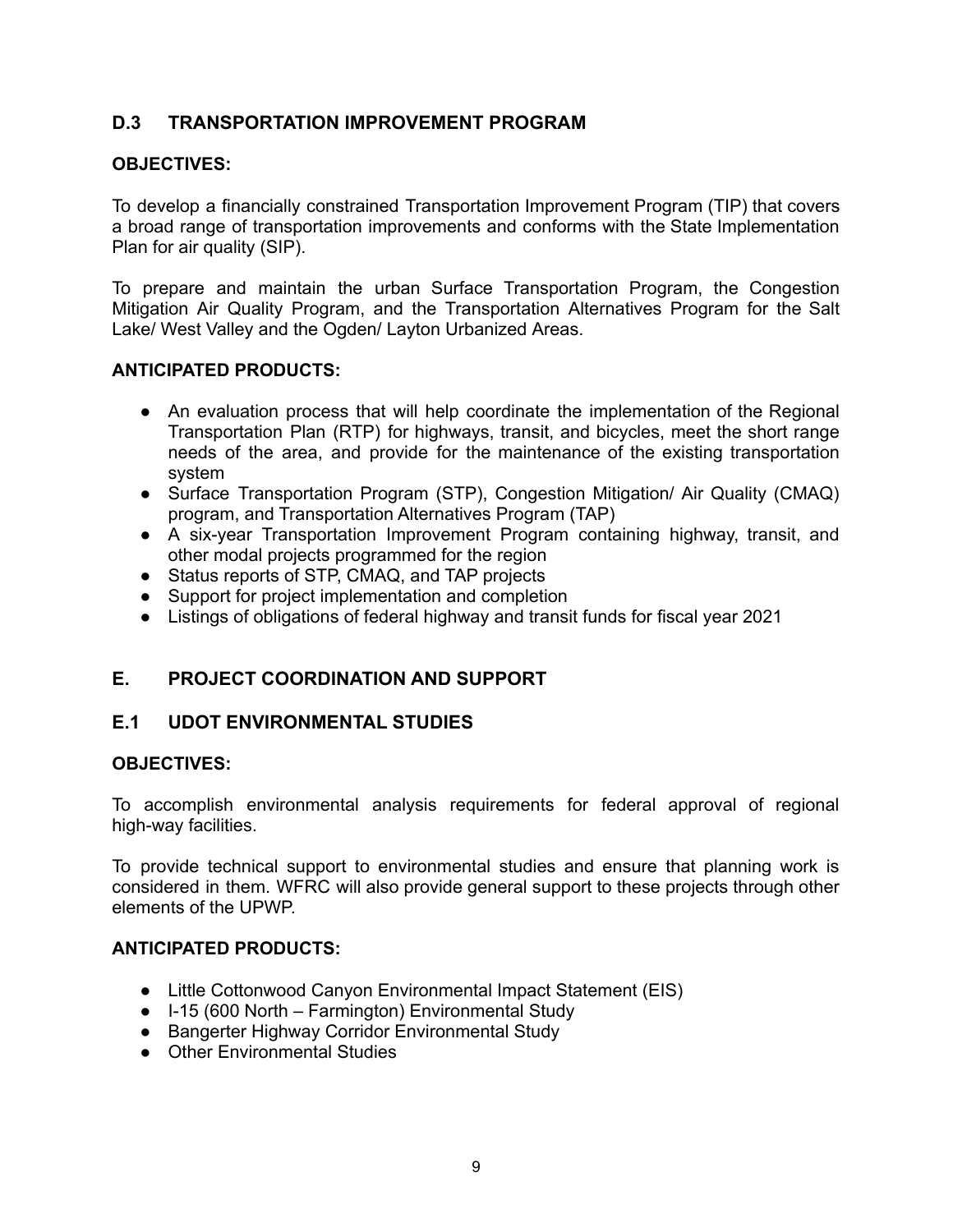# **E.2 UTA ENVIRONMENTAL STUDIES**

#### **OBJECTIVES:**

To accomplish environmental analysis requirements for federal approval of regional transit facilities.

To provide technical support to environmental studies and ensure that planning work is considered in them. WFRC will also provide general support to these projects through other elements of the UPWP.

#### **ANTICIPATED PRODUCTS:**

- **●** Midvalley Connector
- **●** Davis Salt Lake City Community Connector
- **●** Point of the Mountain Transit
- **●** Other Environmental Studies

#### **F. TRAVEL DEMAND AND SOCIOECONOMIC FORECASTING**

#### **OBJECTIVES:**

To develop and maintain the Wasatch Front Travel Demand Model (WF TDM) and Real Estate Market Model (REMM), along with their associated input data, for regional planning applications. Work will continue toward a two-year cycle of further model development of the WF TDM (forthcoming v9.0) and REMM (expected to be v1.2) with completions targeted for December of calendar year 2021.

To support internal and external application of the WF TDM and REMM models for studies and projects throughout the region, including providing training opportunities to transportation agency staff and private sector consultants.

To increase the consistency, transparency, and ease of use of model-related tools. To increase coordination and team building in the modeling community.

To continue best practices in model development and application given available resources.

- Continued stakeholder engagement in modeling decisions through the existing Interagency Model Policy Committee and Interagency Model Technical Committee
- Updated free flow speed and volume delay functions for WF TDM v9.0
- Updated Mode Choice Model for WF TDM v9.0 including overhaul of transit service handling
- Continued progress toward completion of a WF Bike Model and methodology for integration with WF TDM v9.0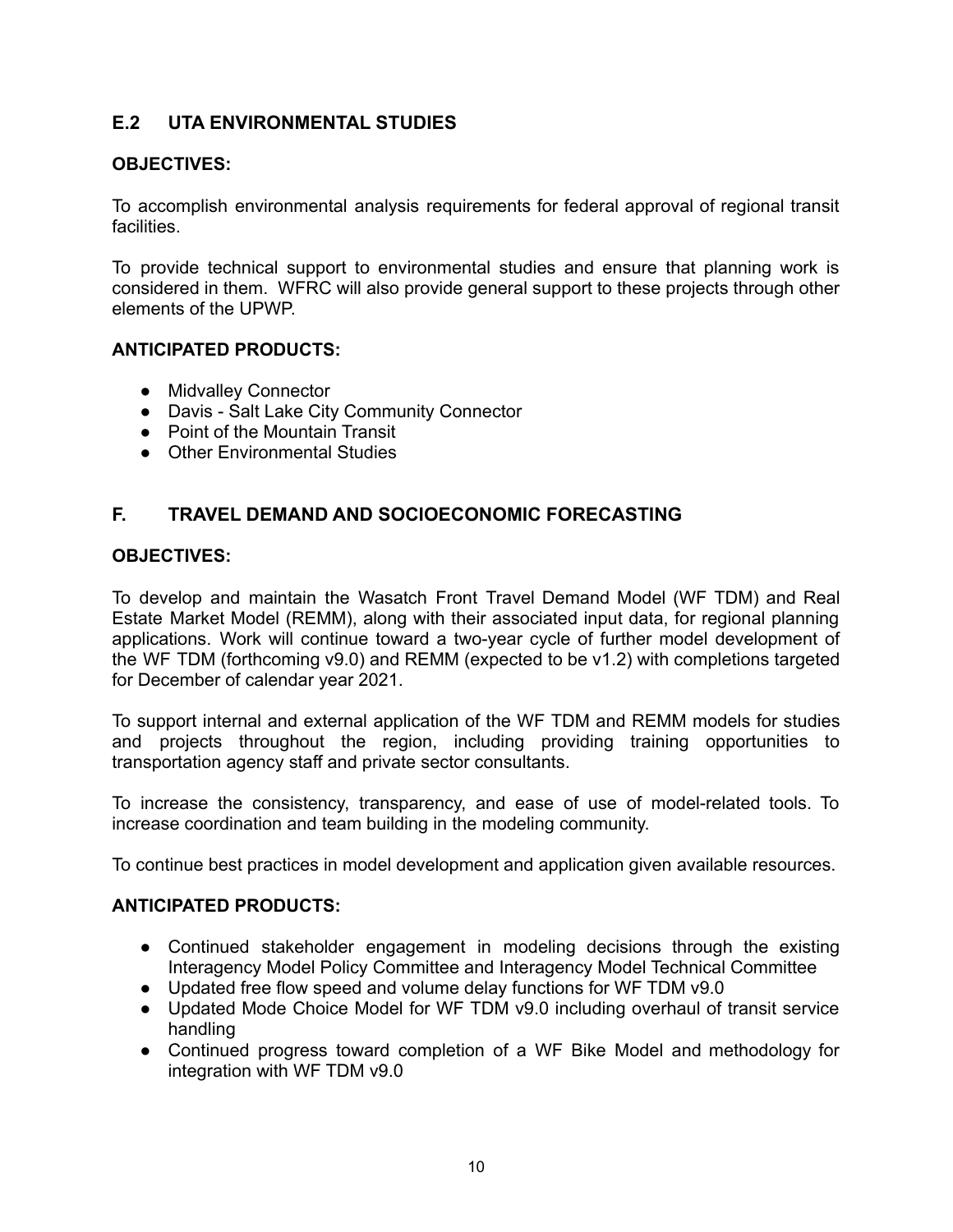- Enhancements for WF TDM v9.0 that improve the model's sensitivity to the built environment, handling of external trips, and non-home-based work trips
- Continued implementation of peer review panel recommendations (2019) for enhancements to REMM 1.1 model structure, input data, visualization of results, model transparency, and collaboration with other MPO's
- Continued data gathering and editing REMM policy layer to reflect most current city general plans
- Addition of Brigham City, Perry, and Willard area in Box Elder County into REMM's geographic coverage area
- Data resources developed and maintained to inform REMM's 'pipeline projects' capability
- Continued development of automated tools to translate output of the models into formats that better support visual assessment, mapping and calculation of performance measures
- Updated REMM input data models to improve the efficiency of maintaining and updating this information, and to enhance the utility of this information for other analyses
- Within-model-year metrics for REMM that indicate what portion of the model space develops for each year and the characteristics of that new and re-development
- Sensitivity testing to enhance understanding of the REMM model behavior when full capacity levels are reached
- Incremental improvements to the REMM model structure and coefficients
- Technical support for WF TDM, REMM, and other model application and various transportation projects

# **G. TECHNICAL SUPPORT AND SERVICES**

# **G.1 AIR QUALITY ANALYSIS AND COORDINATION**

#### **OBJECTIVES:**

To coordinate transportation plans at the system and project level with the goals, policies, and specific actions of the Statewide Implementation Plan (SIP) for air quality.

To identify and help implement strategies for improving air quality in the region.

- Conformity determination for the TIP, RTP, and any amendments
- Technical support for air quality analysis
- Regular meetings of the Interagency Consultation Team
- Coordination with DAQ, UDOT, UTA, MAG, Cache MPO, EPA, FTA and FHWA regarding air quality issues
- Air quality performance measures and reporting
- Support to DAQ for PM2.5 and Ozone SIP Development
- Transportation Control Measures as needed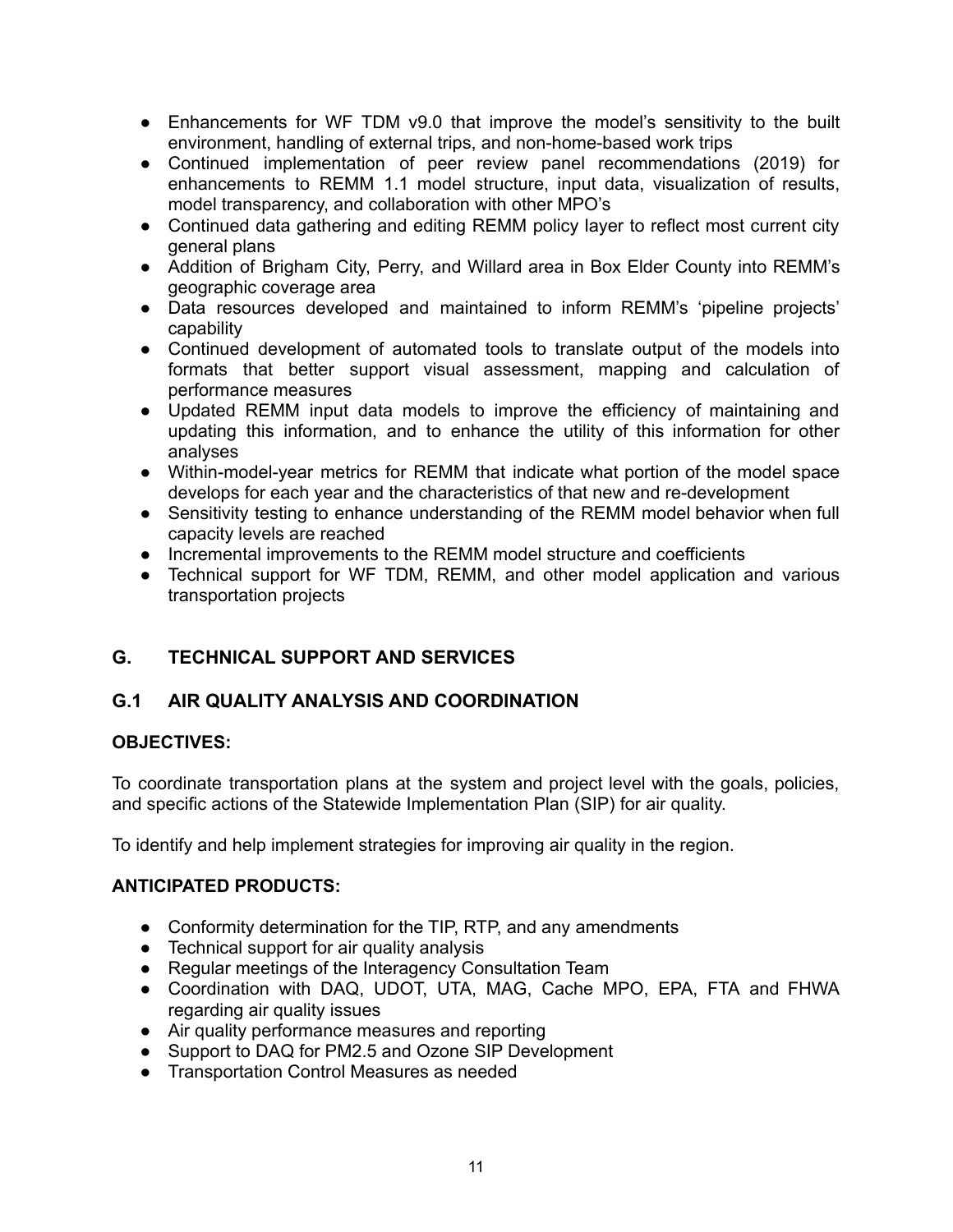# **G.2 SOCIOECONOMIC AND TRANSPORTATION DATA**

#### **OBJECTIVES:**

To develop, verify and maintain socioeconomic estimate and forecast data at the county, place, and Traffic Analysis Zone (TAZ) levels.

To collect detailed input data for the development and enhancement of the regional travel and land use models.

To maintain various other databases that support the Regional Travel Demand Model, the regional Real Estate Market Model (REMM), and studies/plans prepared by WFRC and others, including, but not limited to, existing and historical socioeconomic and transportation data.

To perform analysis to assist regional planning efforts, such as the Wasatch Choice 2050 Vision, the Regional Transportation Plan, and the Transportation Improvement Program.

To coordinate with the US Census Bureau in support of quality 2020 Census and American Community Survey data products that are accessible and utilized within our region.

To collect, process, and analyze highway, transit, and active transportation data.

#### **ANTICIPATED PRODUCTS:**

- Biennial socioeconomic estimates
- Analysis of socioeconomic data and forecasts
- Input to short-range programming, long-range planning studies and air quality analyses
- Continually updated REMM base data set
- Speed data and analysis
- Traffic volume data, including but not limited to, annual statistics, containing adjusted counts from permanent recorders and coverage stations
- Transit ridership, park and ride lot usage, and other transit data

#### **G.3 GIS AND DATA MANAGEMENT**

#### **OBJECTIVES:**

To serve partners and the community through collecting, using, and presenting spatial data and information in transportation, land use, and economic development planning.

To maintain a reliable, up-to-date inventory of authoritative spatial datasets, reducing internal and external data redundancy.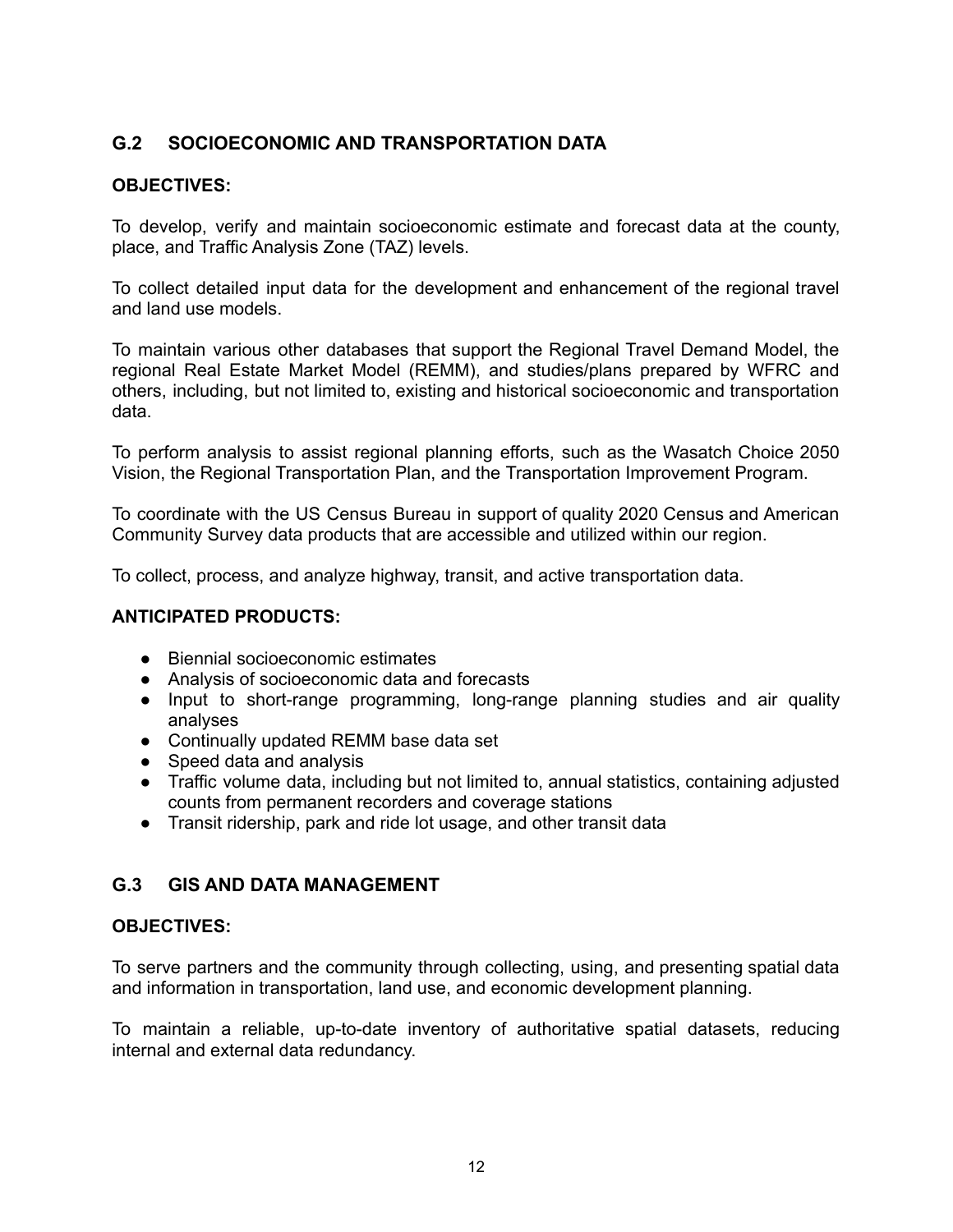To empower Geographic Information System (GIS) users to more easily retrieve data and create maps for analysis and decision-making support.

To promote visualization of geographic information using interactive web map applications.

To respond to community needs by delivering timely information resources related to pandemic recovery, equity, and access to opportunities.

### **ANTICIPATED PRODUCTS:**

- Geospatial datasets, spatial analysis, and maps in support of the Wasatch Choice Vision, Regional Transportation Plan (RTP), Transportation Improvement Program (TIP), and Transportation and Land Use Connection (TLC) goals and activities
- GIS map layers, interactive web maps, and web services depicting mobility, access to opportunities, and other results from the Wasatch Front travel demand model (WF TDM) and Real Estate Market Model (REMM) land use model
- Up-to-date input datasets for the WF TDM and REMM models, including a more efficient process for base year parcel updates and a detailed representation of multi-family housing units
- Performance metrics derived from GIS and analysis of the WF TDM and REMM in support of the RTP planning process
- Geospatial datasets, spatial analysis, and maps in support of relevant community issues and needs, such as pandemic recovery and equity, including continuation of WFRC's Map of the Month for WFRC's newsletter series
- Authoritative geospatial datasets that are appropriately accessible to both internal and external clients via local and web connections, including forthcoming decennial census data/analysis products
- Technical documentation/metadata for authoritative geospatial datasets

# **G.4 TECHNICAL SUPPORT TO LOCAL GOVERNMENTS**

#### **OBJECTIVES:**

To provide assistance to state and local agencies, as well as the public in developing projects, plans, and programs which are part of or relate to the transportation system.

#### **ANTICIPATED PRODUCTS:**

● Assistance and information to local governments and others

# **G.5 TOOELE VALLEY RURAL PLANNING ORGANIZATION**

#### **OBJECTIVES:**

To work with local governments, UDOT and UTA to provide a structured transportation planning process for Tooele Valley.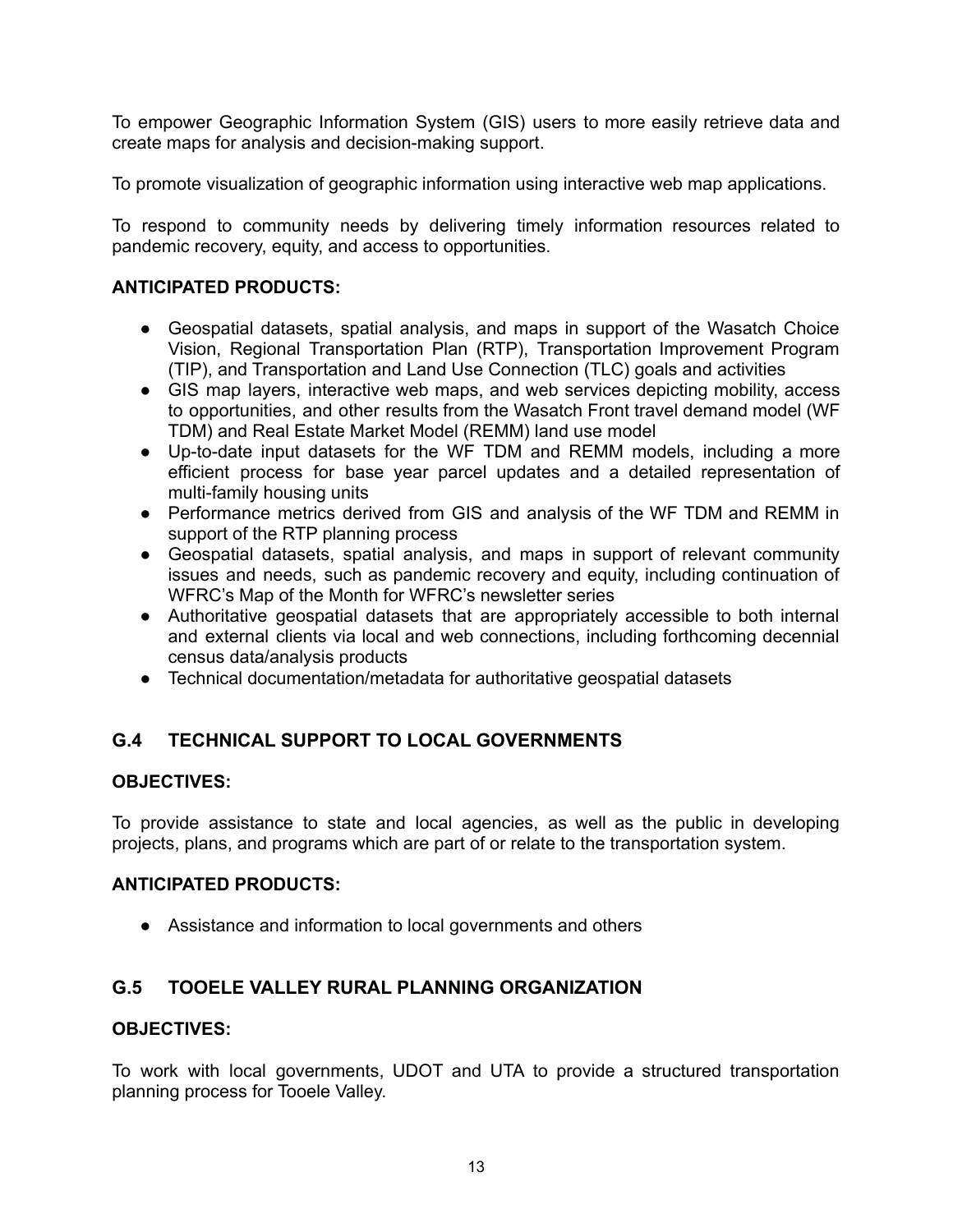To refine the Tooele Valley Regional Long Range Transportation Plan and advance transportation priorities for Tooele Valley.

To provide a public involvement process.

#### **ANTICIPATED PRODUCTS:**

- Refinements to the Tooele Valley Regional Long Range Transportation Plan
- Updated priorities for consideration in the STIP
- A public involvement process

#### **G.6 MORGAN COUNTY-OGDEN VALLEY RURAL PLANNING ORGANIZATION**

#### **OBJECTIVES:**

To work with local governments and UDOT to provide a structured transportation planning process for Morgan County and Ogden Valley.

To refine a Morgan County-Ogden Valley Regional Long-Range Transportation Plan and advance transportation priorities for Morgan County and Ogden Valley.

To provide a public involvement process.

#### **ANTICIPATED PRODUCTS:**

- Refinements to the Morgan County and Ogden Valley Regional Long-Range Transportation Plan
- Updated priorities for consideration in the STIP
- A public involvement process

#### **H. PUBLIC INVOLVEMENT**

#### **OBJECTIVES:**

To provide early, on-going, and two-way communication with special interest groups, elected and appointed government officials, other government agencies, and private citizens regarding Wasatch Front Regional Council (WFRC) projects, plans, studies, and processes.

To provide forums in which this communication takes place, via public events, written communication, email campaigns, website pages, social media posts, online interactive maps and/or visualization tools, and other methods. To be performed in coordination with the Utah Department of Transportation (UDOT), Mountainland Association of Governments (MAG), Utah Transit Authority (UTA), Envision Utah, and local government staff, to ensure that the public is well informed about the Regional Transportation Plan (RTP),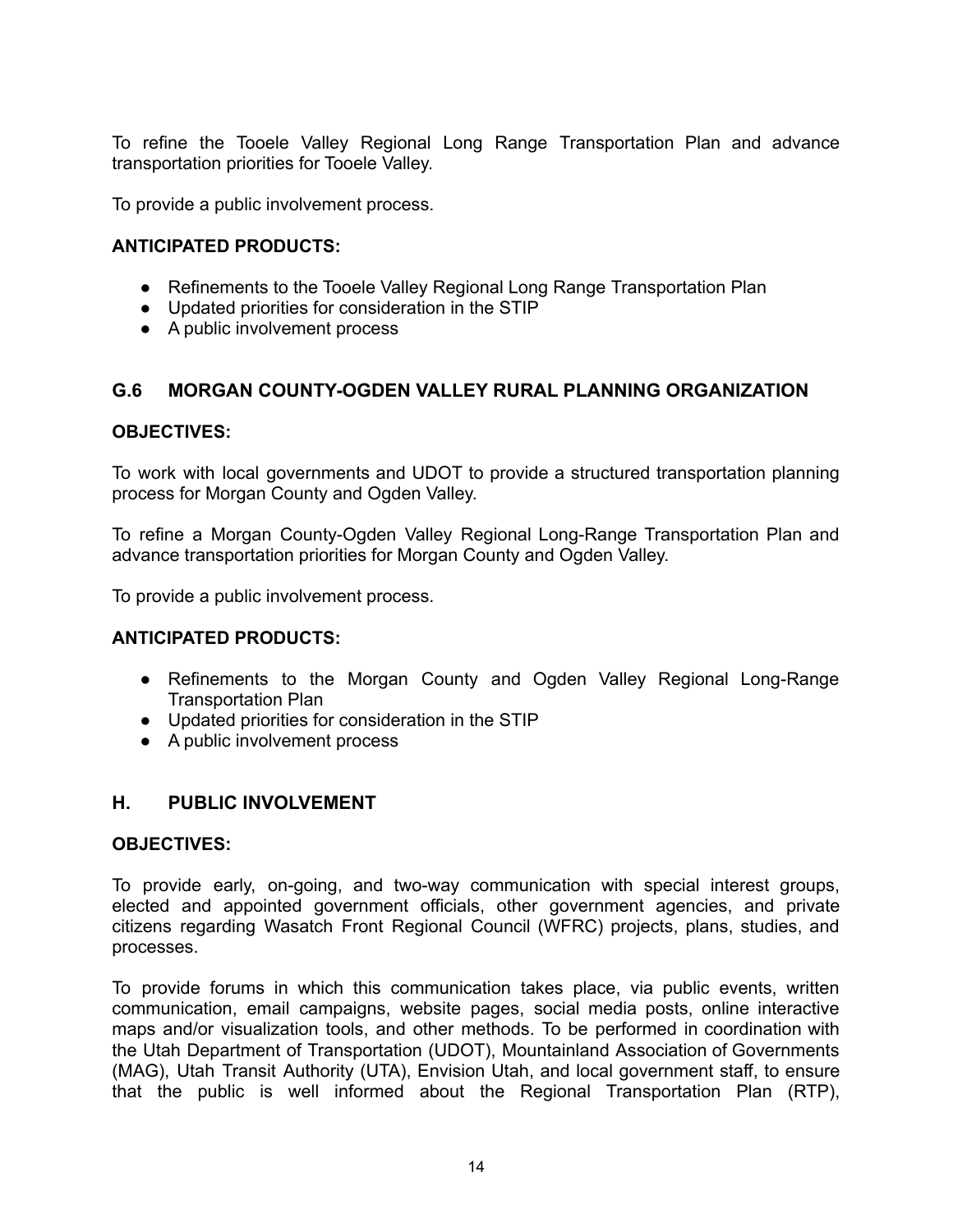Transportation Improvement Program (TIP), Wasatch Choice 2050 Vision, Transportation and Land Use Connection (TLC) program, Wasatch Front Economic Development District (WFEDD), and other plans and programs.

To comply with the public involvement provisions of the Fixing America's Surface Transportation (FAST) Act federal legislation and the requirements of Title VI for inclusionary efforts for the transportation disadvantaged and those with limited English proficiency.

### **ANTICIPATED PRODUCTS:**

- Public events, including:
	- Online and/or in-person open houses
	- Wasatch Choice 2050 event or similar combined event
	- RTP and TIP processes
	- Project-specific public events, many of which will be held in conjunction with other public agencies, including UDOT, UTA, etc.
- Communications content, in both English and Spanish formats
- Email campaigns
- Website pages
- Social media posts
- Online interactive maps and/or visualization tools; maintenance and use of a stakeholders email distribution list, which currently includes over 3,500 contacts
- General and program-specific brochures and report cards
- Speaking engagements at chambers of commerce, and university and college classes, as well as senior, community, environmental, vulnerable community, minority, and disadvantaged groups, etc.
- Briefings to the news media
- Publication of RTP and TIP public open houses and/or comment periods in local and regional newspaper ads
- Visits with environmental justice and other special interest groups, as well as the natural resource agency to receive input on RTP development
- Presentations to the legislature
- Distribution of the statewide Utah's Unified Transportation Plan
- Documentation of all public involvement efforts

# **I. COMMUNITY DEVELOPMENT**

# **I.1 COMMUNITY DEVELOPMENT BLOCK GRANT (CDBG) PROGRAM**

# **OBJECTIVES:**

To assist in the development of viable urban communities by providing decent housing and a suitable living environment, principally for persons of low and moderate income.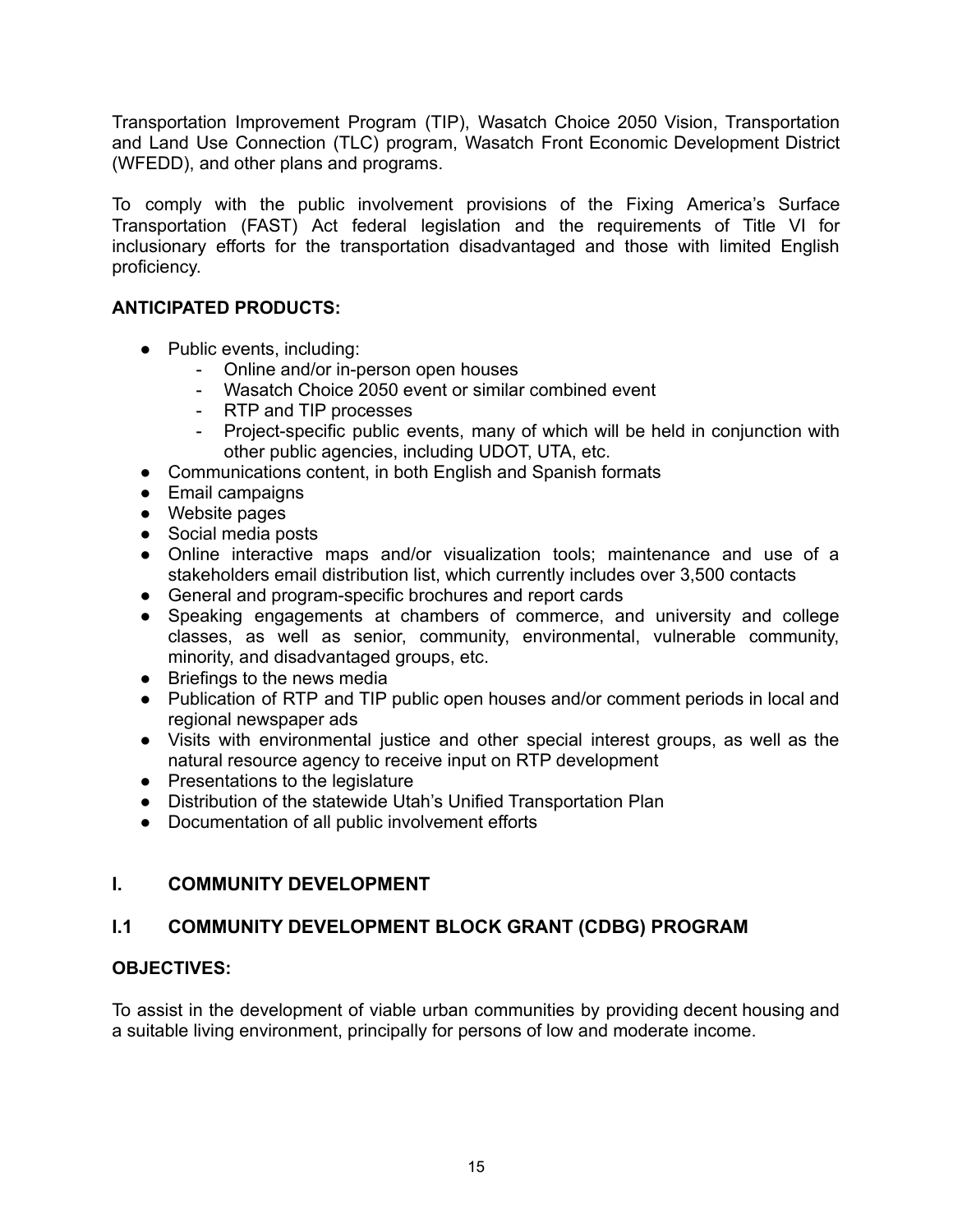To provide data, planning, technical assistance, management, and other information and services through the Small Cities CDBG Program of the Wasatch Front Region within Morgan, Tooele, and Weber Counties, excluding Ogden City.

## **ANTICIPATED PRODUCTS:**

#### **Regionwide:**

- Updated regional Annual Action Plan for the Wasatch Front Region
- Updated Rating and Ranking Criteria to comply with local and regional goals and priorities for funding
- Assistance to the Regional Review Committee (RRC) for meetings, consolidated plan information and Rating and Ranking Criteria.
- Assistance to the State CDBG policy committee representative for the region in order to better facilitate representation of local interests with state agencies
- Assistance to the Councils of Governments from Morgan, Tooele and Weber Counties along with other local elected officials in order to familiarize and inform them of program requirements and responsibilities
- Technical assistance to any interested entity to ensure access and participation in the program. Assistance may be provided not only to municipalities, but also non-profit agencies, social service providers, local special service improvement districts, and other organizations
- Coordination between the State, as the program administrator, and each local entity (applicants) to ensure program awareness and compliance
- Assistance to RRC to allocate CDBG funds received through the CARES Act and additional Coronavirus aid packages

#### **Municipality:**

Assistance to jurisdictions in updating their capital improvement plans that prioritize needs and identify projects to help mitigate the needs

● Promotion of community and public service-related activities such as the Continuum of Care program, the State's Plan to End Chronic Homelessness, and planning for affordable housing

# **I.2 ECONOMIC DEVELOPMENT**

#### **OBJECTIVES:**

To continue to administer the Wasatch Front Economic Development District (WFEDD) in order to better support the region and remain eligible for funding from the U.S. Economic Development Administration (EDA)

To annually update the region's Comprehensive Economic Development Strategy (CEDS), a study that brings together public and private sectors to create an economic roadmap that strengthens regional economies

To integrate economic development plans, programs, and activities with the WFRC including the transportation planning process and Wasatch Choice Regional Vision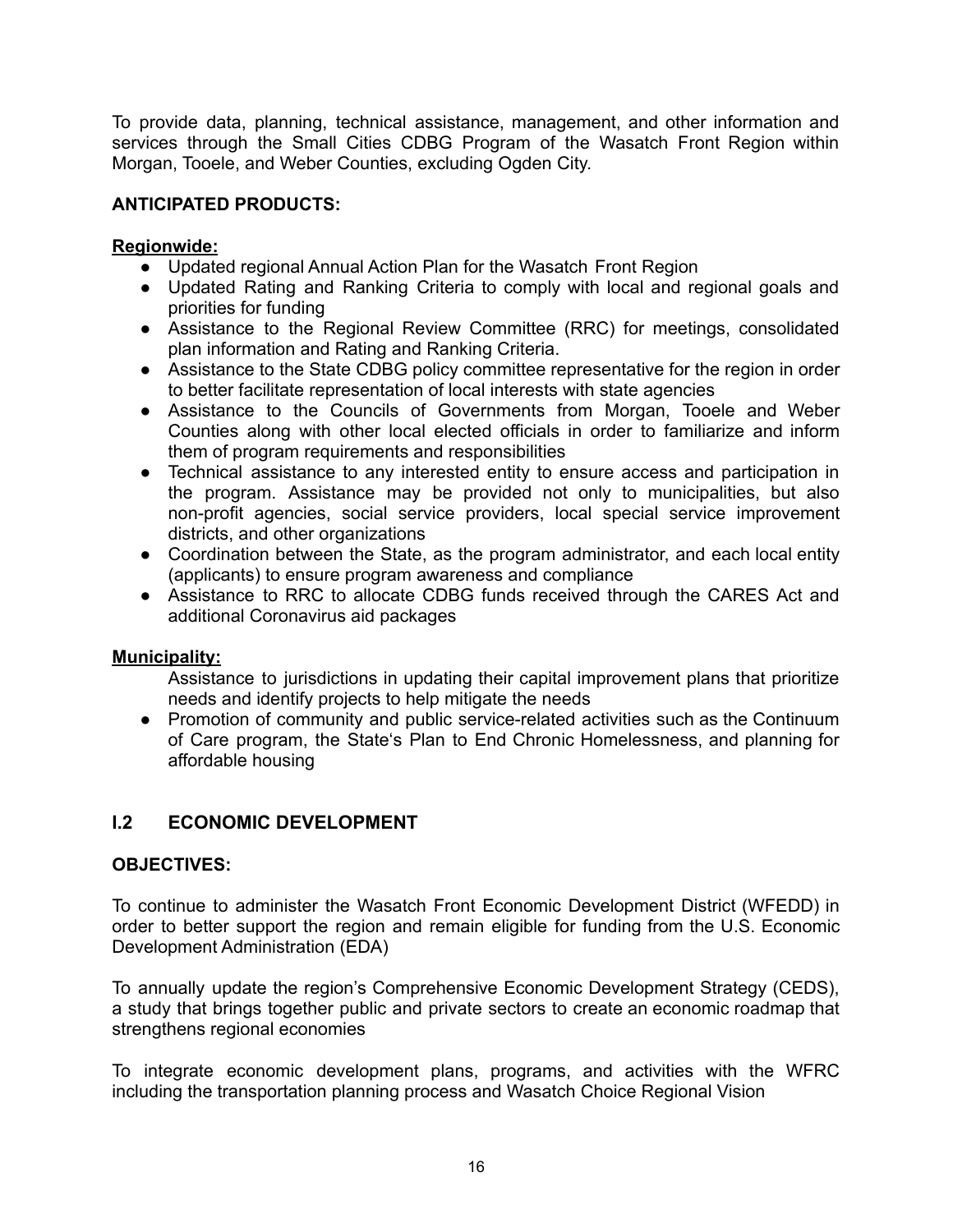- An annual update to the currently adopted 2018-2023 Comprehensive Economic Development Strategy (CEDS)
- Administration of WFEDD one-time EDA Cares Recovery Assistance funding in the form of technical assistance to member communities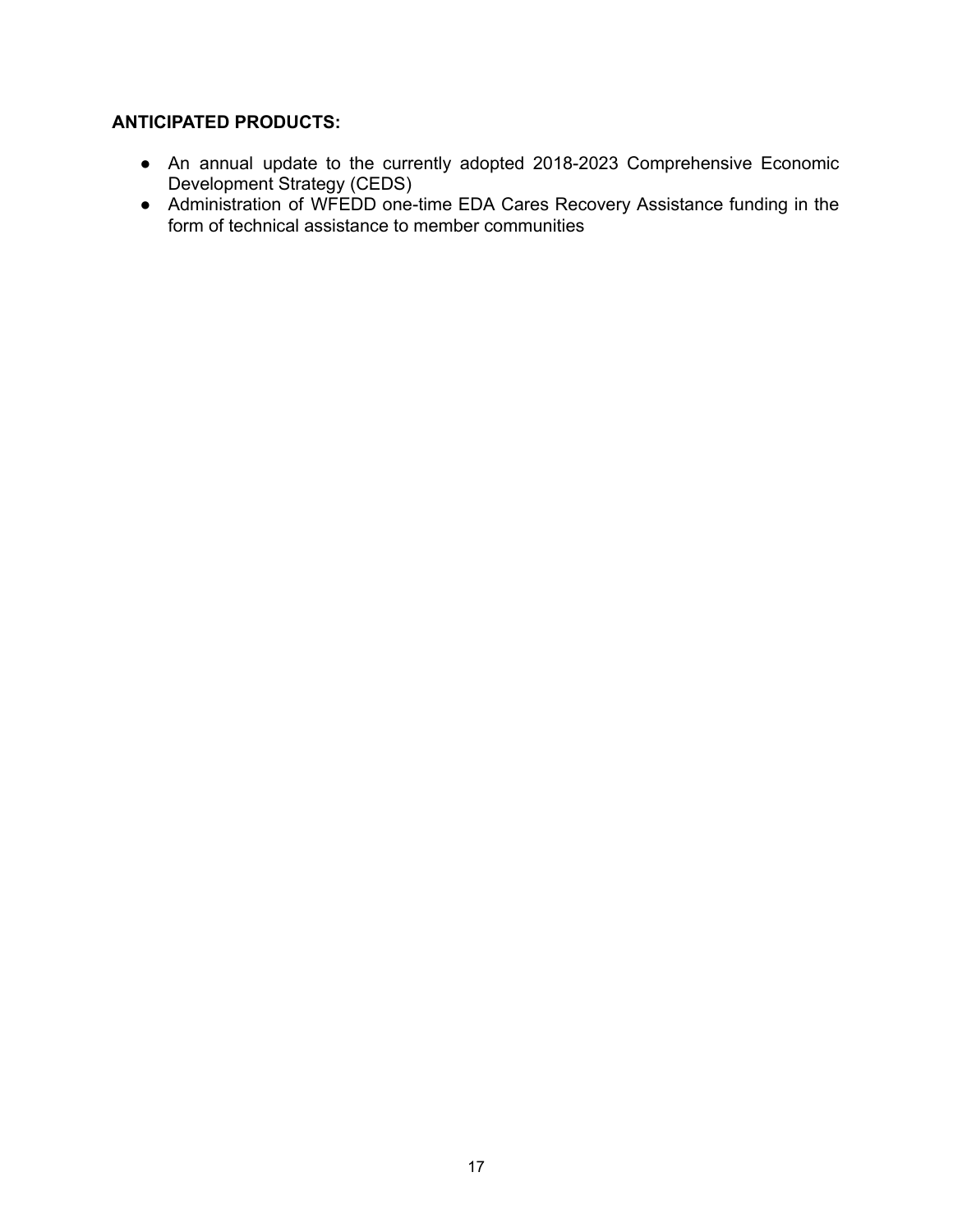| <b>DATE:</b>        | May 18, 2021                                   |
|---------------------|------------------------------------------------|
| <b>AGENDA ITEM:</b> |                                                |
| <b>SUBJECT:</b>     | <b>Information: Fraud Risk Assessment FY21</b> |
| <b>PREPARED BY:</b> | Kurt Mower and Loveit Baumgardner              |

#### **BACKGROUND:**

Wasatch Front Regional Council, along with all other Utah local governments, is required by the Utah State Auditor to conduct a Fraud Risk Assessment and present it to our board by the end of each fiscal year. This assessment is a self-scored questionnaire designed to evaluate existing policies, procedures, and personnel to determine a risk level to the entity for potential fraud. The score an entity receives, on the basis of this assessment, does not indicate fraud actually exists or doesn't exist within the organization.

Reducing the risk of fraud is fundamentally a combination of (1) a commitment to and a culture of ethical conduct within the organization that starts with a tone set by leadership, and (2) the development of and adherence to adequate policies that are governed by these high ethical standards. Therefore, of utmost importance at WFRC is the support of the Executive Director and the members of the Budget Committee in establishing and maintaining such policies. Beginning in 2017, WFRC went through an extensive review and update of all our accounting, administrative and personnel policies. As part of the update we included the best practices as defined by the Utah State Auditor's Office. The polices were reviewed by team members within the State Auditor's Office, WFRC's external independent auditors, outside legal counsel, some of our partner agencies, and of course WFRC staff and Budget Committee. These updated policies were adopted by the full WFRC Council. WFRC's Accounting, Administrative and Personnel Policies incorporate statements of ethical behavior as defined in the Utah Public Officers' and Employees' Ethics Act (Title 67, Chapter 16) and employees are trained on what is expected of them in this regard. The policies also reflect all other applicable state and federal laws and regulations.

In 2020 the Fraud Risk Assessment presented to the Council gave WFRC a score of 355 which put the agency in a "low risk" category. There were a few recommendations discussed with the Council that would further reduce the risk of fraud that included:

- The Council should take action to further define the role of the Budget Committee as the Council's Audit Committee and the financial oversight duties assigned thereto. This was completed in August 2020 through an amendment to WFRC's Accounting and Administrative Policy.
- When the Council hired a replacement for the retiring CFO it was recommended that they hire someone licensed or certified as a financial expert (CPA, CGFM, CMA, CIA, CGAP, or CPFO). WFRC hired Kurt Mower who has a degree in finance and is currently pursuing his CGFM certification.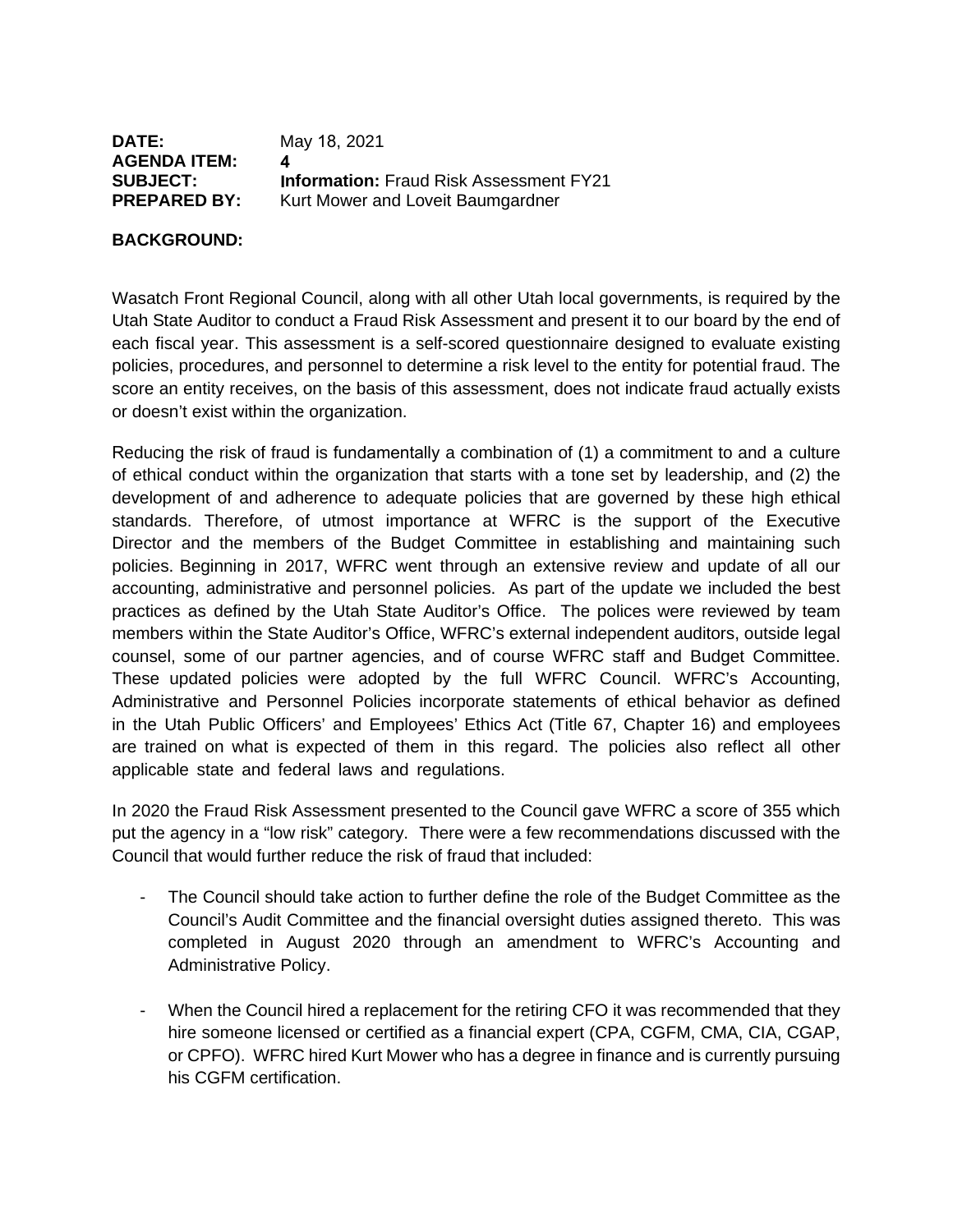- The WFRC Compliance Administrator should maintain proof of required State Auditor training for WFRC Council members. This is still being evaluated as most of our Council members receive this training as part of their role as elected officials in their cities and counties.
- The person who would be hired to replace the retiring CFO should receive at least 40 hours of formal training in budgeting, accounting or finance each year. This training was completed by Kurt Mower for fiscal year 2021.
- WFRC should consider contracting with a firm to perform the internal audit function for the Council. WFRC has issued a request for Statements of Qualification and will be selecting a firm in the next few weeks to perform periodic reviews of accounting transactions and WFRC policies.

During the year WFRC accounting staff participated in a round table discussion with the Utah State Auditor and other local government entities to discuss the Fraud Risk Assessment, its effectiveness, and possible improvements. Staff will continue to stay engaged in the process and are committed to ensuring WFRC's financial records are accurate and transparent.

Included in this packet is the internally scored Fraud Risk Assessment Questionnaire from the Utah State Auditor's Office for FY2021. Overall WFRC remains in the "low risk" category with a score of 355. Following is a line-by-line explanation of how the questionnaire was scored.

- 1. WFRC received the highest score possible on the issue of **separation of duties**, which the State Auditor identifies as the single most important policy to reduce the risk of fraud, and we agree. Although we are a small organization with a small staff we have ensured that those who have custody of assets are not the same as those who account for assets.
- 2. WFRC received the highest score possible on the list of **written policies** due to the extensive review and update of our policies from 2017 as well as continual review and updates when needed.
- 3. In April of 2021 WFRC hired a new Comptroller who will be replacing the outgoing CFO. The new Comptroller, although not a **licensed or certified** CPA, has a degree in Finance and is beginning pursuit of a Certified Government Financial Manager (CGFM) certification. WFRC accounting staff regularly consults with its external auditors on accounting and internal control matters as they arise.
- 4. Each January WFRC employees are required to sign a disclosure of potential conflicts of interest and an **Ethical Behavior** Pledge. These completed forms are on file.
- 5. Many of WFRC's board members complete **Fraud Risk training** through their primary public body, e.g., a city or county, and not through WFRC. It is recommended that board members view the Utah State Auditor's online training every four years.
- 6. The new Comptroller was hired at the beginning of April 2021 to replace the outgoing CFO. It is recommended that at least one member of the finance team receive at least 40 hours of **financial training** each year. The Comptroller received more than 40 hours of financial training while with his previous local government employer.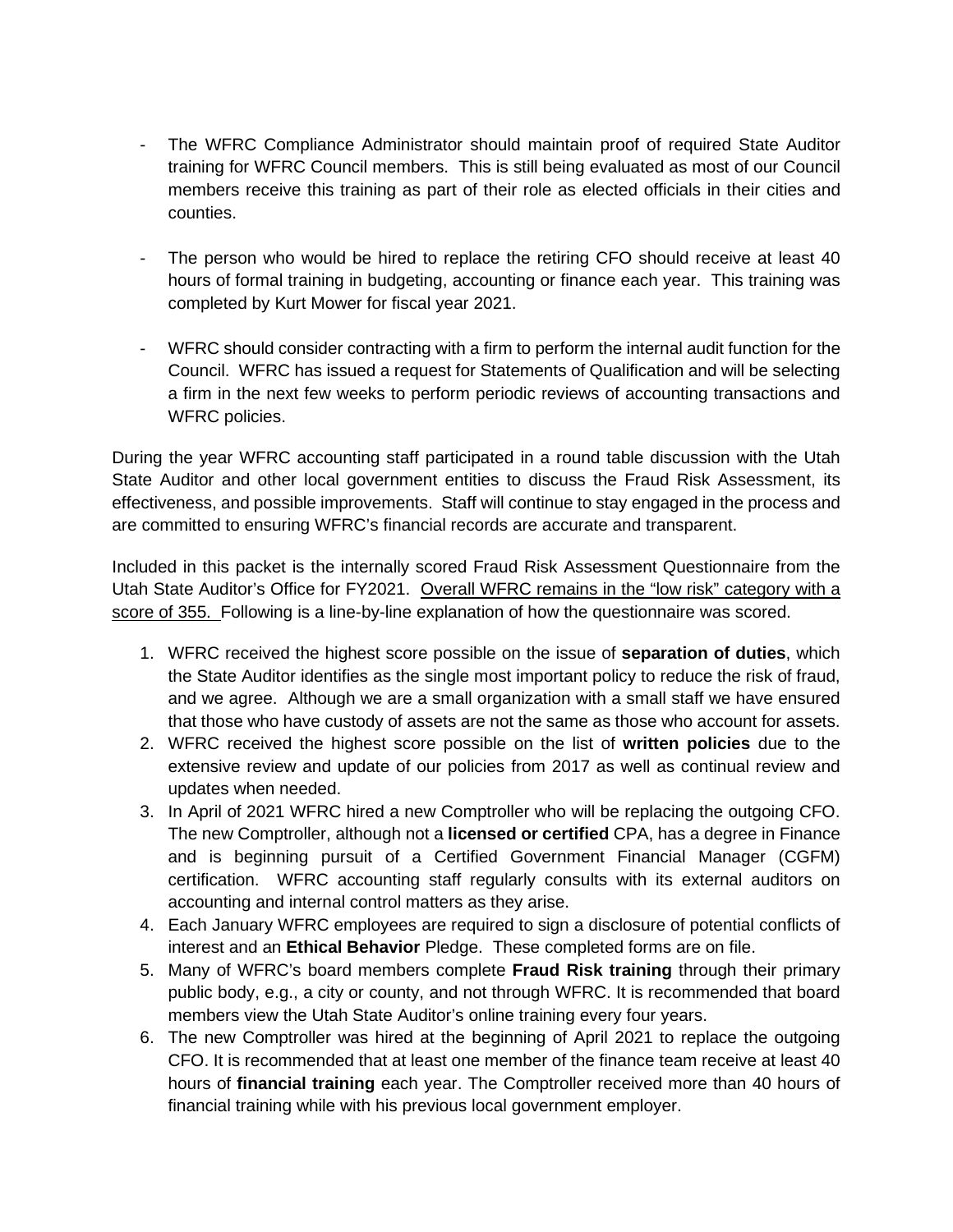- 7. WFRC's personnel policy states that any employee who suspects or knows of any fraud, waste or abuse of resources must report such to any member of the Area Coordinator team, senior management, or the external independent auditor. WFRC has established an email **fraud "hotline"** for any person that knows of or suspects fraud to report such. Further, any person making such a report is subject to whistleblower protections.
- 8. WFRC is in the process of hiring a firm to assist us with **internal auditing**. This firm will review various aspects of our policies and financial operations and will report periodically any findings or recommendations to the Budget Committee.
- 9. The Council's Budget Committee acts as its **audit committee**. Each year they meet with the external independent auditor and discuss the results of the audit and any recommendations that arise from it. Certain members of the Budget Committee are interviewed individually by the independent audit team and asked to provide their input and perspective on the Council's financial statements, policies, procedures and accounting staff.

#### **EXHIBITS:**

Fraud Risk Assessment

#### **CONTACT INFORMATION:**

Kurt Mower, (801) 455-0647 Loveit Baumgardner, (801) 913-1838 Andrew Gruber, (801) 824-0055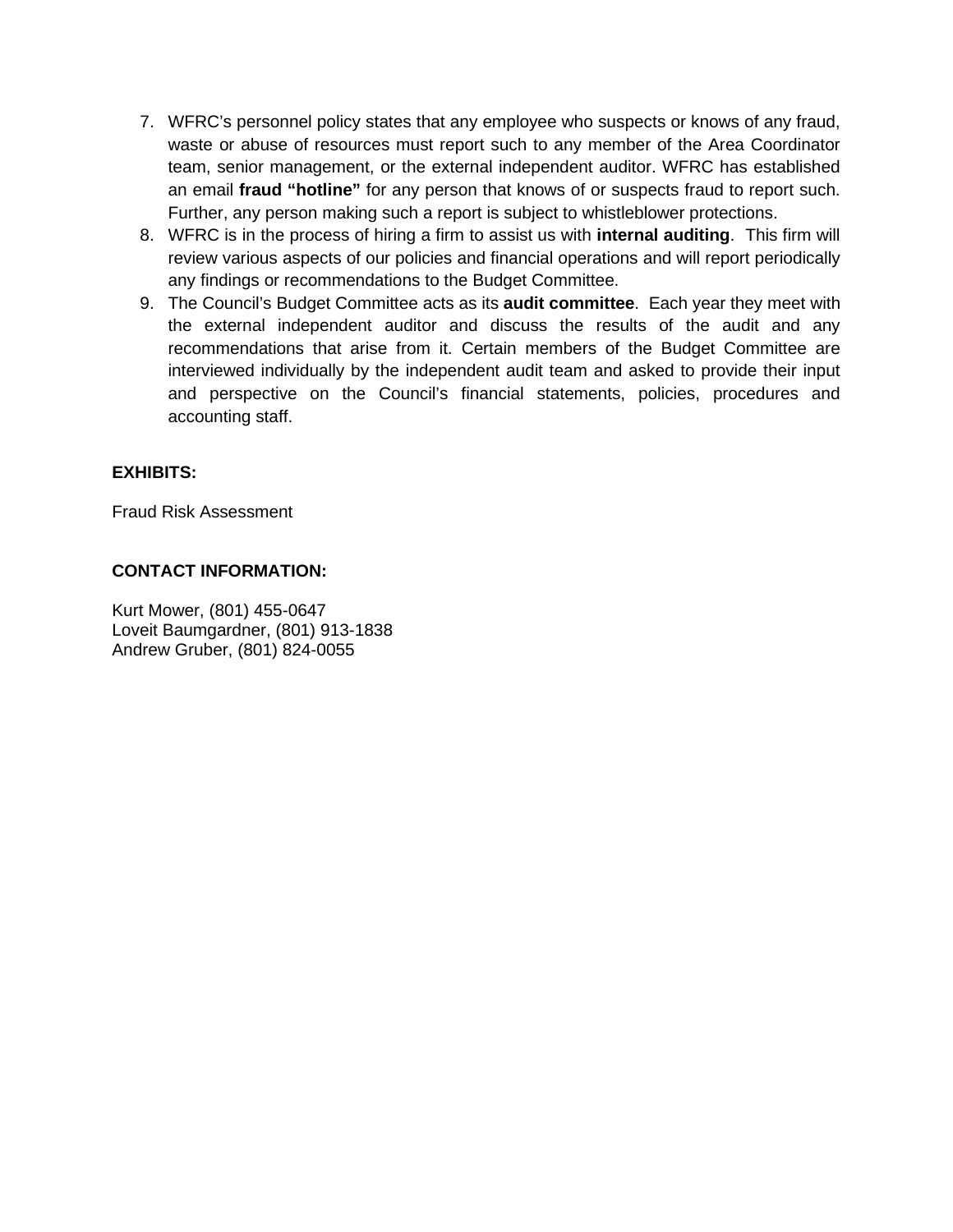**OFFICE OF THE STATE AUDITOR**

Revised December 2020

# Fraud Risk Assessment

# **INSTRUCTIONS:**

- Reference the *Fraud Risk Assessment Implementation Guide* to determine which of the following recommended measures have been implemented.
- Indicate successful implementation by marking "Yes" on each of the questions in the table. Partial points may not be earned on any individual question.
- Total the points of the questions marked "Yes" and enter the total on the "Total Points Earned" line.
- Based on the points earned, circle/highlight the risk level on the "Risk Level" line.
- Enter on the lines indicated the entity name, fiscal year for which the Fraud Risk Assessment was completed, and date the Fraud Risk Assessment was completed.
- Print CAO and CFO names on the lines indicated, then have the CAO and CFO provide required signatures on the lines indicated.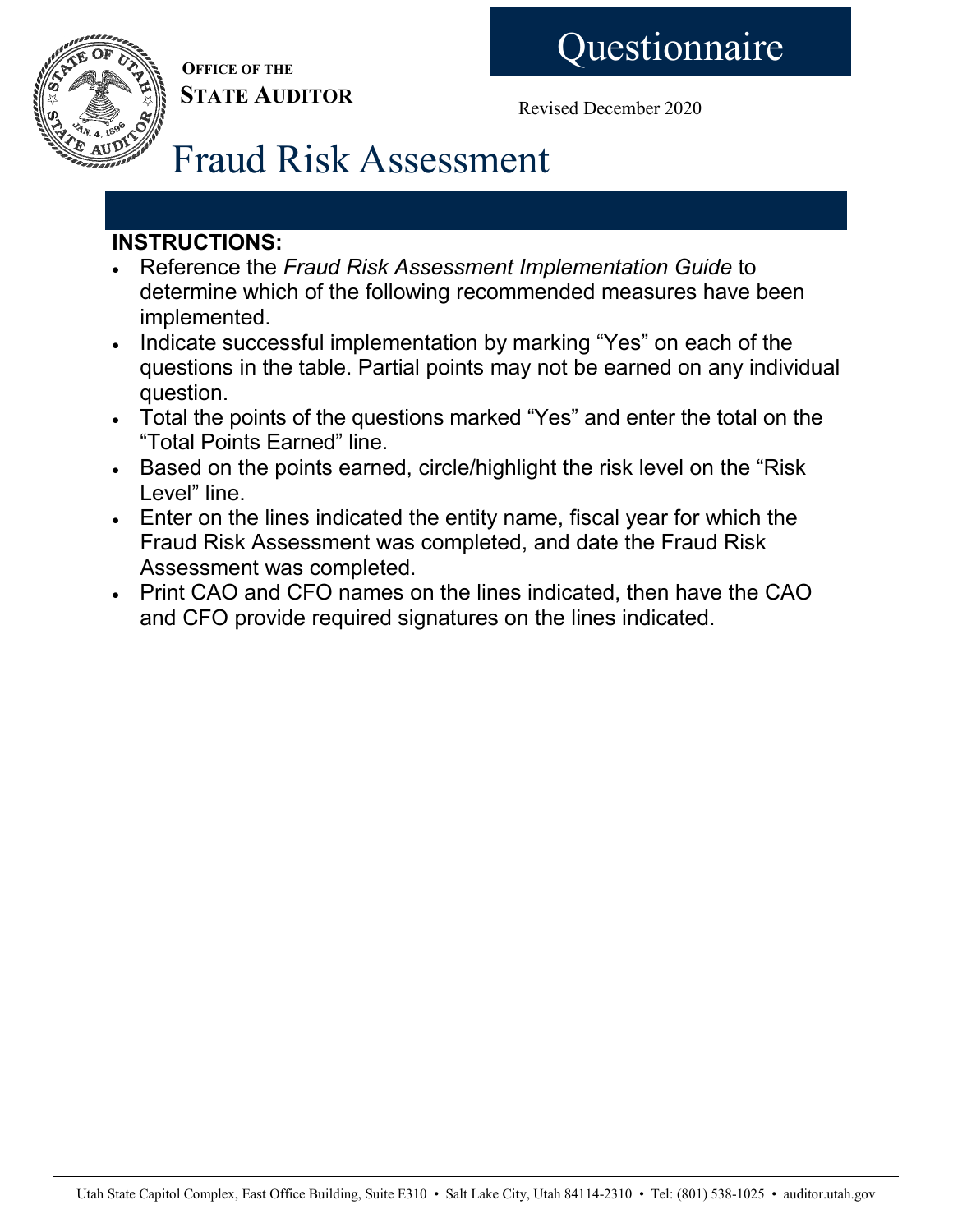# Fraud Risk Assessment

#### Continued

\*Total Points Earned: \_\_\_\_/395 \*Risk Level: 355 Very Low | Low | Moderate | High | Very High > 355 316-355 276-315 200-275 < 200

|                                                                                                                                                                                                                                                                                                                                           | Yes               | Pts |
|-------------------------------------------------------------------------------------------------------------------------------------------------------------------------------------------------------------------------------------------------------------------------------------------------------------------------------------------|-------------------|-----|
| 1. Does the entity have adequate basic separation of duties or mitigating controls as<br>outlined in the attached Basic Separation of Duties Questionnaire?                                                                                                                                                                               | $\bm{\mathsf{X}}$ | 200 |
| 2. Does the entity have governing body adopted written policies in the following areas:                                                                                                                                                                                                                                                   |                   |     |
| a. Conflict of interest?                                                                                                                                                                                                                                                                                                                  |                   | 5   |
| b. Procurement?                                                                                                                                                                                                                                                                                                                           |                   | 5   |
| c. Ethical behavior?                                                                                                                                                                                                                                                                                                                      |                   | 5   |
| d. Reporting fraud and abuse?                                                                                                                                                                                                                                                                                                             |                   | 5   |
| e. Travel?                                                                                                                                                                                                                                                                                                                                |                   | 5   |
| Credit/Purchasing cards (where applicable)?<br>$f_{\cdot}$                                                                                                                                                                                                                                                                                |                   | 5   |
| g. Personal use of entity assets?                                                                                                                                                                                                                                                                                                         |                   | 5   |
| h. IT and computer security?                                                                                                                                                                                                                                                                                                              |                   | 5   |
| Cash receipting and deposits?<br>i.                                                                                                                                                                                                                                                                                                       | $\times$          | 5   |
| 3. Does the entity have a licensed or certified (CPA, CGFM, CMA, CIA, CFE, CGAP,<br>CPFO) expert as part of its management team?                                                                                                                                                                                                          |                   | 20  |
| a. Do any members of the management team have at least a bachelor's degree in<br>accounting?                                                                                                                                                                                                                                              | $\times$          | 10  |
| 4. Are employees and elected officials required to annually commit in writing to abide by a<br>statement of ethical behavior?                                                                                                                                                                                                             | X                 | 20  |
| 5. Have all governing body members completed entity specific (District Board Member<br>Training for local/special service districts & interlocal entities, Introductory Training for<br>Municipal Officials for cities & towns, etc.) online training (training.auditor.utah.gov)<br>within four years of term appointment/election date? |                   | 20  |
| 6. Regardless of license or formal education, does at least one member of the<br>management team receive at least 40 hours of formal training related to accounting,<br>budgeting, or other financial areas each year?                                                                                                                    | $\times$          | 20  |
| 7. Does the entity have or promote a fraud hotline?                                                                                                                                                                                                                                                                                       |                   | 20  |
| 8. Does the entity have a formal internal audit function?                                                                                                                                                                                                                                                                                 |                   | 20  |
| 9. Does the entity have a formal audit committee?                                                                                                                                                                                                                                                                                         |                   | 20  |

\*Entity Name: \_\_\_\_\_\_\_\_\_\_\_\_\_\_\_\_\_\_\_\_\_\_\_\_\_\_\_\_\_\_\_\_\_\_\_\_\_\_\_\_\_\_\_\_\_\_\_\_\_\_\_\_\_\_\_\_\_\_\_\_\_\_\_\_\_ Wasatch Front Regional Council

\*Completed for Fiscal Year Ending: 2022

\*Completion Date: April 20, 2021

\*CAO Name: Andrew Gruber

\*CFO Name: Kurt Mower

\*CAO Signature: *Clabus Blube* - \*CFO Signature: Kut Mowe

\*Required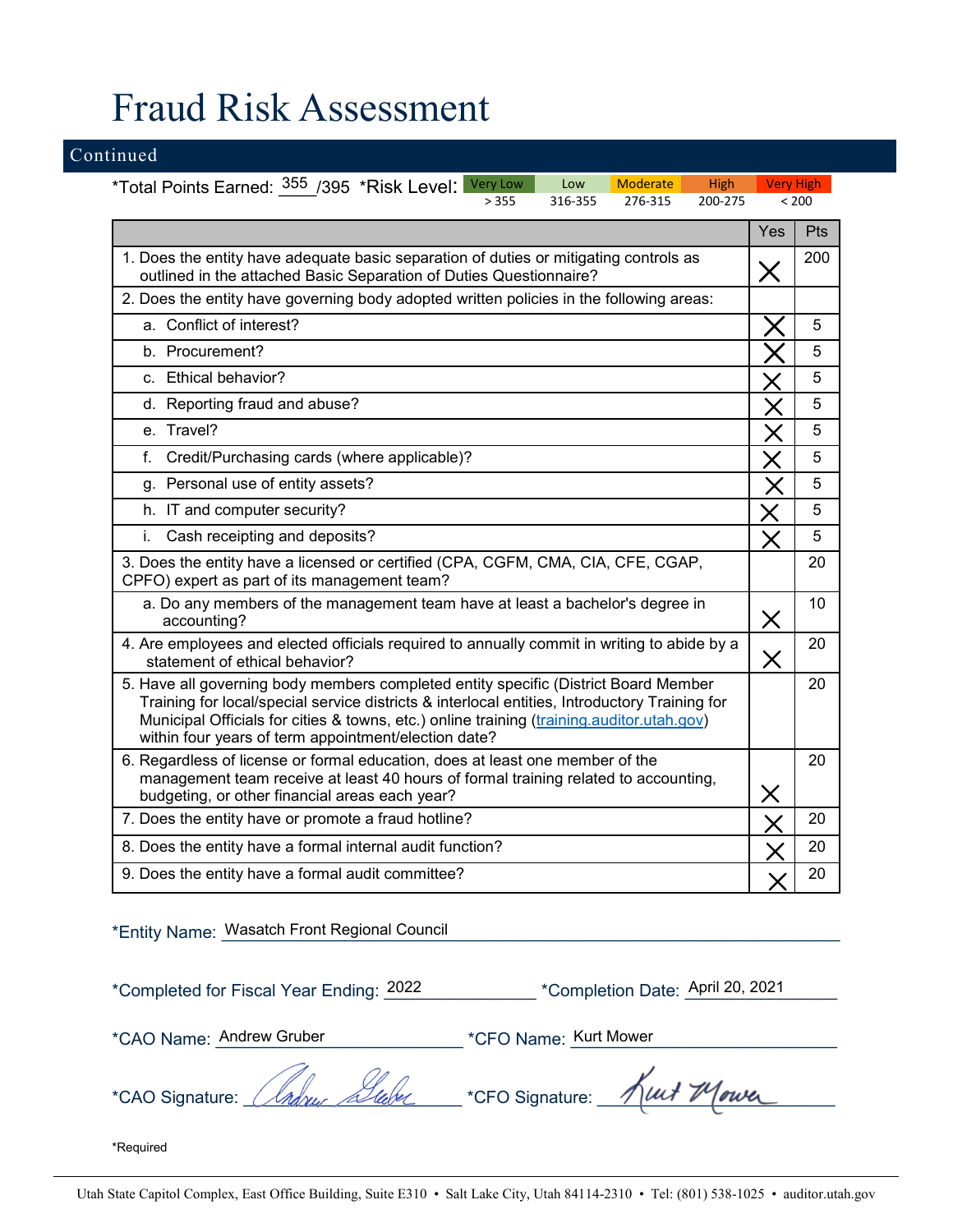# Basic Separation of Duties

See the following page for instructions and definitions.

|                                                                                                                                                                                                                                                                  | Yes      | <b>No</b> | $MC^*$ | N/A |
|------------------------------------------------------------------------------------------------------------------------------------------------------------------------------------------------------------------------------------------------------------------|----------|-----------|--------|-----|
| 1. Does the entity have a board chair, clerk, and treasurer who are three<br>separate people?                                                                                                                                                                    | $\times$ |           |        |     |
| 2. Are all the people who are able to receive cash or check payments different<br>from all of the people who are able to make general ledger entries?                                                                                                            | $\times$ |           |        |     |
| 3. Are all the people who are able to collect cash or check payments different<br>from all the people who are able to adjust customer accounts? If no customer<br>accounts, check "N/A".                                                                         | $\times$ |           |        |     |
| 4. Are all the people who have access to blank checks different from those who<br>are authorized signers?                                                                                                                                                        | $\times$ |           |        |     |
| 5. Does someone other than the clerk and treasurer reconcile all bank accounts<br>OR are original bank statements reviewed by a person other than the clerk to<br>detect unauthorized disbursements?                                                             | $\times$ |           |        |     |
| 6. Does someone other than the clerk review periodic reports of all general<br>ledger accounts to identify unauthorized payments recorded in those<br>accounts?                                                                                                  | $\times$ |           |        |     |
| 7. Are original credit/purchase card statements received directly from the card<br>company by someone other than the card holder? If no credit/purchase cards,<br>check "N/A".                                                                                   | $\times$ |           |        |     |
| 8. Does someone other than the credit/purchase card holder ensure that all card<br>purchases are supported with receipts or other supporting documentation? If<br>no credit/purchase cards, check "N/A".                                                         | $\times$ |           |        |     |
| 9. Does someone who is not a subordinate of the credit/purchase card holder<br>review all card purchases for appropriateness (including the chief<br>administrative officer and board members if they have a card)? If no<br>credit/purchase cards, check "N/A". | $\times$ |           |        |     |
| 10. Does the person who authorizes payment for goods or services, who is not<br>the clerk, verify the receipt of goods or services?                                                                                                                              | $\times$ |           |        |     |
| 11. Does someone authorize payroll payments who is separate from the person<br>who prepares payroll payments? If no W-2 employees, check "N/A".                                                                                                                  | $\times$ |           |        |     |
| 12. Does someone review all payroll payments who is separate from the person<br>who prepares payroll payments? If no W-2 employees, check "N/A".                                                                                                                 | $\times$ |           |        |     |

\* MC = Mitigating Control